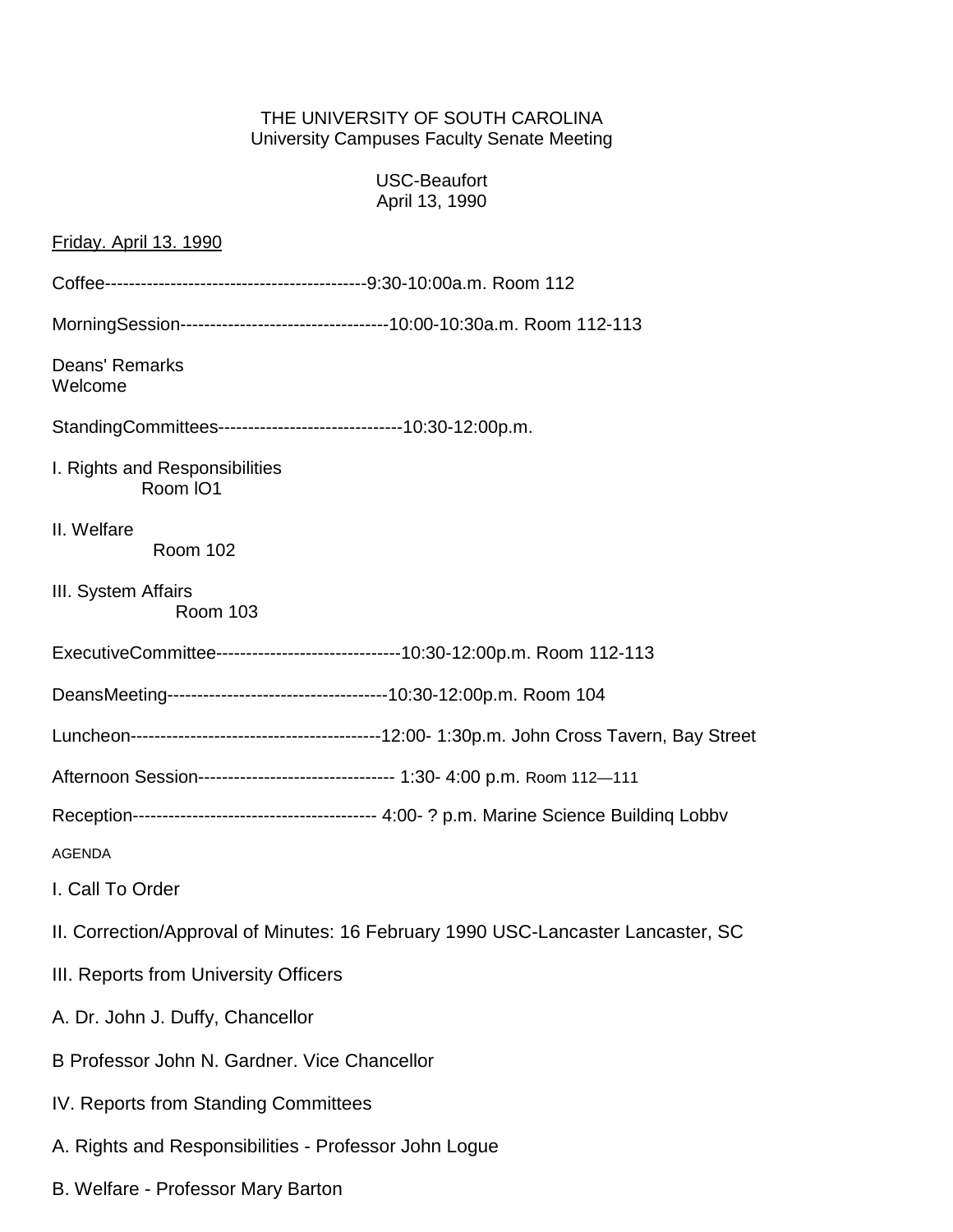C. sYstem Affairs - Professor Paul Stone

V. Executive Committee - Professor Rick Boulware VI. Reports from Special Committees

A. University Library Committee - Professor John Catalano

B. University Committee on Curricula and Courses - Professor Robert Castleberry C. University Faculty Welfare Committee - Professor Don Curlovic D. Academic Planning Committee - Professor Bruce Nims E. Faculty/Board of Trustees Liaison Committee - Professor Rod Sproatt F. Research and Productive Scholarship Committee - Professor Tandy Willis

G. Savannah River Site Committee - Professor W. O. Lamprecht, Jr.

H. System Academic Policy Coordinating Committee - Professor Robert Costello I. Other Committees

1. Insurance and Annuities Committee - Professor Jerry Dockery

2. Affirmative Action Committee - Professor Deborah Cureton

VII. Unfinished Business VIII. New Business

> IX. Announcements X. Adjournment

## THE UNIVERSITY OF SOUTH CAROLINA UNIVERSITY CAMPUSES FACULTY SENATE

USC Beaufort Beaufort, SC April 13, 1990

THE INFORMAL SESSION

Chairperson Deborah Cureton called this session of the University Campuses Faculty Senate to order at 10:00 a.m. She welcomed all who were attending and recognized the following guests: Susan Bridwell, Dean of Telecommunications Instruction and Independent Learning; Jerry Brewer, Dean of Student Life; Jim Edwards, Associate Chancellor for Planning and Special Projects; David Hunter, Assistant Vice Chancellor for Academic and Student Affairs. The Chair then called Mrs. Mary Allen, USC Beaufort library, to the podium and thanked her for the brunch she provided for today's Senate meeting.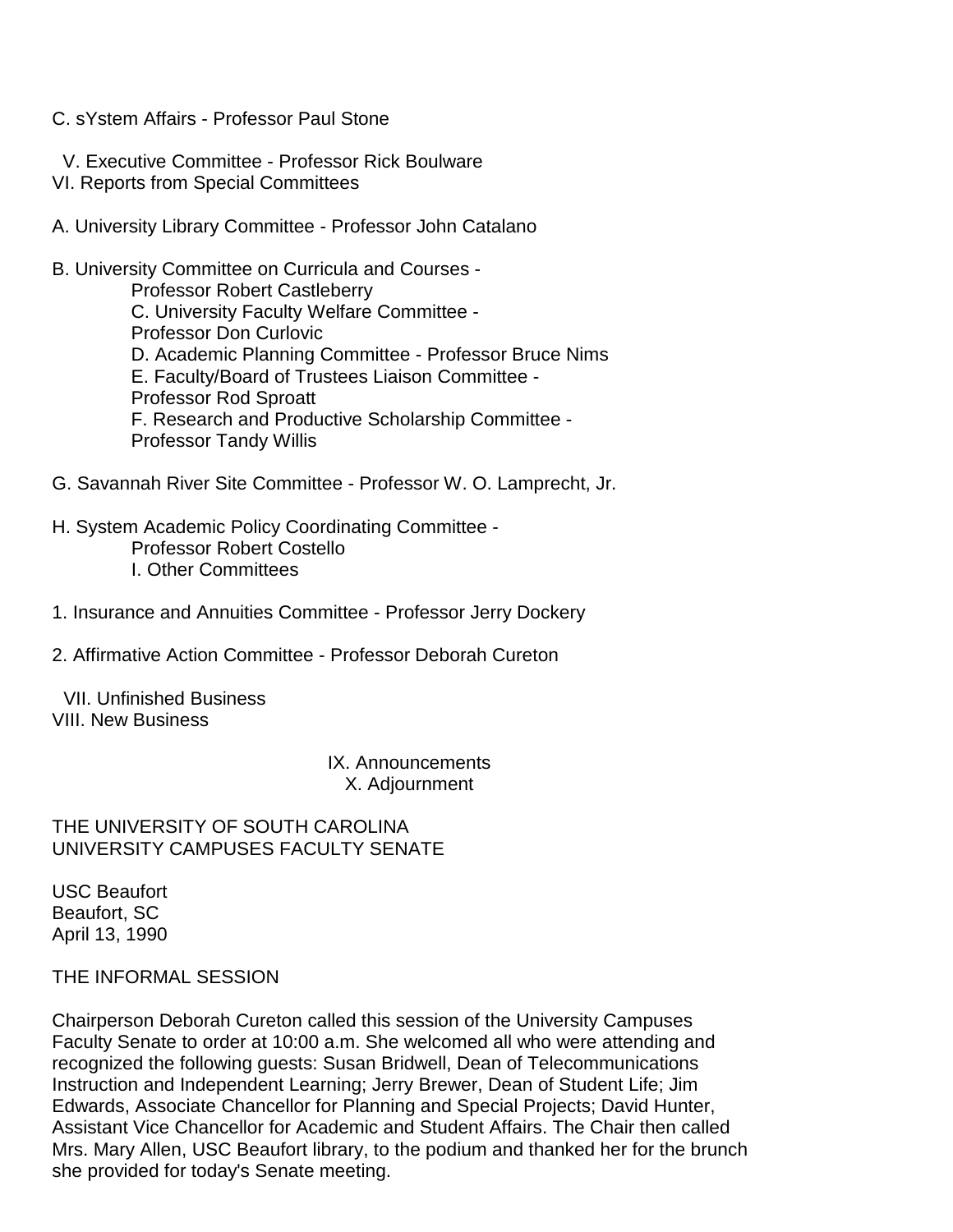Campus reports were heard from the following: Professor John Blair for Dean Bashaw, Beaufort; Dean Arnold, Lancaster; Professor Frank Shelton for Dean Clayton, Salkehatchie; Dean Anderson, Sumter: Dean Davis. Union.

Professor Nancy Washington reported for this year's Nominating Committee, whose members were the following professors: Gordon Haist, Beaufort; Wayne Thurman, Lancaster; Ali Pyarali, Salkehatchie; Sal Macias, Sumter; Susan Smith, Union; Nancy Washington, Lifelong Learning. This committee made nominations for offices for the comina

| academic year: |                                 |
|----------------|---------------------------------|
| Chair-elect    | <b>Rick Boulware (Beaufort)</b> |
| Secretary      | Carolyn West (Sumter)           |
| At large       | Tandy Willis (Union)            |
| At large       | Ali Pyarali (Salkehatchie)      |

Library Committee John Catalano (Lancaster) Res. & Prod. Sch. B. H. Caraway (Lancaster) Bd. of Trustees Kay Oldhouser (Sumter)

Chair Cureton then moved the Senate into its various committees for working sessions.

THE FORMAL SESSION I. CALL TO ORDER

Chair Cureton called the afternoon session to order at 1:45 p.m.

#### II. CORRECTION/APPROVAL OF MINUTES

The minutes of the University Campuses Faculty Senate of February 16, 1990, at USC Lancaster were approved as distributed.

III. REPORTS FROM UNIVERSITY OFFICERS

A. Dr. John J. Duffy, Chancellor

The written report of the Chancellor appears as an attachment to these minutes.

B. Professor John N. Gardner, Vice Chancellor

The written report of the Vice Chancellor also appears as an attachment to these minutes.

IV. REPORTS FROM STANDING COMMITTEES

A. Rights and Responsibilities Committee

Professor John Logue, Chair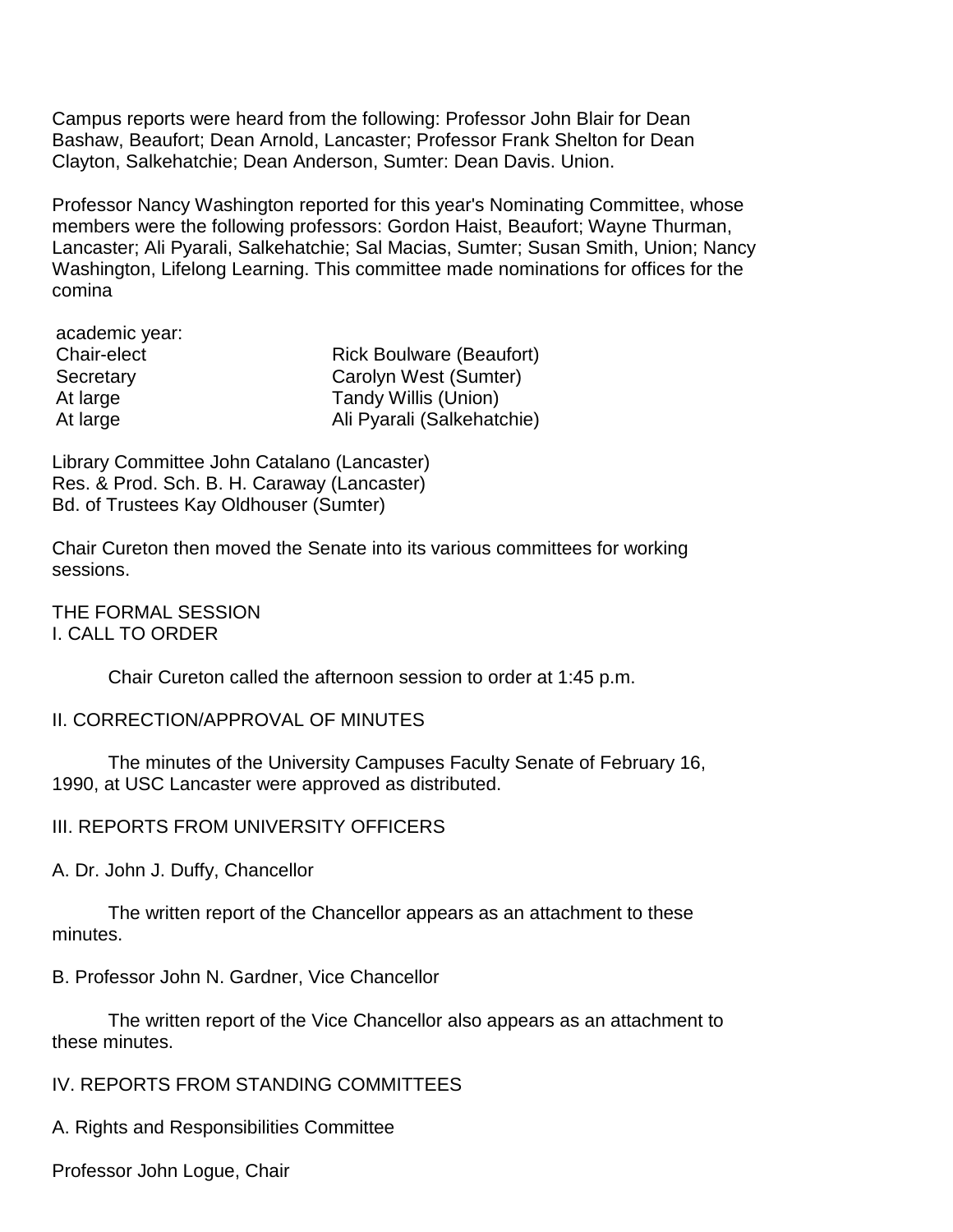The Rights and Responsibilities Committee presented two motions for the Senate's consideration.

MOTION #1: THAT THE UNIVERSITY CAMPUSES FACULTY SENATE ADOPT THE FEBRUARY 15, 1990, REVISION OF THE UNIVERSITY CAMPUSES FACULTY MANUAL.

Chair Cureton conducted the voting, and the motion carried.

MOTION #2: THAT THE REVISED UNIVERSITY CAMPUSES FACULTY MANUAL BE SENT FOR REVIEW TO THE OFFICE OF THE CHANCELLOR FOR UNIVERSITY CAMPUSES AND CONTINUING EDUCATION AND THENCE TO THE UNIVERSITY'S LEGAL DEPARTMENT WITH THE REQUEST THAT, AFTER ADMINISTRATIVE REVIEW, THE MANUAL WITH ANY CHANGES BE BROUGHT BEFORE THE FACULTY FOR DIALOGUE ON THOSE CHANGES PRIOR TO SUBMISSION TO THE BOARD OF TRUSTEES.

The motion carried.

B. Welfare Committee

Professor John Blair for Mary Barton, Chair

The Committee reported that it requests the 1989-1990 and

 $/2$ 

1990-1991 merit increase salary information, faculty salary data, and the peer institution data report by October 1, 1990. While the Committee appreciates, on behalf of the faculty, the salary increases of the past, this Committee is aware of significant discrepancies that exist and that there is still much progress to be made as we attempt to bring the University Campuses in line with peer institutions.

Mary Barton will continue as chair of this Committee for 1990-1991.

The Welfare Committee resolved the following:

WHEREAS the University of South Carolina family and the State as a whole mourn the untimely passing of Dr. Milton S. Baker, Special Assistant to the Chancellor for University Campuses and Continuing Education, and

WHEREAS Dr. Baker, during his long years of service to the University of South Carolina, has set an exemplary standard of thoroughness and high responsibility in responding to the requests of the University Campuses, and

WHEREAS Dr. Baker's cooperation and willing spirit in gathering data and providing those data to the University Campuses in a timely manner has resulted in improvements and benefits within the University Campuses system,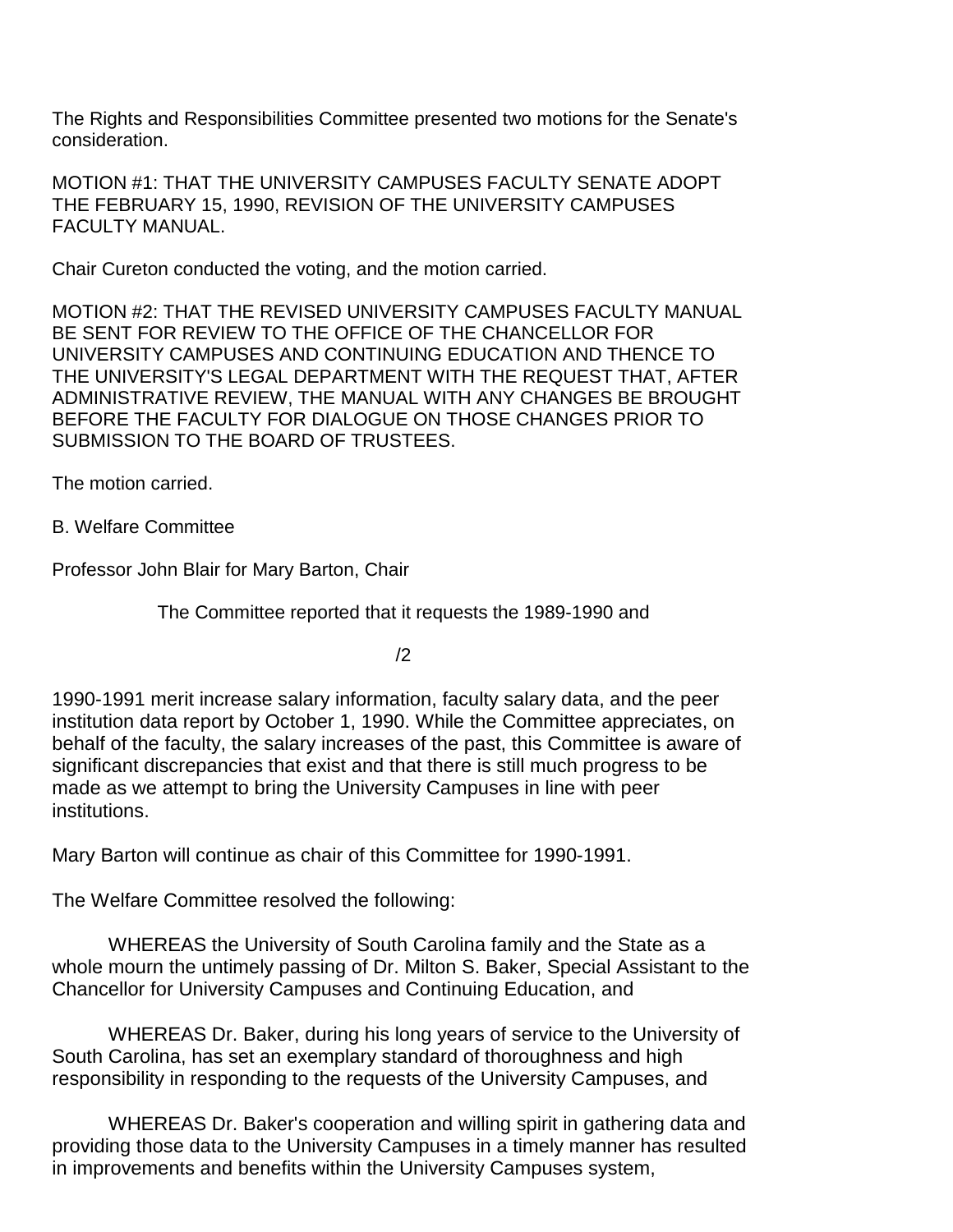THEREFORE, BE IT RESOLVED that the University Campuses Faculty Senate sorely feels the loss of Dr. Baker's wise counsel and steady friendship and gratefully acknowledges his large and important contributions to the well-being of the University Campuses.

This resolution was unanimously endorsed by the Senate.

A faculty salary data report was submitted by this Committee f mr Atta chment to these minutes.

C. System Affairs Committee Professor Paul Stone. Chair

Core curriculum changes at USC Sumter and associate degree requirements at USC Beaufort were presented to the Senate and were approved. It was noted that these changes were campusspecific and that the academic deans on these campuses would be responsible for implementing the approved changes. (See the attached degree requirements for USC Sumter and USC Beaufort.)

Several topics currently under discussion by this Committee will remain as business for next year: problems with telecommunications courses, a system baccalaureate degree, the proposed BAIS capstone course.

John Catalano was voted Chair of this committee for 19901991.

/3

V. EXECUTIVE COMMITTEE

Professor Rick Boulware. Secretarv

Among various items under discussion, the Executive Committee took action on the following: 1) voted not to have an award on the University Campuses recognizing outstanding undergraduate advisement. Undergraduate advisement is a part of the faculty responsibilities on some campuses, and on other campuses, there are personnel other than teaching faculty who do the advisement; 2) considered a resolution regarding State funding passed by the Columbia Faculty Senate at its last meeting and decided not to propose a similar resolution for the University Campuses.

# VI. REPORTS FROM SPECIAL COMMITTEES

# A. University Library Committee

See the attachment submitted by Professor Catalano, who could not be here as he was attending a meeting of this Committee as the University Campuses Senate met.

B. University Committee on Curricula and Courses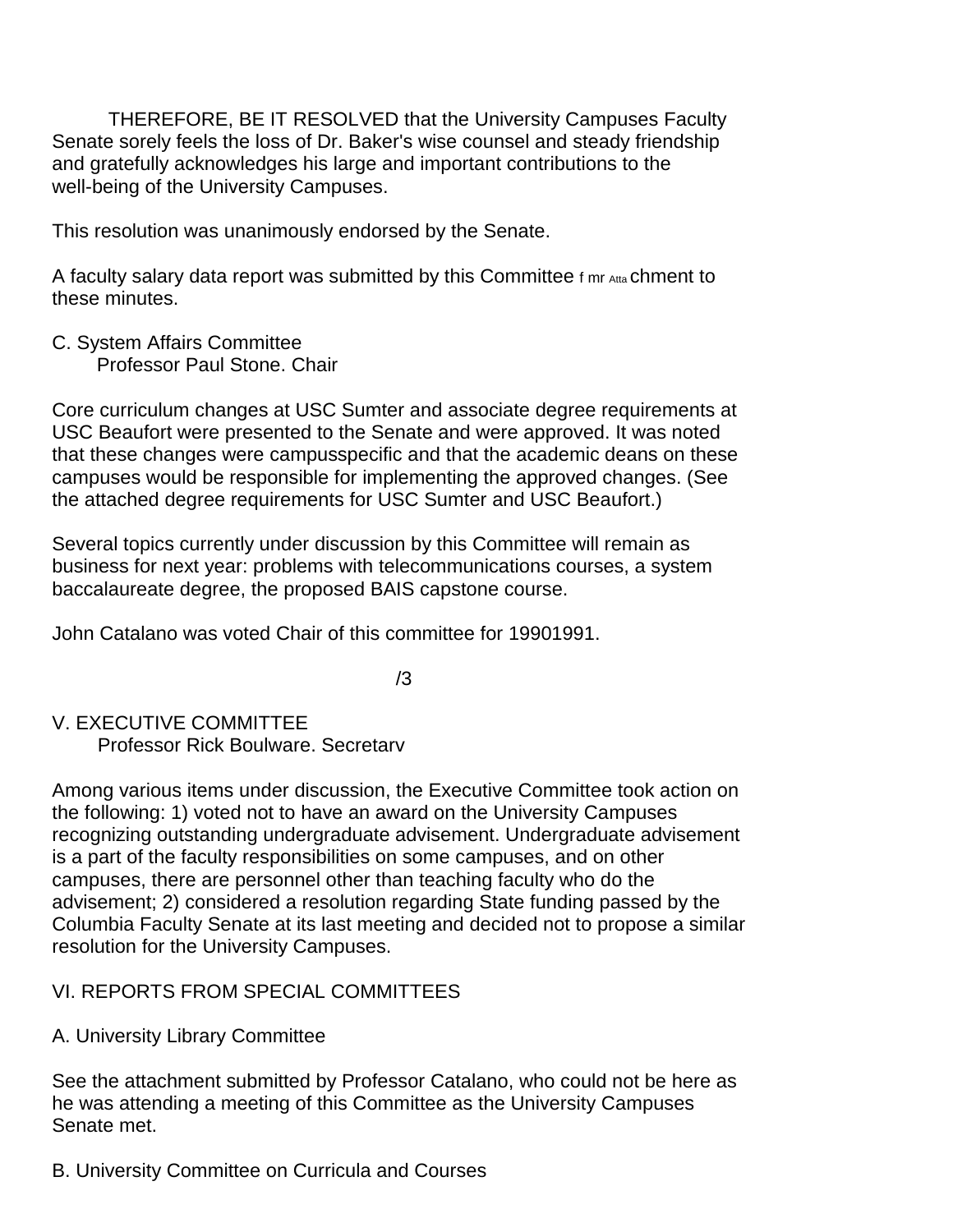Professor Robert Castleberry

no report

C. University Faculty Welfare Committee

Professor Don Curlovic

no report

D. Academic Planning Committee

Professor Bruce Nims

The Academic Planning Committee has completed its response to the Welfare Committee of the Columbia Campus Faculty Senate, and I am submitting a copy for inclusion in our minutes. In addition, I am enclosing a copy of Professor Becker's "response to the response," which he read into the minutes of the March 7, 1990, Columbia Campus Faculty Senate meeting, as well as a letter that Professor Becker sent to the secretary of the USC Spartanburg Senate on March 6. Some of Professor Becker's remarks were inspired by his meeting with the Academic Planning Committee on February 21.

E. Faculty/Board of Trustees Liaison Committee

Professor Rod Sproatt

During executive session, matters involving appointments with tenure, honorary titles, and possible commencement speakers were discussed. During the open session of this Committee, the followina matters were considered:

/4

1) Dr. Ken Schwab from President Holderman's office and Dr. Don Saunders from the School of Medicine reported on a multidisciplinary approach to improving family life in South Carolina. The project involves all aspects of family life from the need for family counseling to opportunities for recreation. This project will be funded entirely out of private monies and grants and will not draw from the general operating budget of the University. Mr. Dennis Pruitt explained to the Committee how students would benefit from practicum and employment opportunities associated with the project;

2) a proposal to change the Hotel, Motel, and Restaurant Management department in Applied Professional Sciences from a department to a school passed;

3) a proposal of offer a public administration program jointly with Clemson University at the Greenville Higher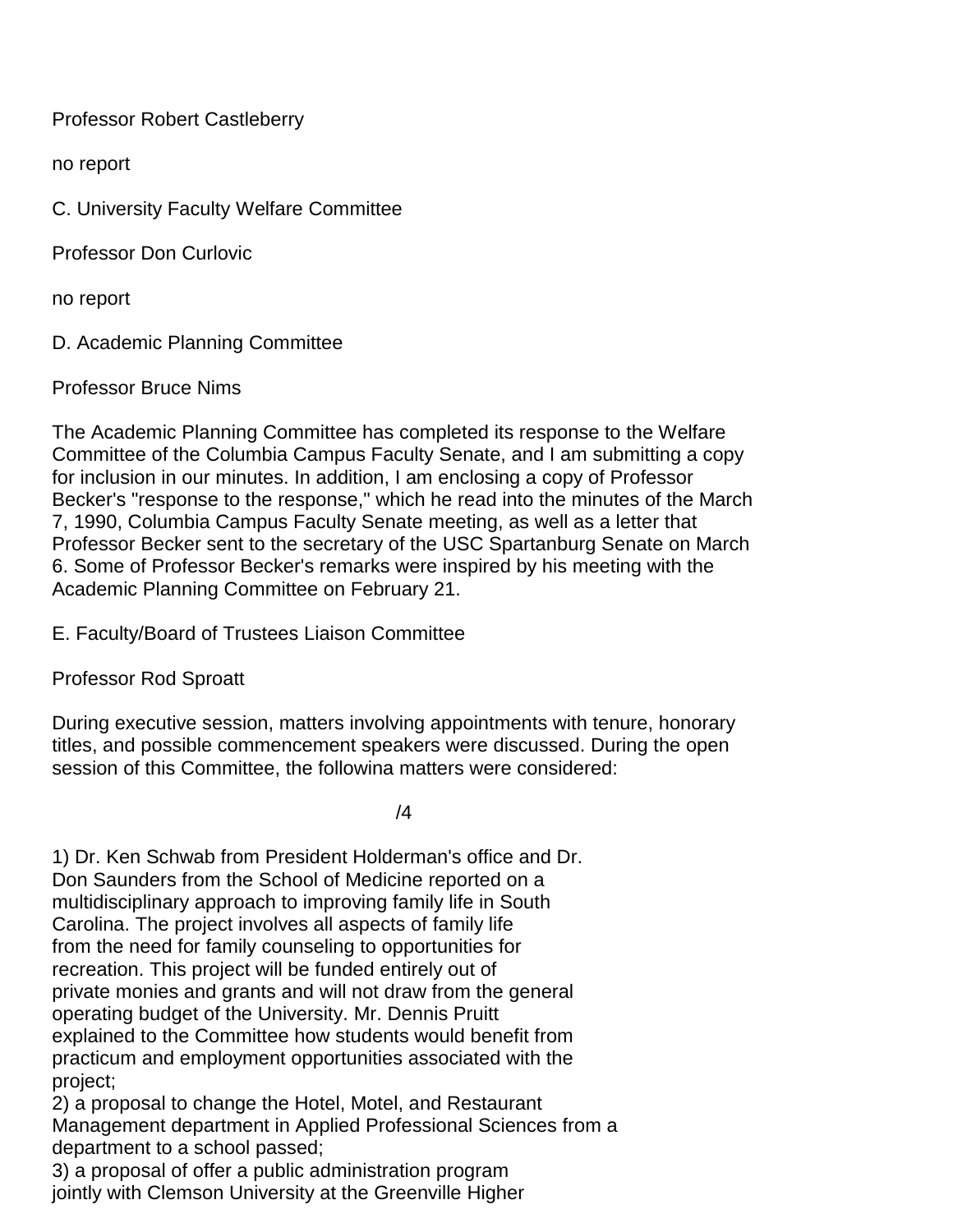Education Consortium Center (Greenville Tec) passed with the proviso that if any member of the Committee had any questions or doubts about the program, a special meeting of the Committee could be called before the next full Board meeting to review the proposal;

4) a report of the Coastal Carolina Teacher Education Program was received by the Board for information purposes only; 5) a status report of all program proposals passed by the Committee for the last three years was made by Provost Smith and accepted by the Committee;

6) a proposed policy to complement the harmful-to-minors act was passed and sent to the full Board for consideration with the recommendation of the Committee.

# F. Research and Productive Scholarship Committee

# Professor Tandy Willis

The Arts and Humanities subcommittee to which I was assigned met on Tuesday, April 10, at 2:00 p.m. in the Byrnes Center on the Columbia campus. The subcommittee reviewed 14 proposals and funded 10 of them. The total amount requested was \$31,914 and the subcommittee funded \$17,112 of the proposals. The amount funded was the total amount available to the subcommittee. No applications came from the Universitv Camouses.

The Engineering, Physical and Life Sciences subcommittee met on Monday, April 9, and funded 8 of 12 proposals submitted worth \$13,332. This subcommittee had \$15,000 to award.

The Social and Behavioral Sciences subcommittee is meeting today, April 13, to review 19 proposals. This subcommittee has \$21.499 to award.

The reason for the differing amounts each subcommittee has to award is the finding cycle procedure. Each fall and each spring, each subcommittee is given \$15,000. If all of the money is not awarded in the fall cYcle. it carries over to

/5

the spring cycle. One important point to note is that if the money is not spent in the spring cycle, it does NOT carry over to the next fall. The spring cycle, then, is a particularly good time to apply.

I want to encourage University Campuses faculty members to apply for these monies. In the words of a subcommittee chair, "If anything, the University Campuses have an advantage." He meant that the Committee is eager to support our research and productive scholarship requests, and from my experiences this year, I can say that they certainly are.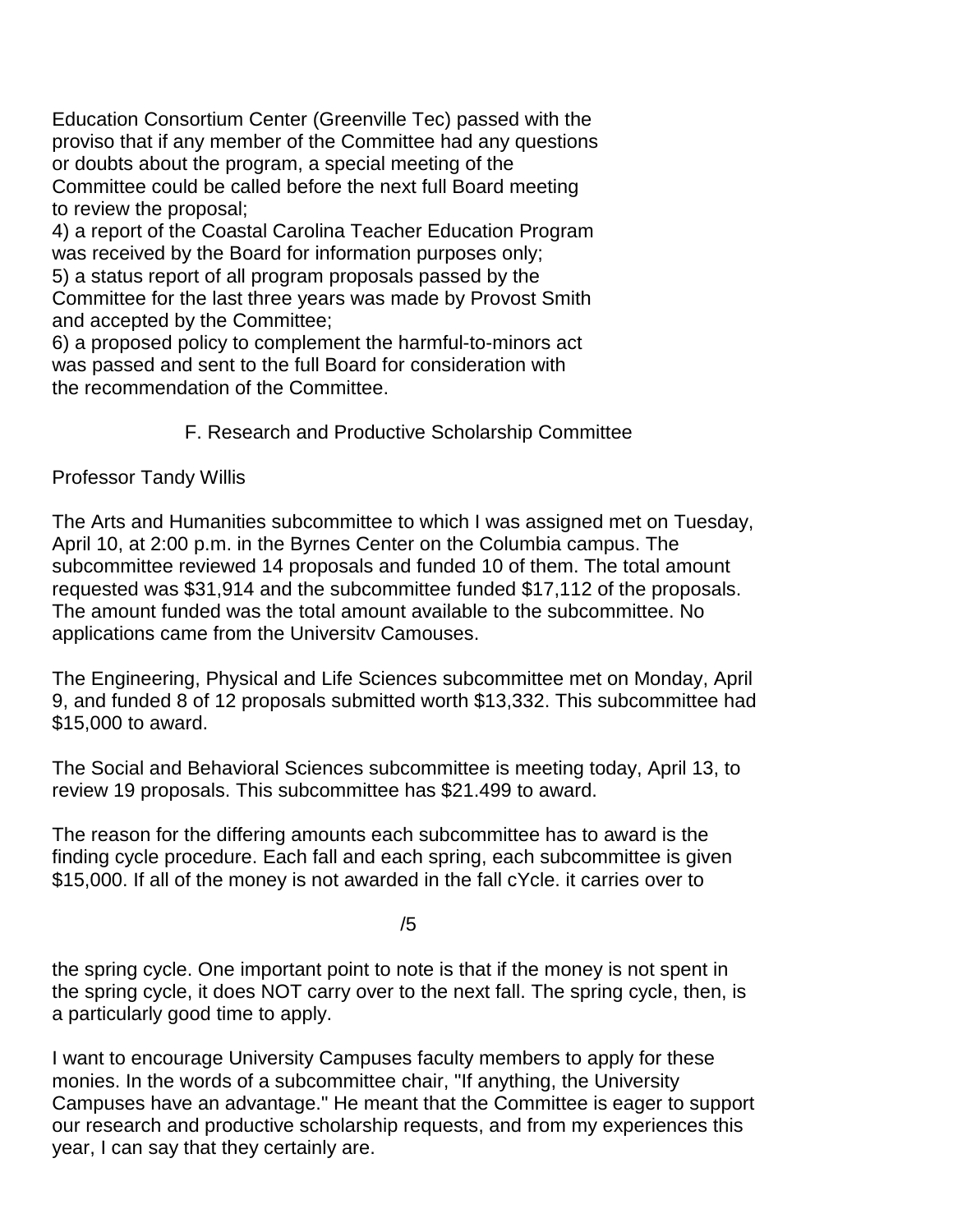One final note: Ed Caine of Beaufort was singled out by some members of the subcommittee as a University Campus faculty member who has impressed the subcommittee with his proposals (which, I believe, were funded).

G. Savannah River Site Committee

Professor W. O. Lamprecht, Jr.

no report

H. System Academic Policy Coordinating Committee Professor Robert Costello

At its meeting of March 6, 1990, the Committee discussed a USC Spartanburg proposal to adopt a revised grading system involving removal of grades of "~" and "F" from the records of students who retake courses. The proposal as it reached the Committee did not contain its original provision that it applied only to ancient "D's" and "F's." There was no support for this proposal from other campuses. It was suggested that flexibility of suspension policies and individual case review would better address real needs than changing the grading system.

Regarding the issues of how long the catalog in effect at the time of original system matriculation should be applicable and of how many years of continuous absence should be allowed within this period, the Committee requested statistical data on the time required for graduation in baccalaureate institutions. Data on these four institutions recently has been provided to members of the Committee.

It appears to this member that the attitude of partisan advocacy of local campus interests which originally prevailed on the Committee is giving way to increased understanding of the system and willingness to work together to solve some of its problems. Many faculty of the four-year institutions have been isolated from awareness and appreciation of the system, as then have not had the benefit of participation in a multi-campus body such as the University Campuses Faculty Senate with its spirit of mutual support and high quality of communication.

/6

We can realistically hope that with our active participation, patience and encouragement, the System Academic Policy Coordinating Committee will play an increasing role in solvin~ USC SYstem uroblems.

I. Other Committees

1. Insurance and Annuities Committee Professor Jerrv Dockerv

At its last meeting, this Committee voted to limit employees investment instruments to those currently approved by the Committee. Committee members have since received correspondence from faculty objecting to the Committee's position.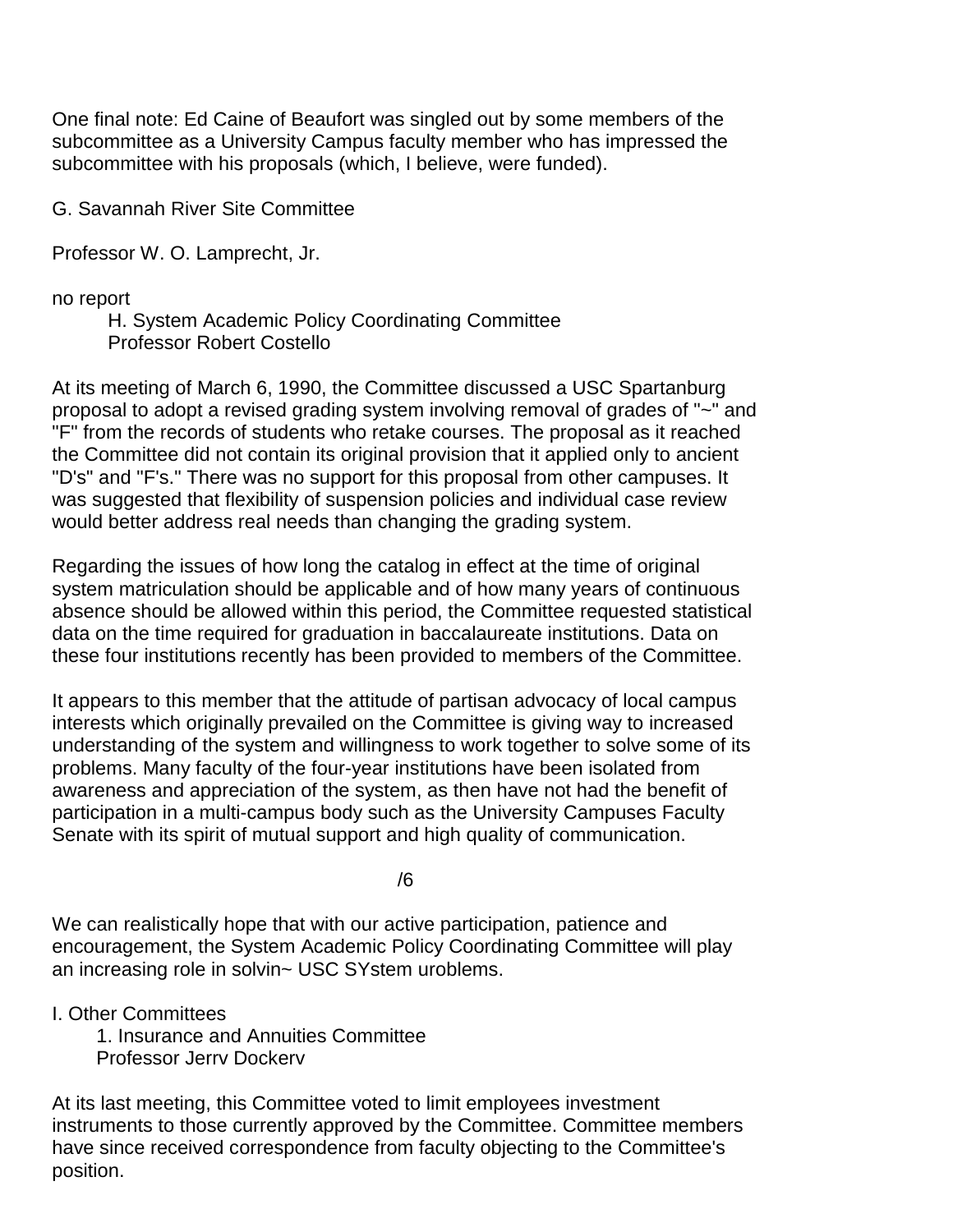The Committee has requested a new proposal from Jefferson Pilot on our current disability insurance. Specifically, the Committee wants Jefferson-Pilot to allow for higher coverages than are currently available. If Jefferson-Pilot is not forthcoming, new bids may be solicited by the Committee from other companies.

The main issue is how do we handle employees who now have Jefferson-Pilot coverage but who might encounter a "preexisting condition" limitation with new covera~e.

As a response to Dr. Duffy's and Senator Saleebe's request that we gather data on cost containment initiatives for health care, I have made inquiries to other institutions and state systems for any successful efforts which they have made in this area. This information will be presented to the Committee.

## 2. Affirmative Action Committee P-of-~' n~hm==h nll'-~^"

Chairman John &archer called a meeting of the Affirmative Action Committee at 9:00 a.m. on Wednesday, March 14, 1990. The Committee members were provided information on the search for a System Affirmative Action Officer which produced three finalists, none of whom were accepted by President Holderman. There was extended discussion by Committee members on the role of an advisory committee under such conditions. No conclusions were reached; the Committee decided to wait for future action by the President.

Since that meeting, the President initiated a hiring freeze which also freezes the affirmative action position.

/7

VII. SPECIAL ORDERS

ELECTION OF OFFICERS FOR ACADEMTC YEAR 199n/1991

Chair Cureton opened the floor for further nominations to be made to the list already submitted by the Nominating Committee. There were no additional nominations, and the slate of nominees as presented by the Nominating Committee was elected by acclamation.

VIII. UNFINISHED BUSINESS

There was no unfinished business to consider.

# IX. NEW BUSINESS

Chair Cureton presented to the Senate the idea of a newsenator orientation. She feels that such an orientation would help Senate newcomers to see the function of that body and to see how the Senate operates.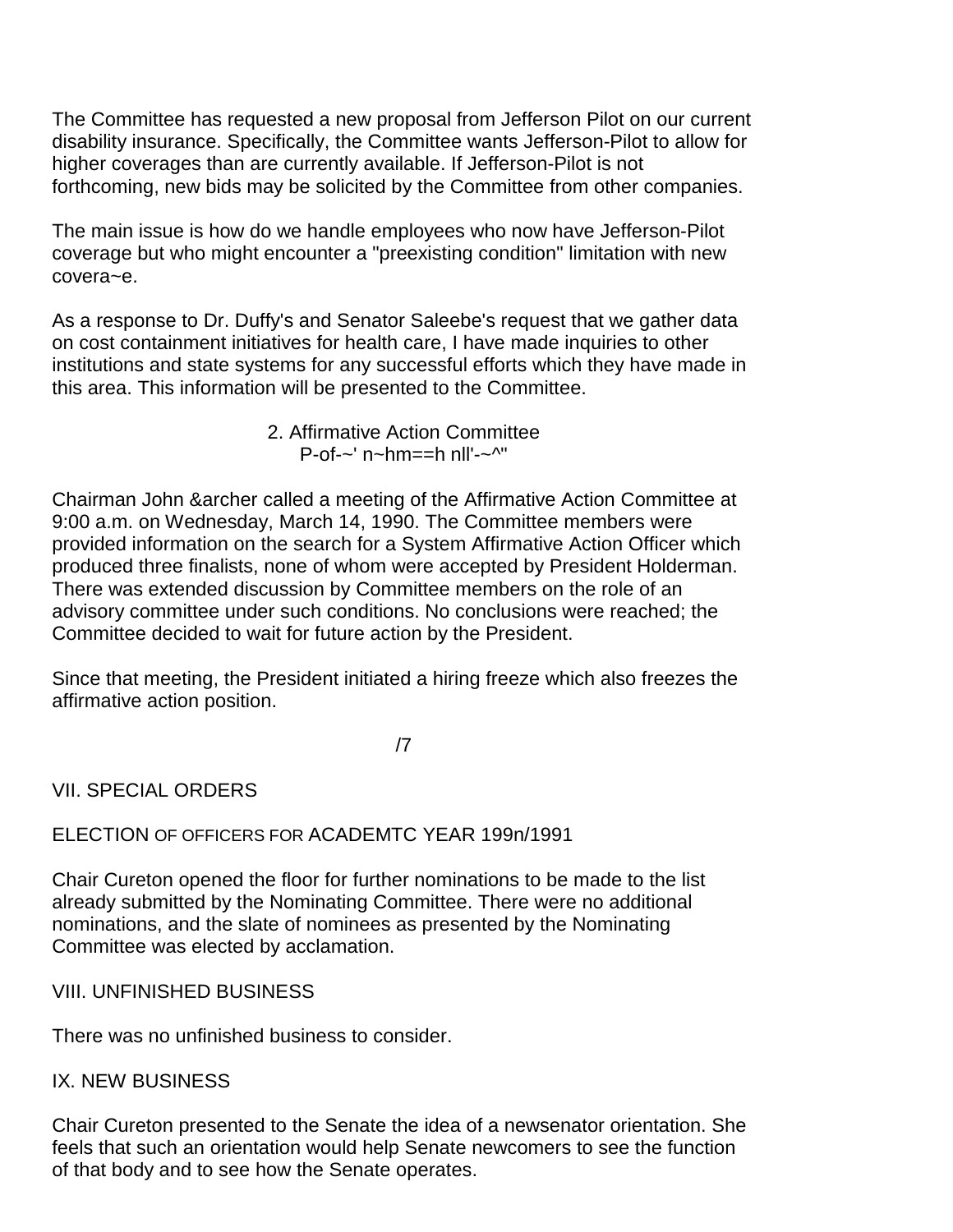Chancellor Duffy recognized two colleagues for their outstanding service to the University Campuses and presented plaques to each of them: Professor Samuel C. &reenly, Distinguished Professor Emeritus of Psychology; Professor Marian Preacher, Professor Emeritus of Sociology.

The Executive Committee of the University Campuses Faculty Senate presented the followin~ resolution:

WHEREAS Ada B. Thomas has served the University of South Carolina System with uncompromising dedication for 33 years, and

WHEREAS she has demonstrated a total commitment to the betterment of the student academic experience by identifying and meeting needs on an individual basis through personal, nurturing and informed guidance, and

WHEREAS she has gone above and beyond the expected to ensure that all students are treated with fairness and compassion, she has gone the extra mile to support, encourage and guide students transferring to Columbia from the University Campuses, and

WHEREAS she has long been an avid and vocal supporter of the USC System and, in particular, the University Campuses, because of their unique teaching role and commitment to the students,

THEREFORE, BE IT RESOLVED that the University Campuses Faculty Senate wishes to acknowledge Ada B. Thomas as one of the most respected and admired leaders in South Carolina higher education through the establishment of the Ada B. Thomas Scholarship Fund, to be administered through the USC Educational Foundation to students demonstrating both need and merit who wish to transfer from a University Campus to Cnl 1lmhi A

/8

Chair Cureton conducted the voting, and the Senate **unanimously endorsed this** resolution. (Please see the "Memorandum of Agreement" attached to these minutes.)

Dr. Duffy presented Dr. Cureton a plaque in appreciation for her efforts as Chair of the University Campuses Faculty Senate for 1989/lg90.

# X. ANNOUNCEMENTS

Chair Cureton stated the she needed year-end reports from the various committees of the Senate. She then turned the gavel and the position of Chair of the University Campuses Faculty Senate to Professor Nancy Washington.

# XI. ADJOURNMENT

The Senate was adjourned at 3:30 p.m.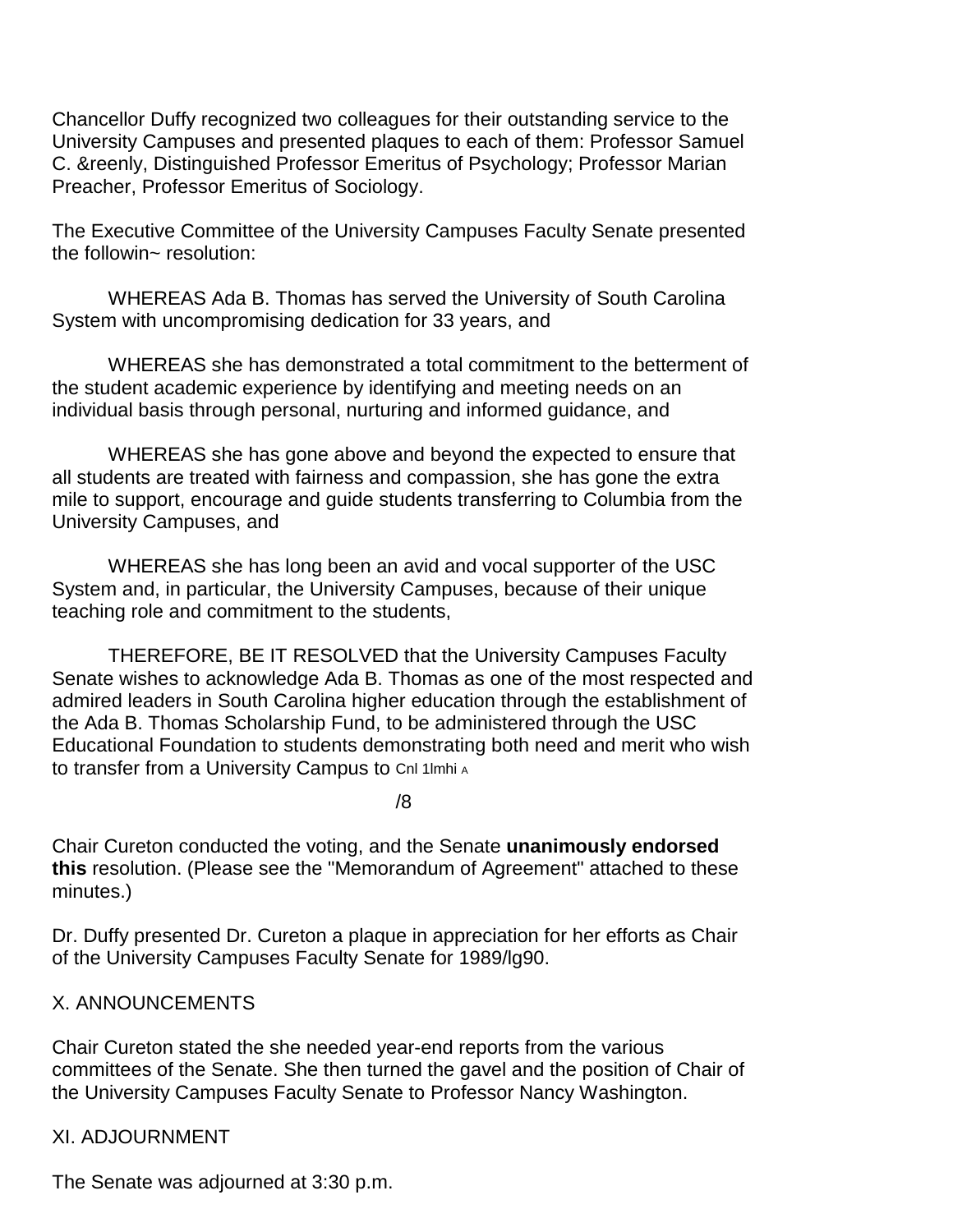Respectfully submitted, Rick D. Boulware .Rc~ri he

attachments:

- 1) report of the Chancellor
- 2) report of the Vice Chancellor
- 3) faculty salary data from the Welfare Committee
- 4) USC Sumter associate degree requirements
- 5) USC Beaufort associate degree requirements
- 6) submitted report of Faculty Library Committee
- 7) submissions from the Academic Planning Committee
- 8) "Memorandum of Agreement"

/9

UNIVERSITY CAMPUSES FACULTY SENATE EXECUTIVE COMMITTEE FOR ACADEMIC YEAR 1990/1991

Chair Nancy Washington (Lifelong Learning)

| Chair-elect | <b>Rick Boulware</b>   | (Beaufort)     |
|-------------|------------------------|----------------|
| Secretary   | <b>Carolyn West</b>    | (Sumter)       |
| At large    | Ali Pyarali            | (Salkehatchie) |
| At large    | <b>Tandy Willis</b>    | (Union)        |
| Past Chair  | <b>Deborah Cureton</b> | (Lancaster)    |

STANDING COMMITTEE CHAIRS FOR 1990/1991 Rights & Responsibilities: not elected yet

> Welfare: Mary Barton (Union) System Affairs: John Catalano (Lancaster)

> > $/10$

## REPORT OF THE CHANCELLOR FOR mIVERSITY CAMPUSES AND CONTINUING EDUCATION

## TO THE UNIVERSITY CAMPUSES FACULTY SENATE APRIL 12, 1990 USC-BEAUFORT

Status of ApPropriations Bill

The budget bill for the state is now being considered by the Senate. The Senate has determined that it will work from the Budget and Control Board figures rather than from the House figures. As you know, when it left the House it had an appropriation for higher education which was approximately 86% of the Formula. The Senate is starting with 91% of Formula. It is too early at this point to predict the final outcome on the budget. However, it is apparent that we will be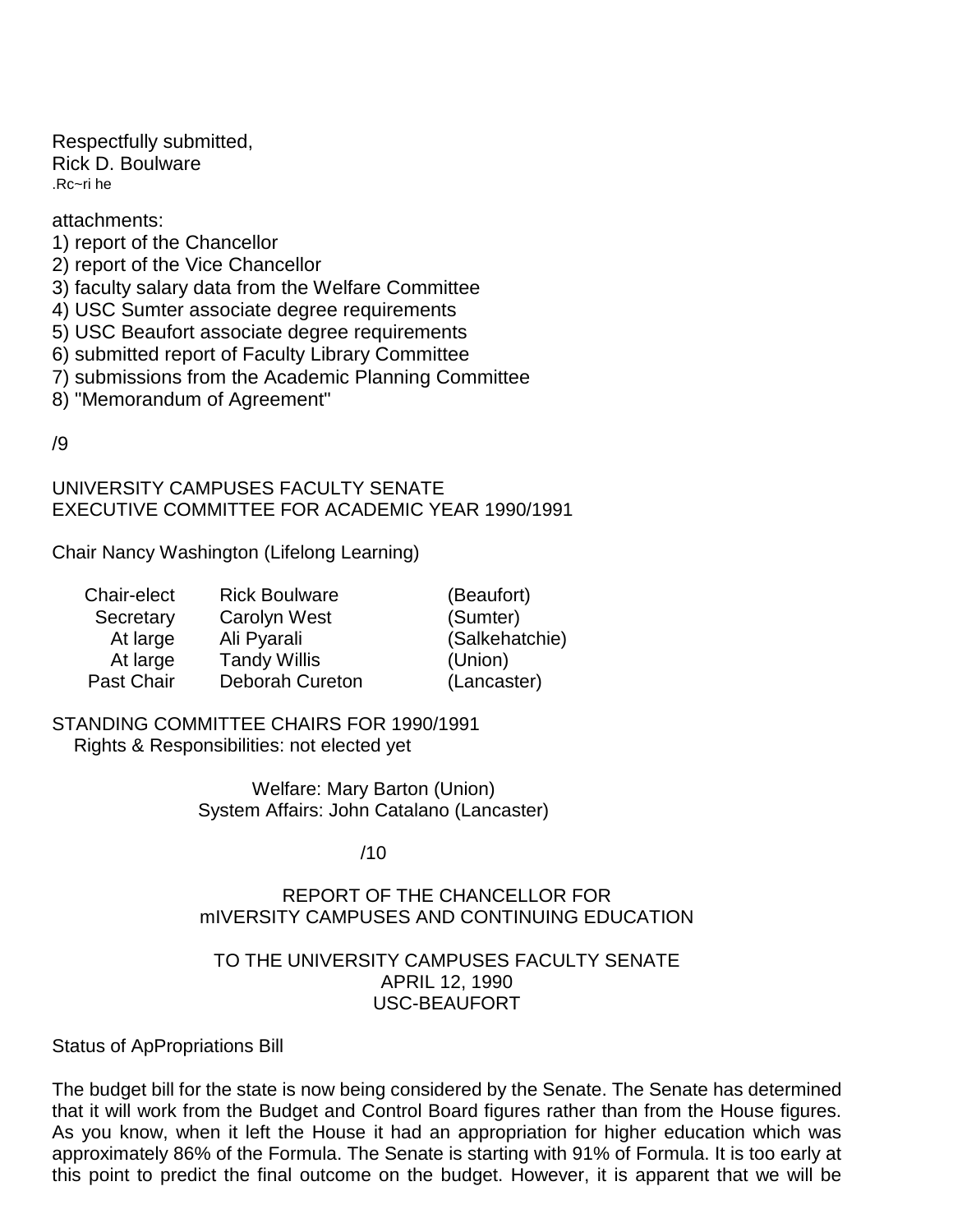considerably short of Formula and we will have to deal with the budget accordingly. I am circulating with these comments the "FY91 Budget Discussion Document" which sets some guidelines for budget planning in the next year.

Status of Off-Campus Program ProPosals

Our CHE Off-Campus Program Proposals will be considered by the Academic Affairs Committee of CHE next Thursday, April 19. Since I will be out-of-town on a Southern Association visit, John Gardner will be with the Provost for this discussion. Our deans have been in touch with various members of the Academic Affairs Committee and at this point we do not anticipate any difficulties.

Status of Upper-Division BADM Course Offerinas

You should be aware that the Provost's Office is still discussing the question of the status of upper-division Business Administration courses on our campuses with the College of Business.

#### Hirina Freeze

We are currently in a hiring freeze which affects all but instructional positions. We anticipate that this will continue throuqh the rest of the fiscal year.

USC-Beaufort Dean Search Status

You are probably aware that we made an offer for the deanship at Beaufort to Dr. Larry Jones. For personal reasons Dr. Jones was

 $\sim/\sim\rangle$ 

unable to accept this offer. Thus, we have reopened the search on a national basis and at the same time we are encouraging people within the System to submit applications for the position.

#### USC-Sumter Four-Year Status

Sumter is planning to request that the President send a letter of intent on four-Year status to the Commission on Higher Education.

#### **Tuition**

Questions have arisen as to what tuition will be next year. Essentially, at this point \$655,000 has been put into the University Campuses budgets for the purpose of tuition reduction. This will not reduce our fees to equality with TEC. That is impossible because of higher salaries for faculty, lower loads, and we charge certain fees that TEC does not such as tuition fee, renovation reserve fee, and student fees. We do not have a figure on the amount that tuition will be lowered at this point.

Promotional Increments for FY90-91

Faculty raises are still an open item pending the passage of the state appropriations bill. We have agreed to go along with the Provost's proposal for incremental raises for faculty who have been promoted to assistant, associate, and full professor. A copy of the incremental raise recommendations is attached to these comments.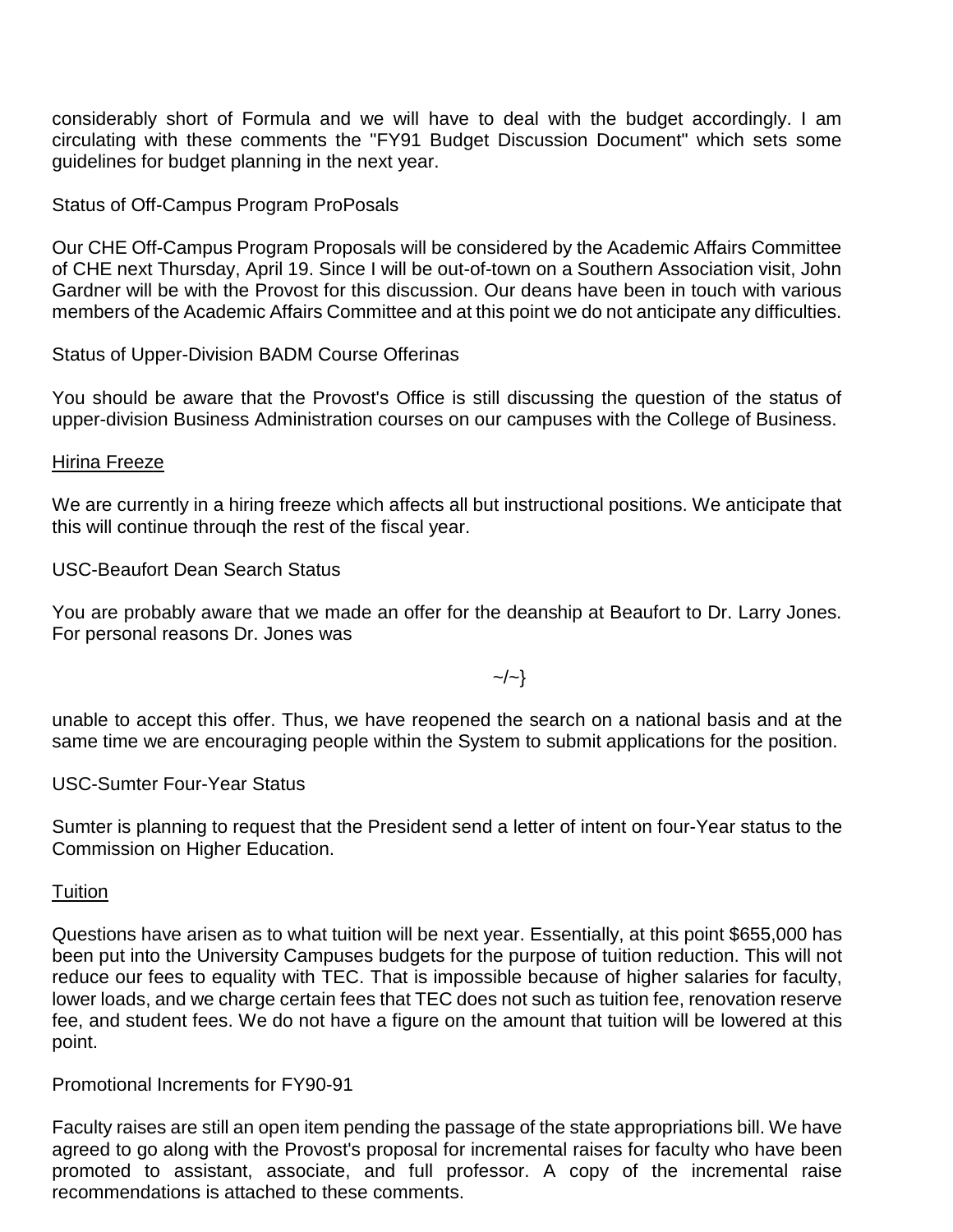## FY91 BUDGET DISCUSSION DOCUMENT

## GUIDING PRINCIPLES TO BE USED IN BUDGET ADJUSTMENT

- 1. Cuts should not be made in areas that would have greater necative revenue impact than costs savings.
- 2. Cuts should be managed in such a manner that least effects current or future revenue receipts.
- 3. Resources should be applied and directed in a manner that increases productivity in the areas that generate the greatest revenue return for the dollar spent.
- 4. Essential program services must be protected to the extent possible.
- 5. Emphasis will be placed on addressing appropriate funding levels for existing programs prior to consideration of implementing new programs or activities. There are by necessity circumstances and opportunities that warrant or dictate the establishment of new programs in times of budget difficulty.
- 6. After having made specific program cuts, across the board budget reductions though undesirable are often necessary. In lieu of targeting specific line item expenditure which is somewhat arbitrary and does not tend to spread across the board cuts evenly, the forms of reductions should be applied evenly with the total base budgets of the units being used as the basis against which the reductions are assessed.
- 7. Every effort should be made to minimize the student fee increase proposed to the board. Fee increases proposed to the board must carefully weigh the institutions responsibility and commitment to providing a quality education to the student against the economic realities of the students financial capacity.

/13

10 YEAR COMPARISION OF FORMUl~ RECOMMENDATION AND ACTUAL APPROPRIATION USC COLUMBIA

\_\_\_\_\_\_\_\_\_\_\_\_\_\_\_

| <b>YEAR</b> | CI5E<br>FO~1ULA | STATE % OF<br><b>APPROPRIATION FORMULA</b> | <b>ANNUAL</b><br><b>SHORTFALL</b> |            | <b>CUMULATIVE</b><br><b>SHORTFALL</b> |
|-------------|-----------------|--------------------------------------------|-----------------------------------|------------|---------------------------------------|
| 19111-87.   | 78,383,305      | 71,799,107                                 | 91.6%                             | 6,584,198  | 6,584,198                             |
| 1982-83     | 89,169,859      | 71,960,076                                 | 80.7%                             | 17,209,783 | 23,793,980                            |
| 1983-84     | 84,647,914      | 78,637,912                                 | 92.9%                             | 6,010,002  | 29,803,982                            |
| ]9D4-85     | 88,424,639      | 88,159,365                                 | 99.7%                             | 265,274    | 30,069,256                            |
| 1985-86     | 99,397,108      | 98,005,548                                 | 98.6%                             | 1,391,560  | 31,460,816                            |
| 198fi--87   | 109,861,299     | 101,731,563                                | 92.6%                             | 8,129,736  | 39,590,552                            |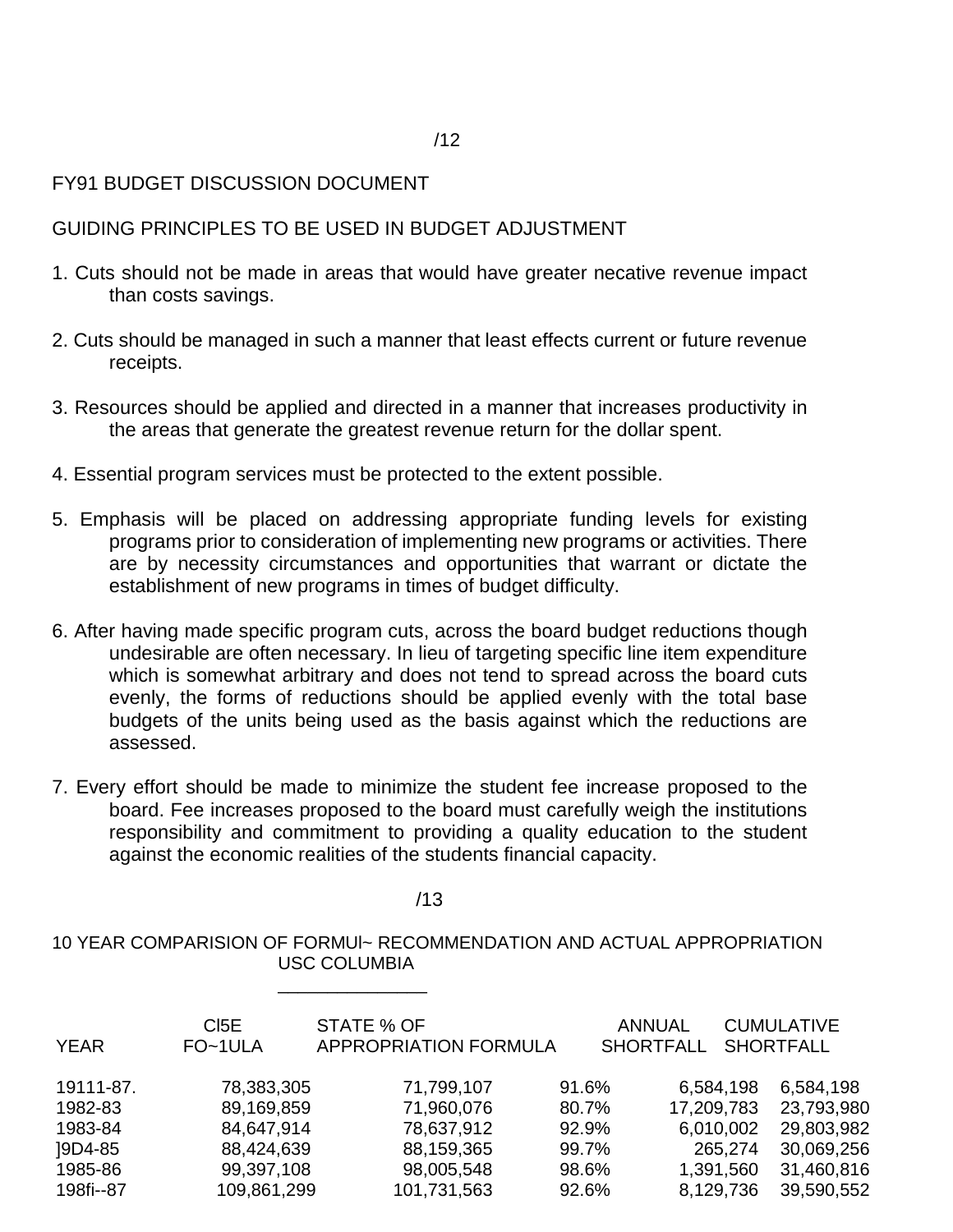| 1987-88  | 120,091,916 | 105,921,070 | 88.2% |            | 14,170,846 53,761,398 |
|----------|-------------|-------------|-------|------------|-----------------------|
| 1988--89 | 123.713.806 | 115.301.267 | 93.2% |            | 8,412,539 62,173,937  |
| 1989-90  | 129.658.423 | 117,989,165 | 91.0% | 11.669.258 | 73.843.195            |
| 199()-91 | 137.716.357 | 117.236.650 | 85.1% |            | 20:479.707 94.322.902 |

#### AVEnAGE FO~tULA % AND ANNUAL SHORTFALL 91.4% 9,432,290

/14

O1 ~NGW

Instructor to Assistant Professor Assistant Professor to Associate Professor Associate Professor to Professor

April 1990

/15

\$1,800 \$2,100 \$2,500

\$2,200 \$2~750 \$3,750

#### REPORT OF THE VICE CHANCELLOR FOR UNIVERSITY CAMPUSES AND CONTINUING EDUCATION

#### TO THE UNIVERSITY CAMPUSES FACULTY SENATE APRIL 13, 90 USC-BEAUFORT

#### Adult Learner Conference

This May 28-30 we will be holding our 5th Annual National Conference on the Adult Learner. This is an outstanding national conference addressing the unique needs of what characteristic profile of the University Campuses student. If you have an interest in attending, please coordinate plans and registration with Mary Kay Hall in my office and with John May.

#### Faculty Manual

This is to provide a succinct statement of the role of this office in the review of the Faculty Manual currently under consideration by the University Campuses Faculty Senate. After the Senate takes its final action on a draft of the Faculty Manual, said action being duly recorded in the minutes of this Friday, the Office of the Chancellor will undertake a formal administrative review. This review will involve the Deans of the University Campuses, Office of the System Vice President for Personnel, and by the Legal Counsel. We plan to hold a meeting of the Deans of the University to discuss this document. We will ask Professor Dockery to join this meeting for his input and clarification. Any changes we make to the document that you have voted to approve, of course, we will inform you of. This is to commend Jerry Dockery and his committee for the extremely cooperative way they have worked with this office in the review process. Mary Derrick and David Hunter will be assisting me in this proce~s of review and, of course, the Chancellor will also be involved.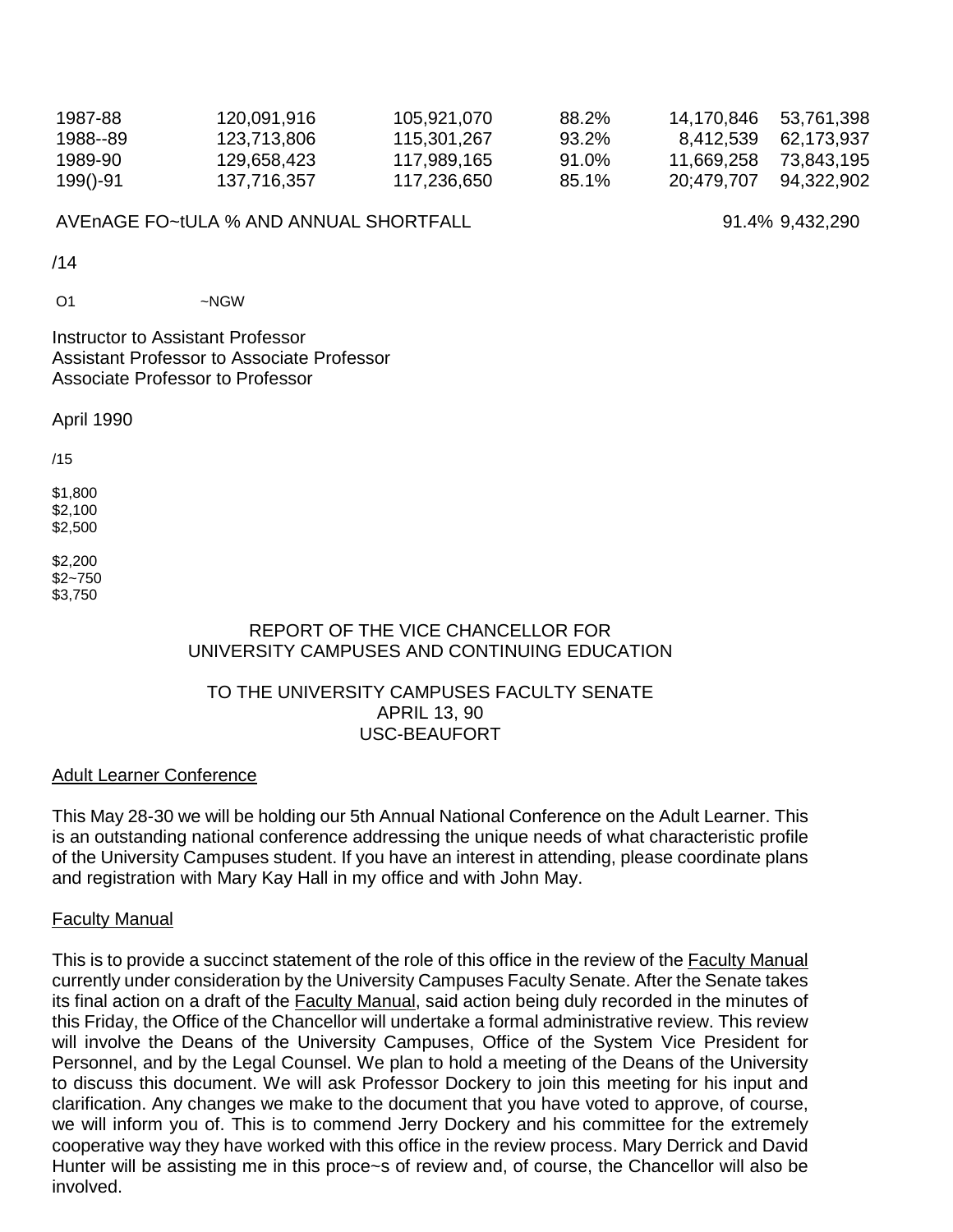## Affirmative Action Officer Search

The search has been suspended for the duration of the hiring *f reeze .*

Intearated Skills Reinforcement Pro~ect at USC-Sumter

Some of you may recall that at the Salkehatchie meeting of the Senate last year, Professor JoAnne Anderson of LaGuardia Community College visited with our faculty and talked about the Integrated Skills Reinforcement Project which she has successfully implemented at that institution and a number of other colleges as well. I am pleased to report that this concept has been replicated by the dedicated and conscientious faculty at USC-Sumter. If the faculty from any of the other campuses would be interested in pursuing this project on their own campus, please discuss with David Hunter

/16

and/or myself. For a first-hand report of the impact of this project at Sumter, please discuss with Senator Logue and/or Dean Tom Lisk.

## Marketina Survev for USC-Beaufort at Hilton Head

Through the auspices of this office we contracted with Professor William Bearden of the USC College of Business Administration to conduct a marketing survey of Hilton Head residents' perceived needs for higher education in that area. If any of the faculty would like to read a copy of this document, you need to contact me. Basically, what was determined that there was a strong potential needs for higher education on the island; that awareness of existing opportunities does need to be increased; that the awareness of the USC programs is significantly greater than that of those offered by the Technical College of the Low Country.

## Dialogue on Teaching

On March 23, this office and the Office of the Provost sponsored a System faculty "Dialogue on Teaching" which was attended by a number of faculty from the University Campuses and I appreciate very much their input. We plan to repeat a similar forum during the new faculty orientation workshop this coming August. This is one of a number of initiatives this office is undertaking jointly with the Office of the Provost to strengthen the recognition and reward system for undergraduate teaching.

#### Richard Mims

Many of you, especially those of you who have worked with out BAIS program on the Campuses, have come to know Richard Mims, the Director of the BAIS program in the College of Applied Professional Sciences. I wanted you to know that Richard had a heart attack approximately three weeks ago but that he is making good progress in recovery.

#### BAIS Capstone Course

The College of Applied Professional Sciences is attempting now to implement the initiation of a "capstone course" requirement for its BAIS seniors. This will apply to the University Campuses. Capstone courses are becoming increasingly popular on college campuses as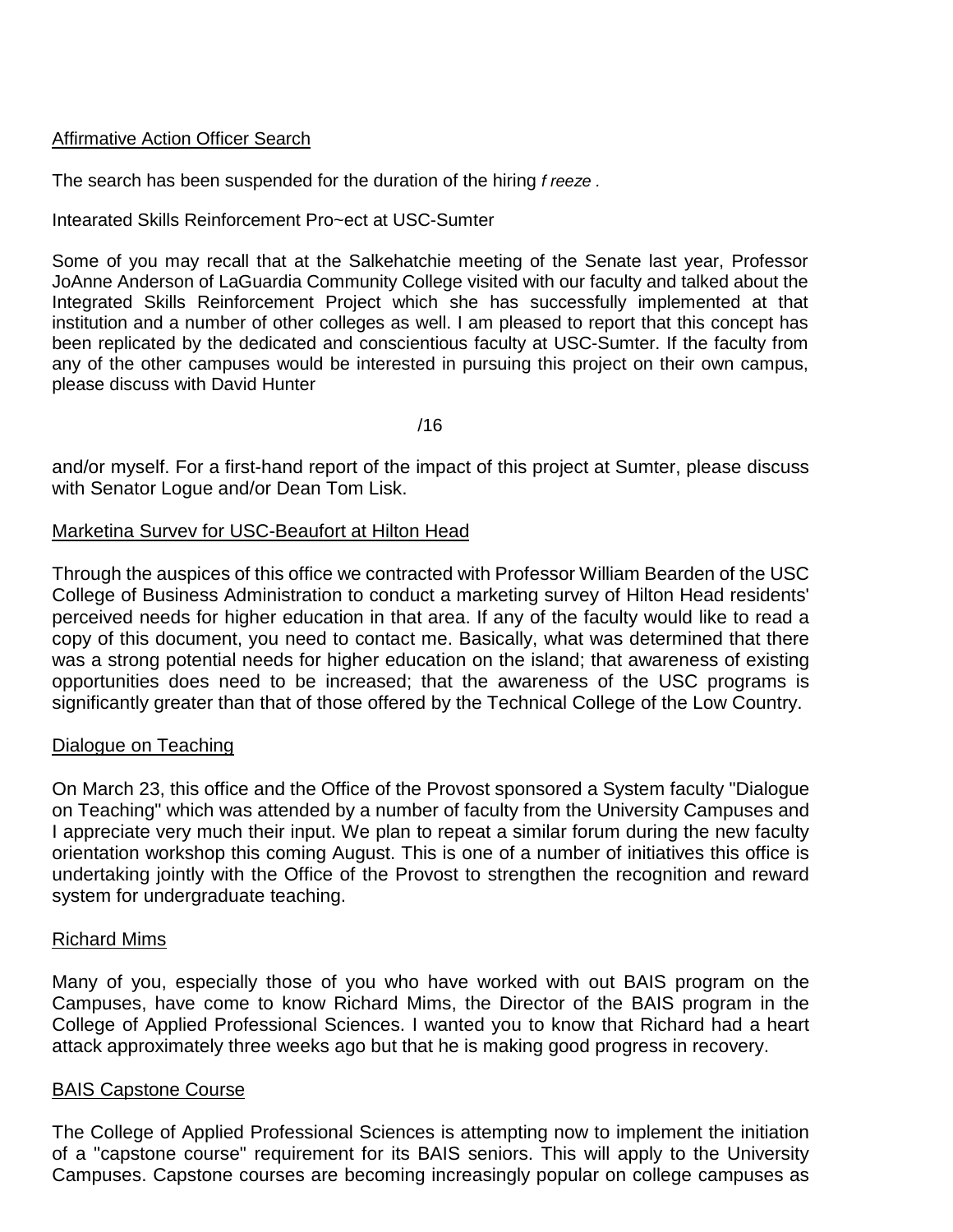more attention is being given to what our Division of Continuing Education has come to call "The Senior Year Experience." It is my understanding that the initial phase and implementation of instruction of the capstone course will be provided by Applied Professional Sciences faculty and subsequent to that, faculty on the University Campuses will be utilized.

/17

UNIVERSITY CAMPUSES FACULTY SALARY DATA 8Y YEAR OF EMPLOYMENT AND RANK FULL-TIME ~ NINE MONTH EDUIVALENr SALARY

| REPORT ''1                                                                | <b>MARCH 12. 1990</b>                                    |  |
|---------------------------------------------------------------------------|----------------------------------------------------------|--|
|                                                                           | <u> 1980 - Jan James, Amerikaansk politiker (* 1905)</u> |  |
|                                                                           | YEAR I RANK I LOW I HIGH   AVG I                         |  |
|                                                                           | 5g   ASSISTANT t ----   ____   ____                      |  |
|                                                                           |                                                          |  |
|                                                                           | 65   ASSOCIATE   ____   ____   ____                      |  |
|                                                                           | 66   ASSOCIATE   ____   ____   ____ ~                    |  |
|                                                                           | 6B   PROFESSOR   ____   ----   37.5                      |  |
|                                                                           | 1 69 1 ASSISTANT   ----   ____   ____                    |  |
|                                                                           |                                                          |  |
| 70 1 ASSISTANT   ____   ____   ____                                       |                                                          |  |
| ASSOCIATE  ----                                                           |                                                          |  |
|                                                                           |                                                          |  |
| 71   ASSOCIATE   ____   ____   29.}<br>    PROFESSOR   ----   ____   ____ |                                                          |  |
|                                                                           | $\overline{\phantom{0}}$ 1                               |  |
| 72 1 ASSOCIATE 1 ____ 1 --__ ~ 33.6 1<br>$PROFESSOR$   ----   ____   ____ |                                                          |  |
|                                                                           | -1                                                       |  |
| 73 1 ASSOCIATE 1 ____ 1 -- __ 1 32.4 1<br>PROFESSOR I ____ I ____ 139.8   |                                                          |  |
|                                                                           |                                                          |  |
| ~74 '1 ASSOCIATE 1 29.9 1 34.7 1 32.4                                     |                                                          |  |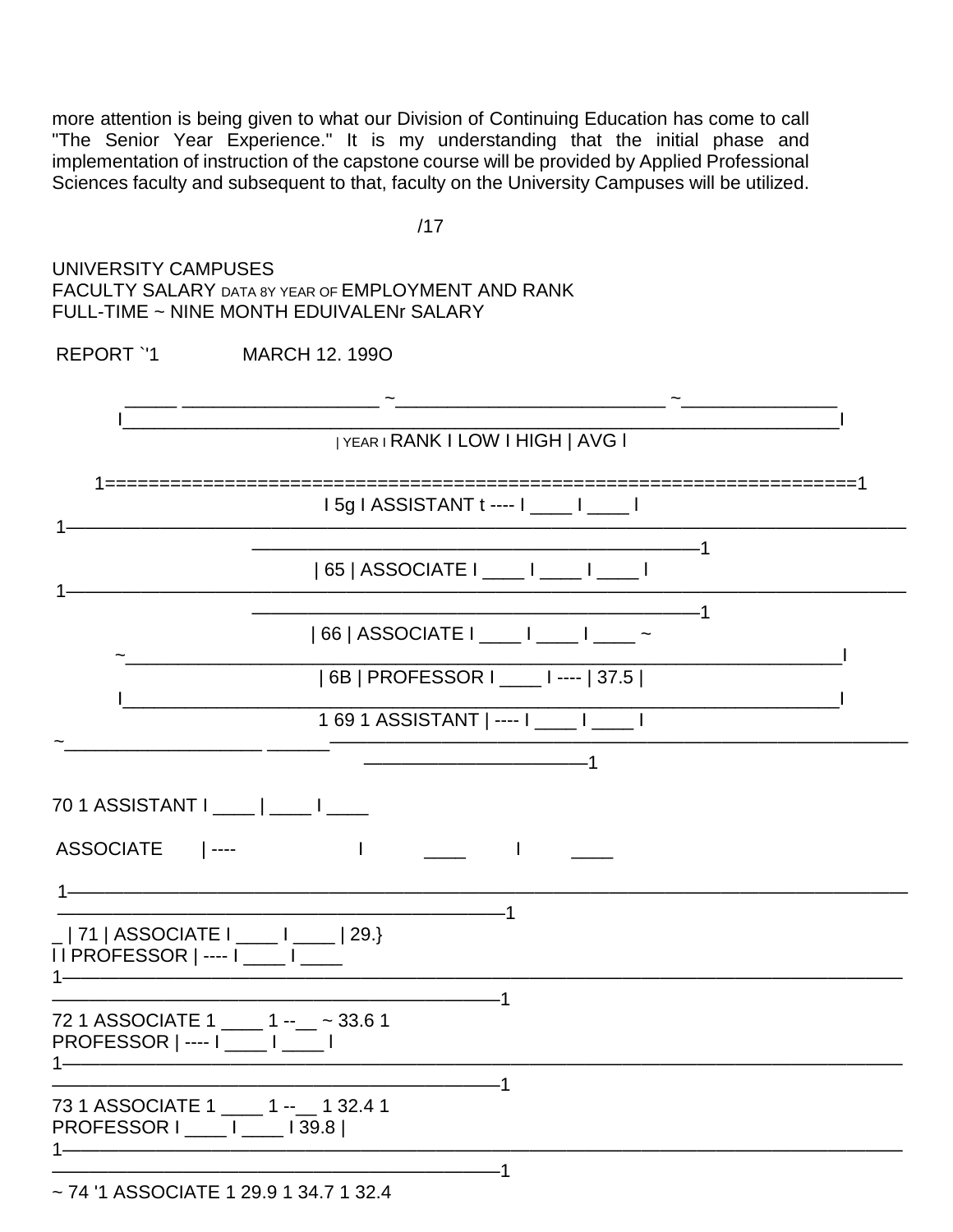|                   | 1t PROFESSOR 1 35-2 1 40.4 1 37.7 1                                                                               |                                                                                                              |                         |          |  |
|-------------------|-------------------------------------------------------------------------------------------------------------------|--------------------------------------------------------------------------------------------------------------|-------------------------|----------|--|
|                   | 75 1 ASSOCIATE   ___   ___ 1 33.6  <br>PROFESSOQ $1 \_ 1 \_ 1 \_ 1 \_ 1$                                          |                                                                                                              | -1                      |          |  |
|                   | ~76 1 ASSOCIATE I ____ I ____ 1 31-9<br>$I$   PROFESSOR $I$ <sub>____</sub> $I$ <sub>____</sub> $I$ <sub>__</sub> |                                                                                                              |                         |          |  |
|                   | __ ___ ___ _ __ __ _ __ __ __ _ _ __ _                                                                            |                                                                                                              |                         |          |  |
|                   |                                                                                                                   |                                                                                                              | /18                     |          |  |
| PA6E <sub>2</sub> |                                                                                                                   |                                                                                                              |                         |          |  |
|                   | ~77   ASSOCIATE   ----                                                                                            |                                                                                                              |                         |          |  |
|                   |                                                                                                                   |                                                                                                              |                         |          |  |
|                   | 178 1 ASSOCIATE 1 Z7-0 t 34.2 1 31.2 1                                                                            |                                                                                                              |                         |          |  |
|                   | <u> 1980 - Jan Barat, Amerikaansk politiker (* 1901)</u>                                                          |                                                                                                              | -1                      |          |  |
| 79<br>t           | 1 ASSQCIATE<br><b>PROFESSOR</b>                                                                                   | $I$ $i$ 1 34.5 l                                                                                             | 1 35.3 1                |          |  |
| t                 | BO   ASSOCIATE   ____                                                                                             |                                                                                                              | $t -$                   | 132.5    |  |
| $\mathbf 1$       | 81  1 ASSOCIATE  1 ____                                                                                           |                                                                                                              | and the property of the | 1 32.7 1 |  |
|                   | —————————1                                                                                                        |                                                                                                              |                         |          |  |
|                   | e3   ASSISTANT   ____   ____   ____                                                                               | ASSOCIATE I ____ I ____ I ____<br>t I PROFESSOR I ____ I ____ I 34,g                                         |                         |          |  |
|                   |                                                                                                                   | B4 I INSTRUCTOR I ____ I ____ I ____<br>ASSISTANT   ____   ____ 1 2B.0  <br>ASSOCIATE I _____ I _____   3~.7 |                         | -1       |  |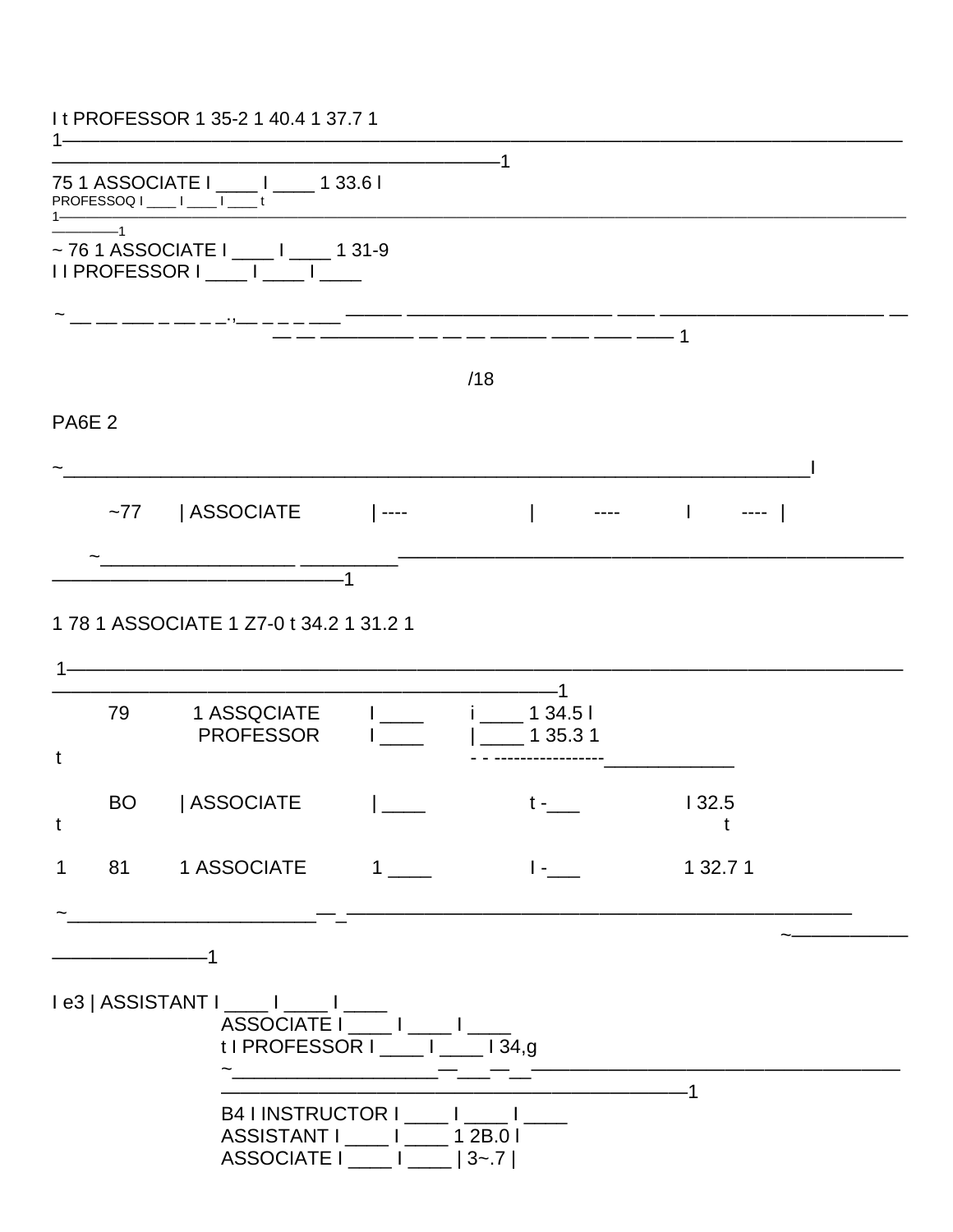|                | B5   ASSISTANT I ____ ~ ____   28.8<br>II ASSOCIATE I ____ I ____ ~ 32.5                                                                                                                                                                                                                                                                             |
|----------------|------------------------------------------------------------------------------------------------------------------------------------------------------------------------------------------------------------------------------------------------------------------------------------------------------------------------------------------------------|
|                | 86   INSTRUCTOR   ----   ____   ____                                                                                                                                                                                                                                                                                                                 |
|                | ASSISTANT I I<br>30-1                                                                                                                                                                                                                                                                                                                                |
|                | 87 1 ASSISTANT   ----   ____   27.3                                                                                                                                                                                                                                                                                                                  |
|                |                                                                                                                                                                                                                                                                                                                                                      |
|                | 8B   INSTRUCTOR   ----   ____ 1 22.5<br>ASSISTANT   ----   ----   27.7 1<br>ASSOCIATE   ____   ____   32.2  <br><u> 1989 - Johann Harry Harry Harry Harry Harry Harry Harry Harry Harry Harry Harry Harry Harry Harry Harry Harry Harry Harry Harry Harry Harry Harry Harry Harry Harry Harry Harry Harry Harry Harry Harry Harry Harry Harry Ha</u> |
|                | 89 1 INSTRUCTOQ 1 24-0 1 27.0 1 25.8<br>ASSISTANT 1 25.0 1 30.0 1 26.6 1<br>1===================================                                                                                                                                                                                                                                     |
|                | ==========1                                                                                                                                                                                                                                                                                                                                          |
| $03 - 12 - 90$ | PREPARED BY THE SYSTEM OFFICE OF PERSONNEL SERYICES                                                                                                                                                                                                                                                                                                  |
| /19            |                                                                                                                                                                                                                                                                                                                                                      |
|                | UNIVERSITY CAMPUSES<br>FACULTY SALARY DATA BY ACADEMIC RA`IK<br>FULL-T IME ~ NINE MONTH EQUIVALENT SAP AQY                                                                                                                                                                                                                                           |
| nEPn~T 02      | btARCH 12<br>~1990                                                                                                                                                                                                                                                                                                                                   |
|                | I RANK t LQ~   HIGH I ~VG t                                                                                                                                                                                                                                                                                                                          |
|                | ==========                                                                                                                                                                                                                                                                                                                                           |
|                | =======<br>t INSTRUCToR t 21.5 1 27.0   25-0 1                                                                                                                                                                                                                                                                                                       |
|                | $\overline{\phantom{a}}$ 1<br>  ASSISTANT   23.0   31~9 1 27.B                                                                                                                                                                                                                                                                                       |
|                | ASSOCIATE   26.1 ~ 37.3 t SZ-2 t                                                                                                                                                                                                                                                                                                                     |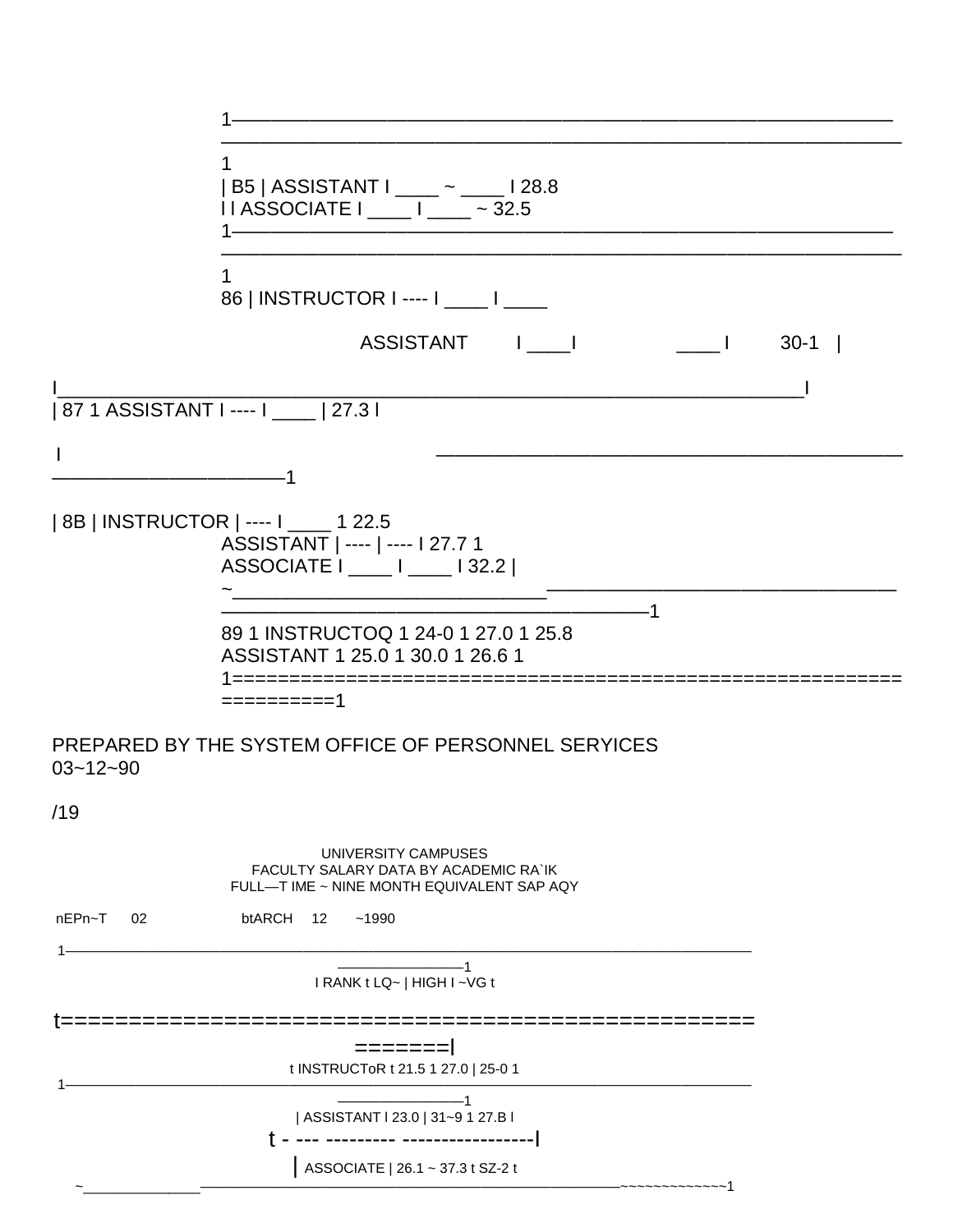|             |           | 1=================                                            |                               | t PRCFESsOR   ~ - 5   S3.3 t 37.5 t                                                                                                                           |             |          |              |   |
|-------------|-----------|---------------------------------------------------------------|-------------------------------|---------------------------------------------------------------------------------------------------------------------------------------------------------------|-------------|----------|--------------|---|
|             |           | ~EPARED BY THE SYSTEM OFFICE OF PERSONNEL SEQYIC_S n~' t2 ~on |                               |                                                                                                                                                               |             |          |              |   |
| /20         |           |                                                               |                               |                                                                                                                                                               |             |          |              |   |
|             |           |                                                               |                               | UNIVERSI~YCAMPUSES<br>FACULTY SALARY DATA BY ACADEMIC DEGREE<br>FULL-TIME ~ NIHE MONTH EnulvA' FNT ~ anv                                                      |             |          |              |   |
| REPORT :~3  |           |                                                               | MARCH 12. 1990                |                                                                                                                                                               |             |          |              |   |
|             |           |                                                               |                               | <b>IDEGREE   LOw   HIGH I AVG  </b>                                                                                                                           |             |          |              |   |
|             |           |                                                               |                               |                                                                                                                                                               |             |          |              |   |
| t4A         | $1 \quad$ | $-.5$                                                         | $\mathbf{i}$ and $\mathbf{j}$ |                                                                                                                                                               | 37.4 1 2g.5 |          | $\mathbf{1}$ |   |
|             |           |                                                               |                               | $\frac{1}{1}$<br>1 MA+30 i 23.0 1 42.3 1 31.0 1                                                                                                               |             |          |              |   |
|             |           |                                                               |                               |                                                                                                                                                               |             |          |              |   |
| $\mathbf 1$ | PH.D      | $1 - 1 - .5$                                                  |                               | 1 53.3                                                                                                                                                        |             | $\sim$ 1 | 32.5         | 1 |
|             |           | PREPARED BY THE SYSTEM OFFICE OF PERSONNEL SERVIC'S n "2~'0 n |                               |                                                                                                                                                               |             |          |              |   |
| /21         |           |                                                               |                               |                                                                                                                                                               |             |          |              |   |
| REPORT-'4   |           | FACULTY SALARY DATA BY YEARS OF SERVICE AT USC                | <b>MARCH 12. 199a</b>         | UNIVERSITY CAMPUSES<br>FULL-TIME ~ NINE MONTH EQUIVALENT SALARY                                                                                               |             |          |              |   |
|             |           |                                                               |                               |                                                                                                                                                               |             |          |              |   |
|             |           |                                                               |                               | <u> 1989 - Johann John Stone, market fan it ferskearre fan it ferskearre fan it ferskearre fan it ferskearre fan i</u><br>  YEARS AT USC I LO~   HI6H I AVG I |             | -1       |              |   |
| 24.0        | 1≕        | 1 30.0 1 26.2                                                 |                               |                                                                                                                                                               | 1           |          |              |   |
|             |           |                                                               |                               | 1 2 1 21.5 1 32.6 1 27.5 1                                                                                                                                    |             |          |              |   |
|             |           |                                                               |                               |                                                                                                                                                               |             |          |              |   |
|             |           |                                                               |                               | 1 3 1 ---- 1 ---- 1 27.3 1                                                                                                                                    |             |          |              |   |
|             |           |                                                               |                               | 1 4 1 26.5 1 30.3 1 29.2 1                                                                                                                                    |             | $-1$     |              |   |
|             |           |                                                               |                               | 151 c7.0135.5130.71                                                                                                                                           |             | -1       |              |   |
|             |           |                                                               |                               | $1 - 125.5131.7129.91$                                                                                                                                        |             |          |              |   |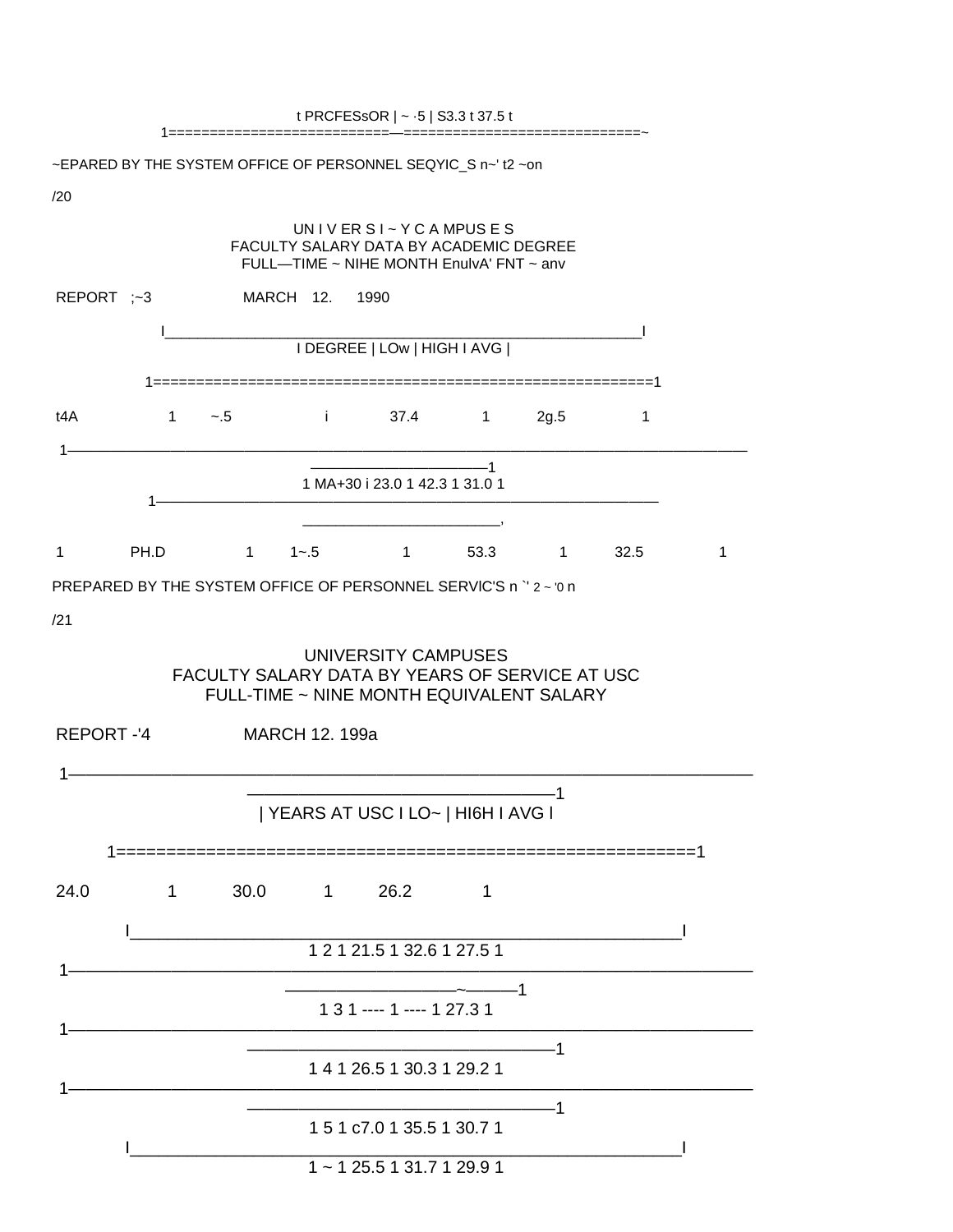| $17110 - 5 \sim 53.3132.31$                                                                                                                                                                                                                                                                                                                                                                                                                                                                                    |
|----------------------------------------------------------------------------------------------------------------------------------------------------------------------------------------------------------------------------------------------------------------------------------------------------------------------------------------------------------------------------------------------------------------------------------------------------------------------------------------------------------------|
| $191$ _____ 1 --___ 1 32.7 1                                                                                                                                                                                                                                                                                                                                                                                                                                                                                   |
| <u> 2008 - 2009 - 2009 - 2009 - 2009 - 2009 - 2009 - 2009 - 2009 - 2009 - 2009 - 2009 - 2009 - 2009 - 2009 - 200</u><br>$1101$ _____ $1 -$ ____ ~ 32.5 1                                                                                                                                                                                                                                                                                                                                                       |
| $\frac{1}{2}$<br>1 11 1 27.5 1 35.9 1 33.4 1                                                                                                                                                                                                                                                                                                                                                                                                                                                                   |
| 1 12 1 27 0 1 34 2 1 31 9 1                                                                                                                                                                                                                                                                                                                                                                                                                                                                                    |
| 1                                                                                                                                                                                                                                                                                                                                                                                                                                                                                                              |
| 14 1 31.8 1 33.9 t 32.4 1<br><u>1 ———————————————————————</u>                                                                                                                                                                                                                                                                                                                                                                                                                                                  |
| $1'151$ _____ 1 -____ 1 34.8 1                                                                                                                                                                                                                                                                                                                                                                                                                                                                                 |
| 1 16 1 31.2 1 40.4 1 34.5 1                                                                                                                                                                                                                                                                                                                                                                                                                                                                                    |
| $\overline{\phantom{a}}$ $\overline{\phantom{a}}$ $\overline{\phantom{a}}$ $\overline{\phantom{a}}$ $\overline{\phantom{a}}$ $\overline{\phantom{a}}$ $\overline{\phantom{a}}$ $\overline{\phantom{a}}$ $\overline{\phantom{a}}$ $\overline{\phantom{a}}$ $\overline{\phantom{a}}$ $\overline{\phantom{a}}$ $\overline{\phantom{a}}$ $\overline{\phantom{a}}$ $\overline{\phantom{a}}$ $\overline{\phantom{a}}$ $\overline{\phantom{a}}$ $\overline{\phantom{a}}$ $\overline{\$<br>1 17 1 30.8 1 42.3 1 36.1 1 |
| $1181$ _____ $1 -$ ____ 1 36-1 1                                                                                                                                                                                                                                                                                                                                                                                                                                                                               |
| -1<br>1 19 1 ____ 1 --__ 1 32.7 1                                                                                                                                                                                                                                                                                                                                                                                                                                                                              |
| $1201$ _____ $1 -$ ____ 1 30.4 1                                                                                                                                                                                                                                                                                                                                                                                                                                                                               |
| $1211$ ---- 1 ---- 1 ---- ~                                                                                                                                                                                                                                                                                                                                                                                                                                                                                    |
| $\frac{1}{1}$ 22 1 -- 1 - 1 37-5 1                                                                                                                                                                                                                                                                                                                                                                                                                                                                             |
| <u> 1999 - Johann John Stein, fransk politik (f. 1989)</u>                                                                                                                                                                                                                                                                                                                                                                                                                                                     |
| /22                                                                                                                                                                                                                                                                                                                                                                                                                                                                                                            |
|                                                                                                                                                                                                                                                                                                                                                                                                                                                                                                                |

UNIVERSITY CAMPUSES<br>FACULIY SALARY DATA BY TEACHING EXPERIENCE IN HIGHER EDUC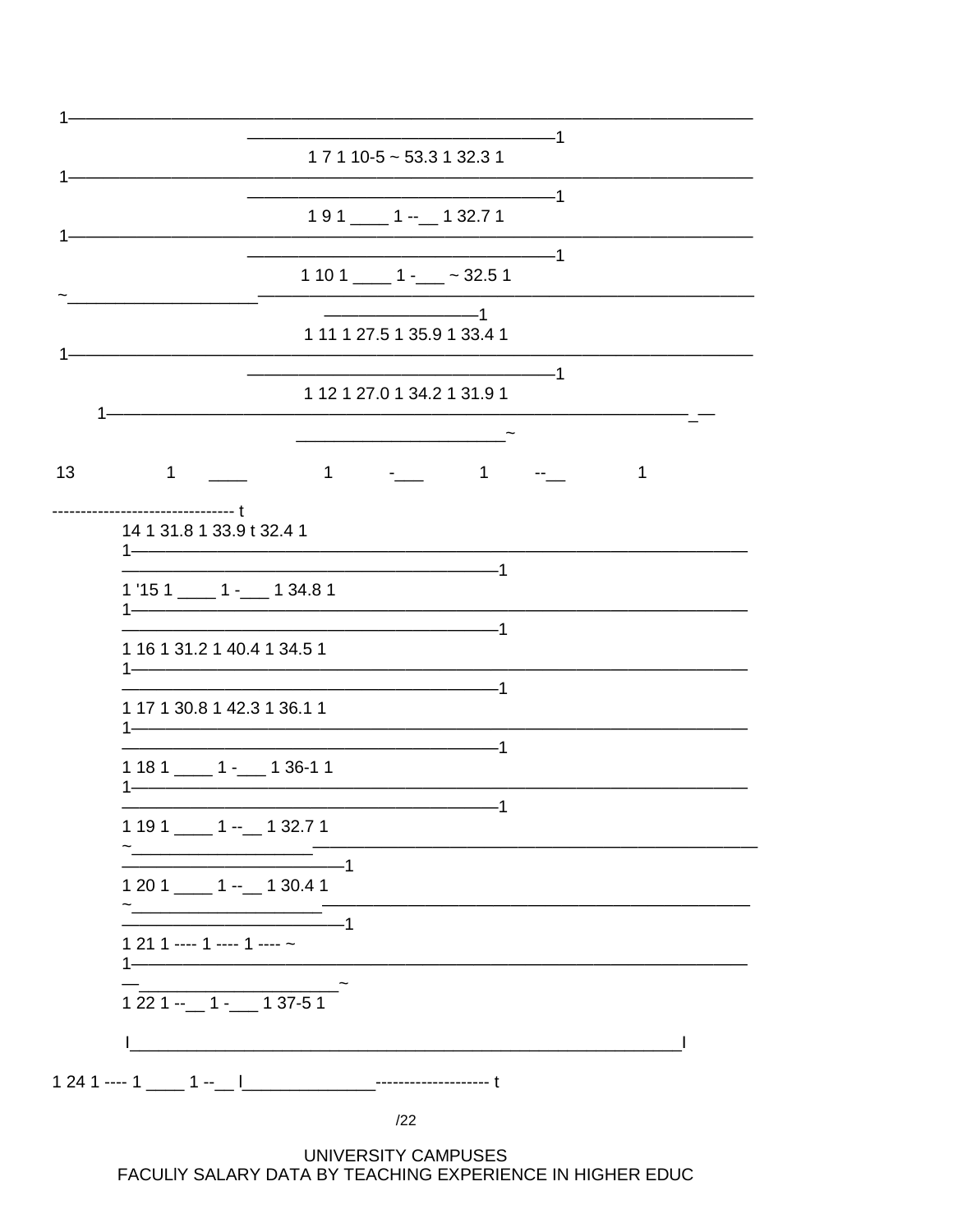FULL-tIME ~ NINE MnNTH Ent~Iv&' F~T CAI ADV

REPORT~'5 MARCH 12. 1990

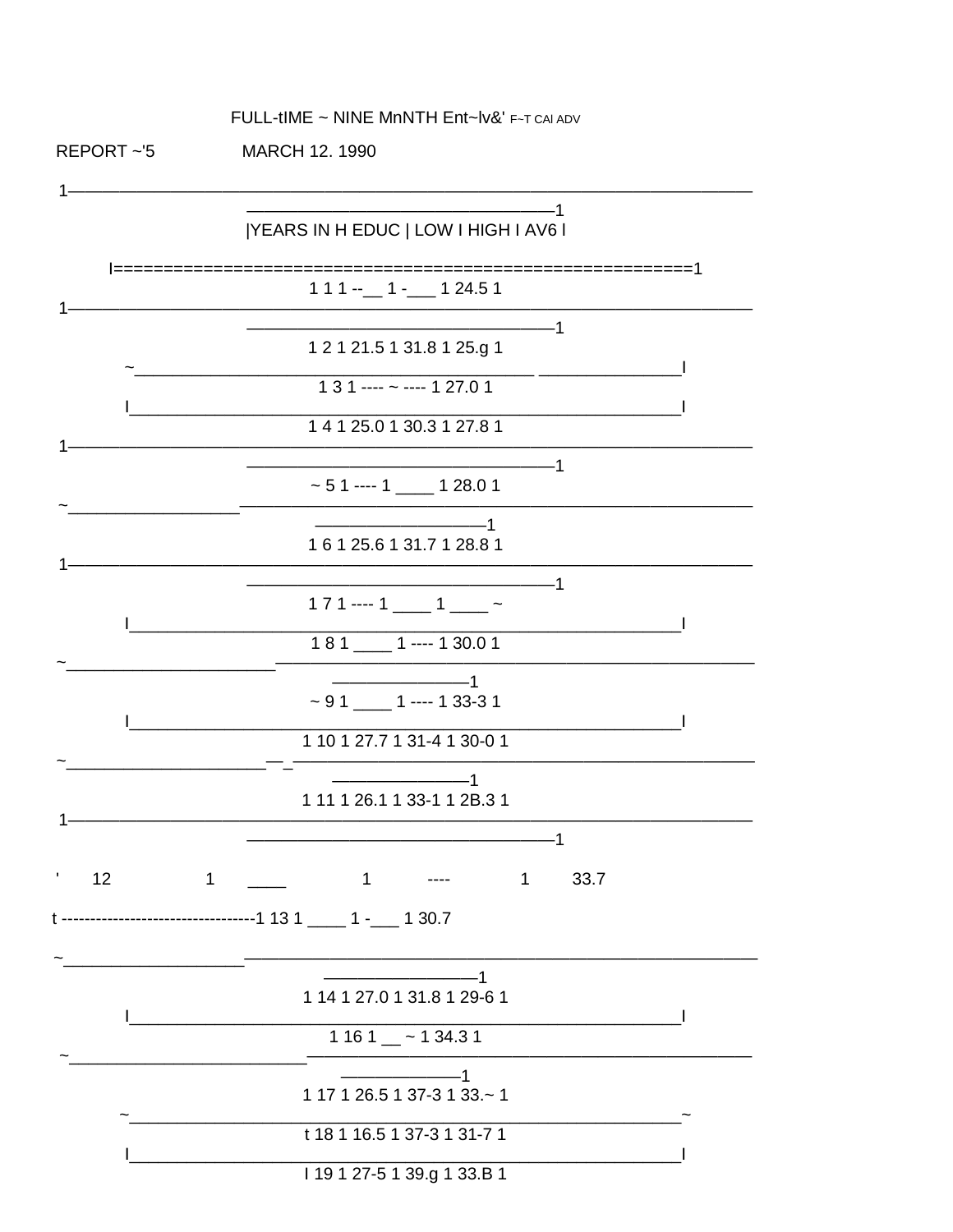

 $\sim$  6 1 ---- ---- ---- | -- 27.1 1 - ---- 30.0 1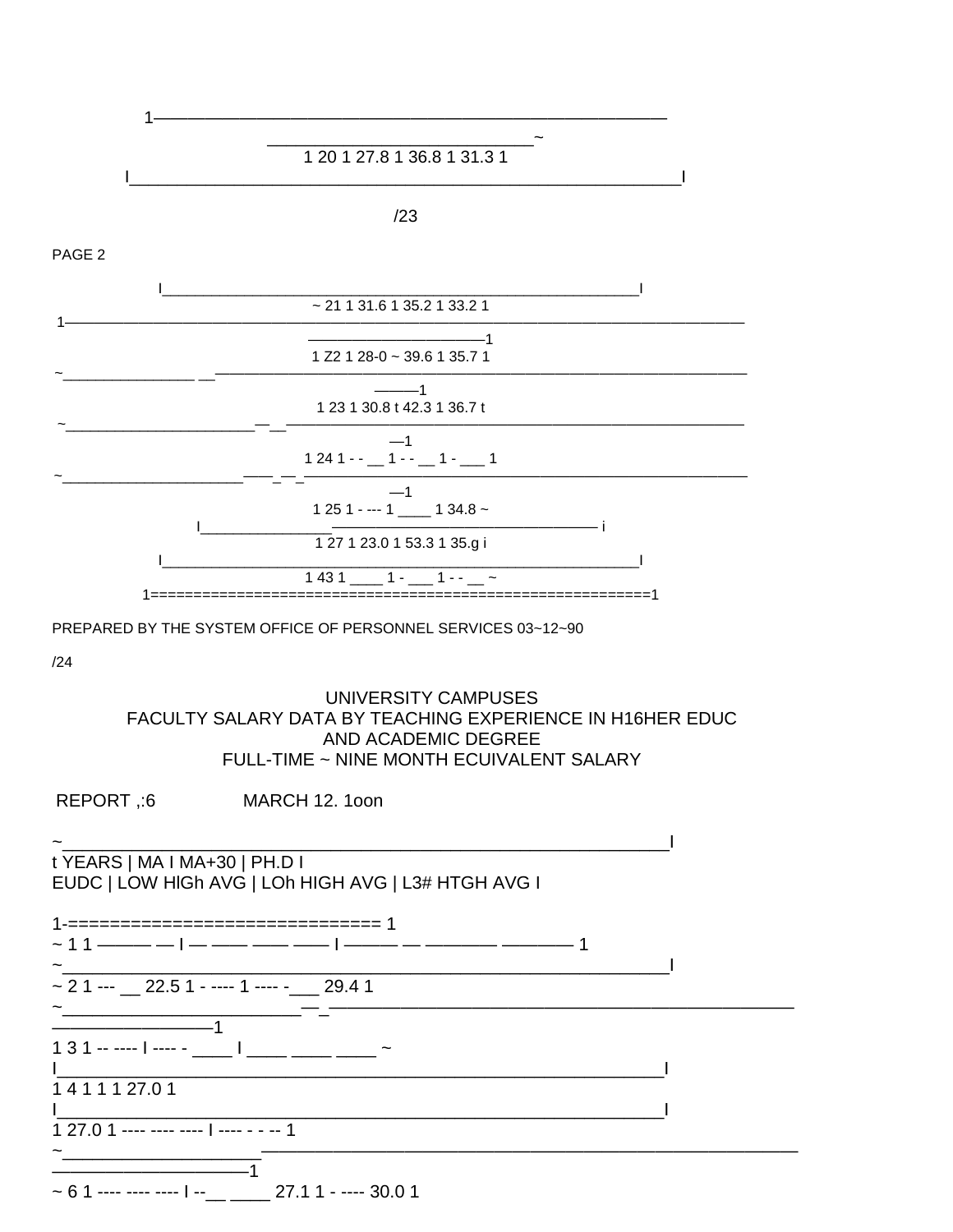| — ' '                                                                                                                                         |
|-----------------------------------------------------------------------------------------------------------------------------------------------|
| 171 - - -- ---   --- ---- ----   ---- ---- 1                                                                                                  |
| $181 - 1 - 1 - 1 - 1 - 1$                                                                                                                     |
|                                                                                                                                               |
| ~1011129.91                                                                                                                                   |
|                                                                                                                                               |
| 1 11 1 1 1 28-7 1                                                                                                                             |
|                                                                                                                                               |
| 13 1 29.8 1 1 1<br>t t                                                                                                                        |
| 14 1 1 1 28.9 1                                                                                                                               |
| $\frac{1}{1161}$                                                                                                                              |
| <u> </u><br>  17   ---- ---- ---- 1 31-3 34,7 33.3 1 _____ ---- 35.0 t                                                                        |
|                                                                                                                                               |
| $\frac{1}{1}$ 19 1 ---- ---- ---- $\frac{1}{1}$ $\frac{28.9}{1}$ $\frac{1}{1}$ $\frac{37.1}{1}$                                               |
|                                                                                                                                               |
| /25                                                                                                                                           |
| PAGE <sub>2</sub>                                                                                                                             |
|                                                                                                                                               |
| $-1$<br>1 2Q 1 ---- ---- 30.3 1 ---- ---- 32.3 1 ---- ---- 1                                                                                  |
|                                                                                                                                               |
| $\overline{a}$ lt                                                                                                                             |
| $\sim$ 21 1 ---- ---- $\_\_\_\_\_\_\_\_\_\_\_\_\_\_\_\_\_$ 1 $\_\_\_\_\_\_\_\_\_\_\_\_\_\_$ $\sim$ $\_\_\_\_\_$ 33 7 $\sim$                   |
| $\sim$ 22 1 1 33.8 t - -- --- t                                                                                                               |
|                                                                                                                                               |
|                                                                                                                                               |
|                                                                                                                                               |
| $\frac{1}{2}$ - $\frac{1}{2}$ - $\frac{1}{2}$ - $\frac{1}{2}$ - $\frac{1}{2}$ - $\frac{1}{2}$ - $\frac{1}{2}$ - $\frac{1}{2}$ - $\frac{1}{2}$ |

 $12711...147.2$ 

 $\overline{11}$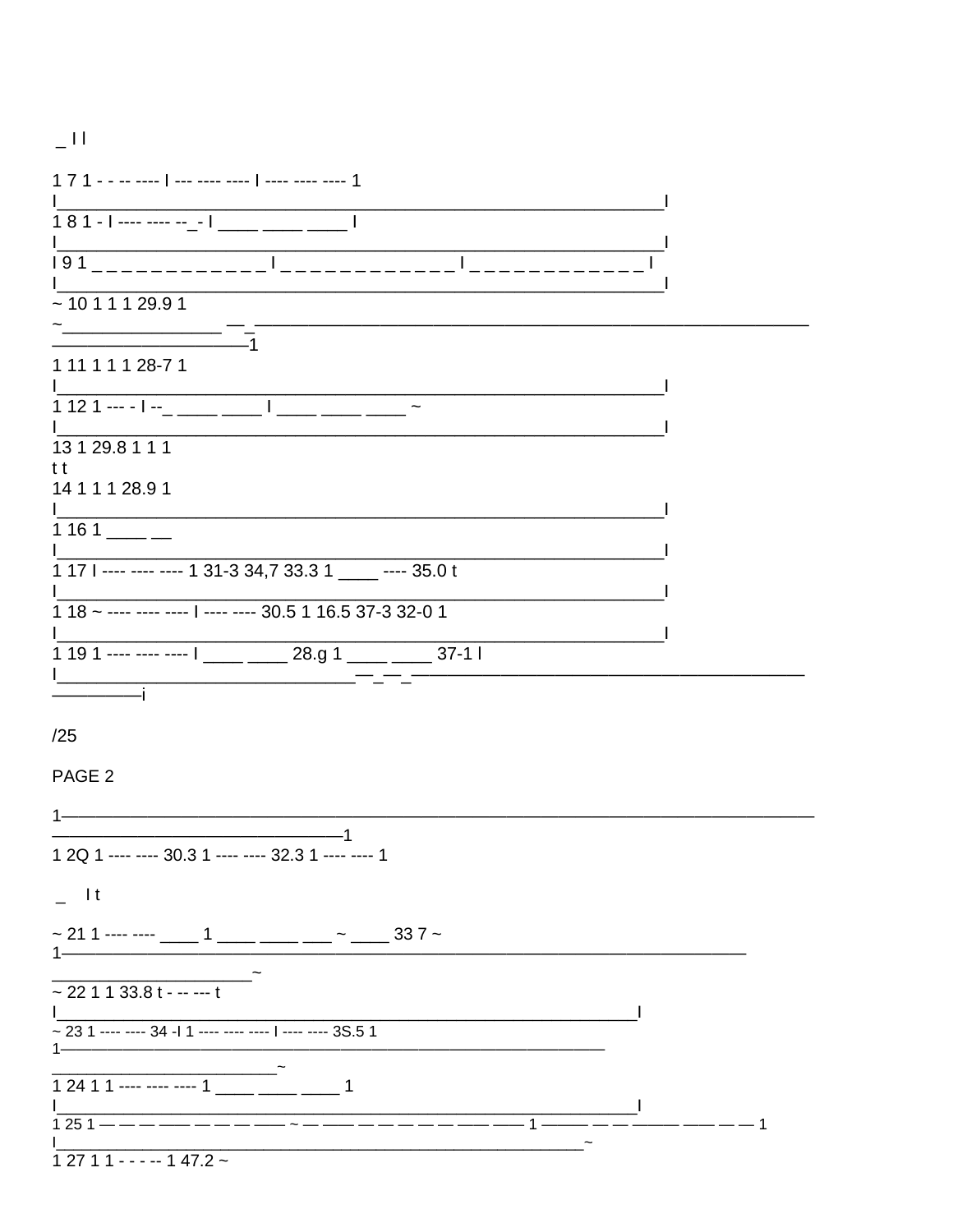| PREPARED BY THE SYSTEM OFFICE OF PERSONNEL SERVICES 03~12~90                                                                     |
|----------------------------------------------------------------------------------------------------------------------------------|
| /26                                                                                                                              |
| <b>UNIVERSITY CAMPUSES</b><br>FACULTY SALARY DATA BY RANK WITHIN ACADEMIC CATEGORIES<br>FULL-TIME ~ NINE MONTH EQUIVALENT SALARY |
| REPORT HI7 MARCH 12, ~00n                                                                                                        |
| 11 LO~ hI6H AVG 1 LGW HIGH AV6 1 LOW HIGH AVG 1 LOW HIGH AVG 1                                                                   |
| ===1                                                                                                                             |
| HUHN-         <br>1ITIES1 ---- ---- 25.0 1 25.0 31.9 27.2 1 27.0 35.9 31.8 133.9 42.3 37.71                                      |
|                                                                                                                                  |
| 1BUSI-11111<br>INESS 1 ---- ---- 24.2 1 26.6 29.6 27.7 1 30.3 36.5 32.4 1 ---- ---- 27.01                                        |
| NATRL <br>1SCI 1 ---- ---- 25.3 1 23.0 30.3 2B.2 1 Z6.1 37.3 32.B 134.g 41.2 3B.2I                                               |
| 111111<br> MATH 1 ---- ---- ---- 1 ---- ---- 29.6 1 27.5 35.5 32.5 1---- ---- ---- 1                                             |
| ===1                                                                                                                             |
| PREPARED HY THE SYSTEM OFFICE OF PERSONNEL SERVICES 03~12~90                                                                     |

/97

# UNIVERSITY CAMPUSES FACULTY SALARY DATA GROUPED BY TEACHING EXPERIENCE

AND ACADEMIC DEGREE CATEGORIES FULL-TIME ~ NINE MONTH EQUIVALENT SALA~V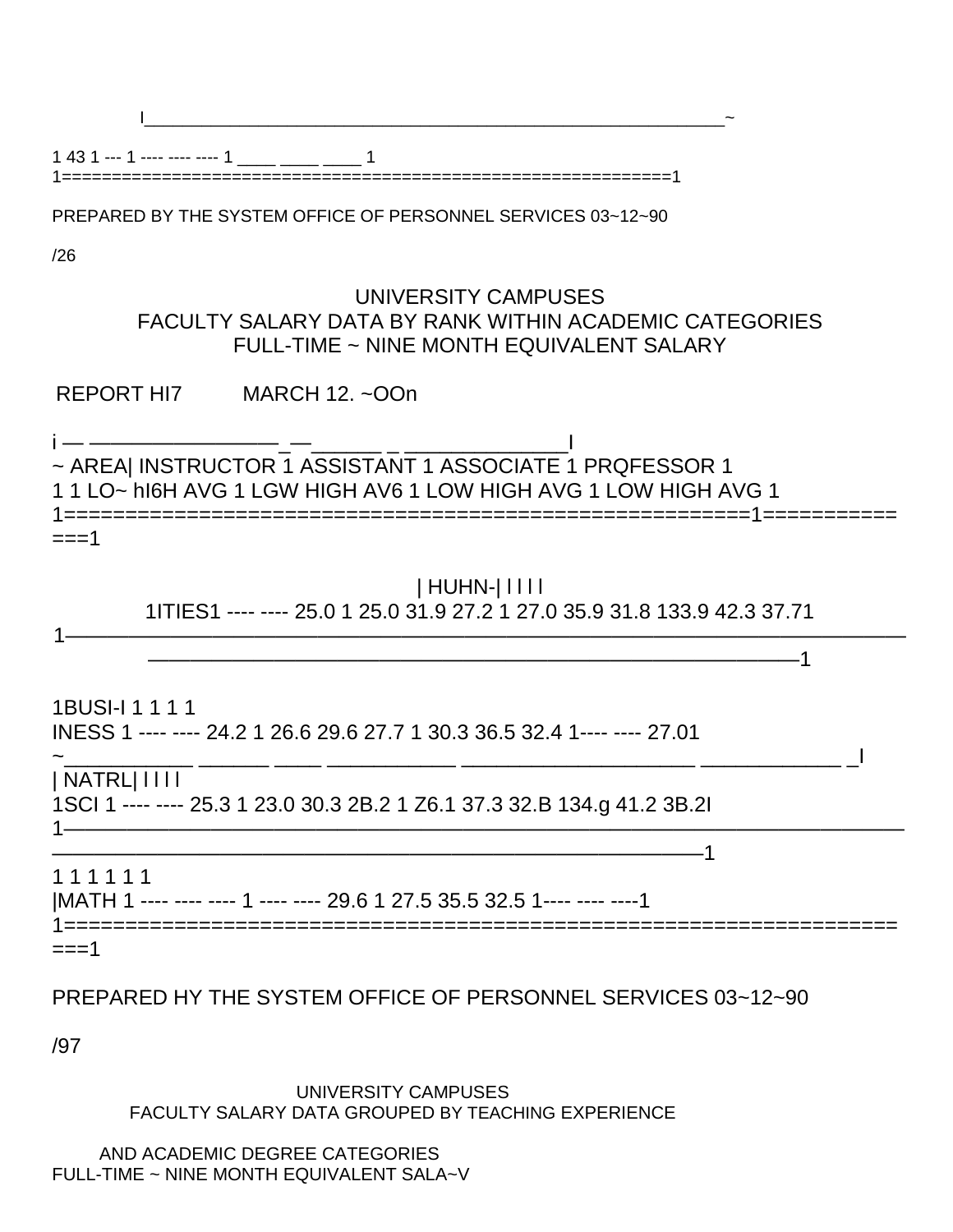| $I^* \sim^* MA^* \sim^* \sim -\$ \$ \$ - 41$<br>IYEARS IN ~ EDUC   LOW I H16H 1 AVG ~<br>1 1-5 1 21.5 1 27.Q 1 25, O 1<br><u> 2008 - Andrea Ann an Carl (b. 2014)</u><br>1 6-13 1 27.0 1 32.8 1 30.6 1 |
|--------------------------------------------------------------------------------------------------------------------------------------------------------------------------------------------------------|
|                                                                                                                                                                                                        |
|                                                                                                                                                                                                        |
|                                                                                                                                                                                                        |
|                                                                                                                                                                                                        |
|                                                                                                                                                                                                        |
|                                                                                                                                                                                                        |
|                                                                                                                                                                                                        |
|                                                                                                                                                                                                        |
| 1 14-20 1 26.5 1 31.8 1 30.1 1                                                                                                                                                                         |
|                                                                                                                                                                                                        |
| $!$ 21-27 1 26.1 1 37.4 1 33.3 1                                                                                                                                                                       |
| $1 - 4 - $ \sim = -2 = 44 + 30 = 22$                                                                                                                                                                   |
|                                                                                                                                                                                                        |
| YEARS IN H ECUC I LOW I HIGH I AVG                                                                                                                                                                     |
|                                                                                                                                                                                                        |
| 1 1-7 1 25.0 1 30.3 1 27.3 1                                                                                                                                                                           |
| <u> 2000 - 2000 - 2000 - 2000 - 2000 - 2000 - 2000 - 2000 - 2000 - 2000 - 2000 - 2000 - 2000 - 2000 - 2000 - 200</u>                                                                                   |
| 1 8-15 1 26.9 1 32.7 1 30.0 1                                                                                                                                                                          |
|                                                                                                                                                                                                        |
| 1 16-19 1 27.5 1 35.5 1 31.9 1                                                                                                                                                                         |
|                                                                                                                                                                                                        |
| 1 20-27 1 23.0 1 42.3 1 32.B 1                                                                                                                                                                         |
| ===========================                                                                                                                                                                            |
| /28                                                                                                                                                                                                    |
| PAGE $\sim$                                                                                                                                                                                            |
|                                                                                                                                                                                                        |
|                                                                                                                                                                                                        |
| <u> 2000 - Jan James James Jan James James Jan James James Jan James James Jan James James Jan Jan Jan Jan Jan J</u>                                                                                   |
| <u> 1989 - Johann John Stone, mars et al. (1989)</u>                                                                                                                                                   |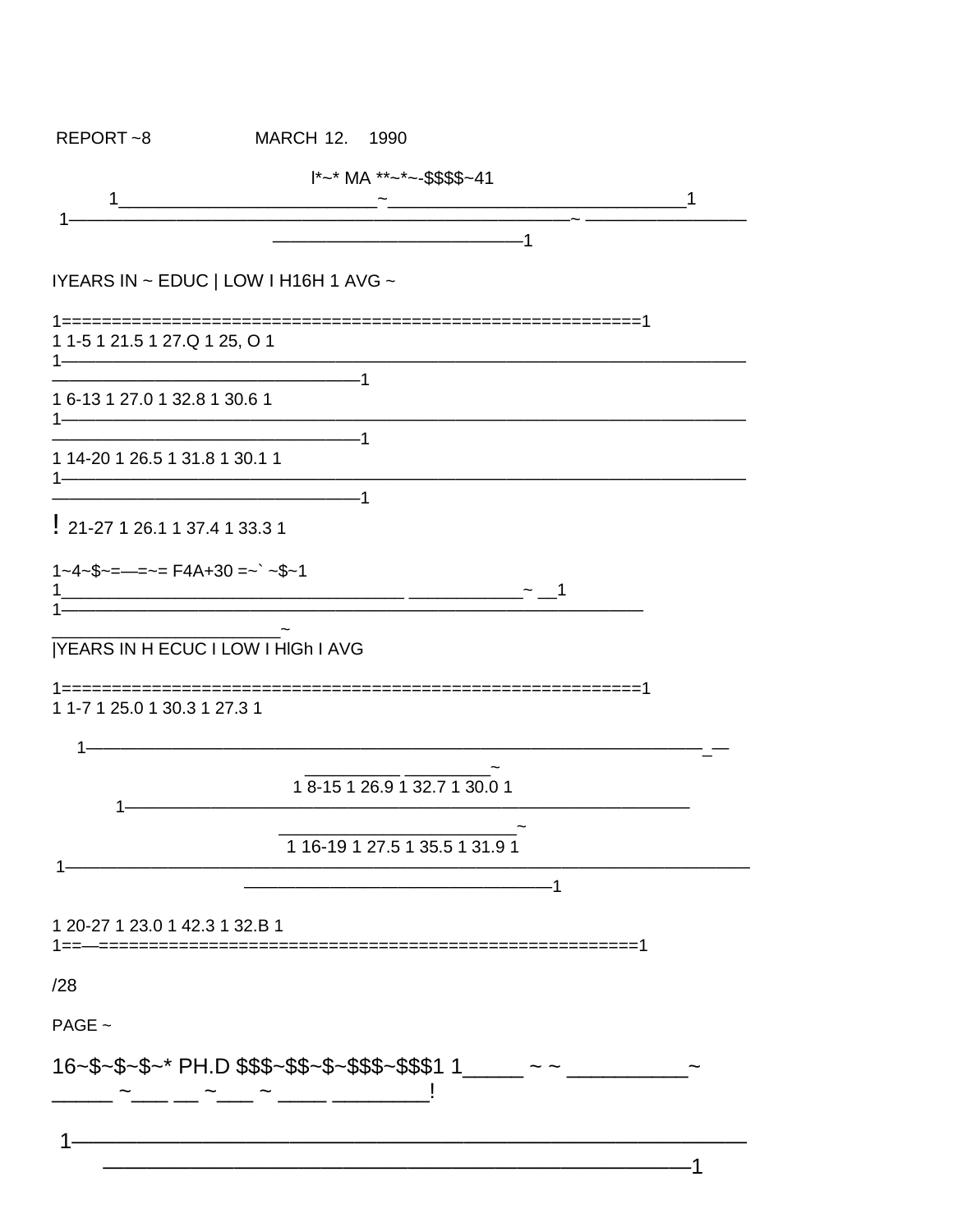# **IYEARS IN H ECUC** I LOW I HIGH t AVG I



 $n$ ~'l~'on

/29

## USC-SUMTER ASSOCIATE DEGREE REQUIREMENTS

# 1. COURSE REQUIREMENTS: ASSOCIATE OF ARTS ASSOCIATE OF SCIENCE

SEMESTER HDURS s~Mk.qT~R nmlR.n

ENGLISH 101, 102 .......... ,,,,,,,,, ,,

## HUMANITIES/FINE ARTS

Art; Engilsh (200 level or higher); Forelgn Language; Hlstory; Muslc; Philosophy; Religious Studies; Theatre

and SPeech; Women's Studies 111 9 - ~ n

SOCIAL/BEHAVIORAL SCIENCES Anthropology; Economics; Geography; **Government and Internatlonal Studles;** Psychology; Soclologyi Women's Studles 112 9

NATURAL SCIENCES \* Astronomy; Blology; Chemistry; Gedlogy; Marine Science; Physics; Women's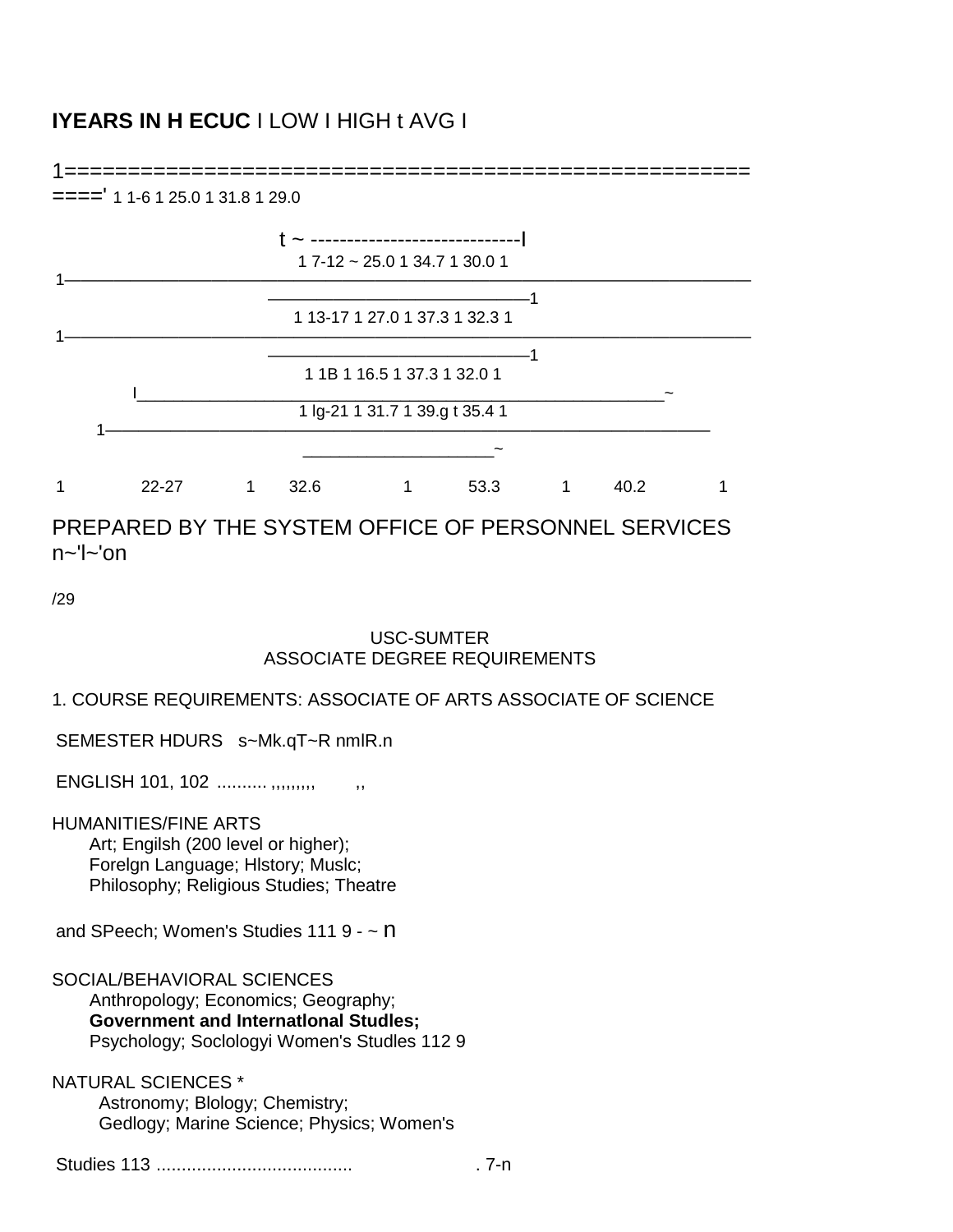FREE ELECTIVES (May not include English 100,

| Math 100 or UCAM 120), | $\sim$ . 24 - 27 |
|------------------------|------------------|
| 60                     |                  |
| 6                      |                  |
| $n - r$                |                  |
| $6\phantom{1}6$        |                  |
| $10 - 12$              |                  |
| $24 - 27$<br>60        |                  |

- 2. Cumulative 2.0 GPA
- 3. Fifteen semester hours earned from the Univerelty of South Carolina
- 4, No more than 15 hours of non-traditional credits which Includes DANTES, CLEP and Mliltary experience
- 5, Must Include six hours of courses other **than Engilsh 101,** 102 designated as Writing Intensive \*\*

Must Include three hours of courses designated as oral comm~n i cati nn i nten~i v. \*~

\* includes at least one course with laboratory \*\* to go into effect Fall 1991 Credit hours exempted by placement fror., English and Mathematics reguirements must be completed as free electives; the student must complete 60 hours exclusive of exempted hours. In Foreign Languages, exemption from IOI-IC2 cannot substit~, te for hours to~ard the recuirement in HUM~hilTIF.SIFTNF APT.R

/30

USC BEAUFORT

#### A.S.SOCTATF DEGREE REoIJTn~MENT.R

IF A STUDENT HAS EARNED 60 HOURS OF THE GENERAL EDUCATION REQUIREMENTS TOWARD A PUBLISHED BACCALAUREATE DEGREE FROM A FOUR-YEAR USC CAMPUS, WITH A MINIMUM OF 15 HOURS FROM THE USCB CA~PUS, THAT S'1U~ENT IS TO BE AWARDED AN ASSOCIATE DEGREE

STUDENTS OBTAINING A BAIS DEGREE AND OTHER STUDENTS DESERVING THE ASSOCIATE DEGREE WILL NEED TO MEET THE FOLLOWING REQUIREMENTS FOR THE ASSOCIATE DEGREE:

#### SEMESTER HOURS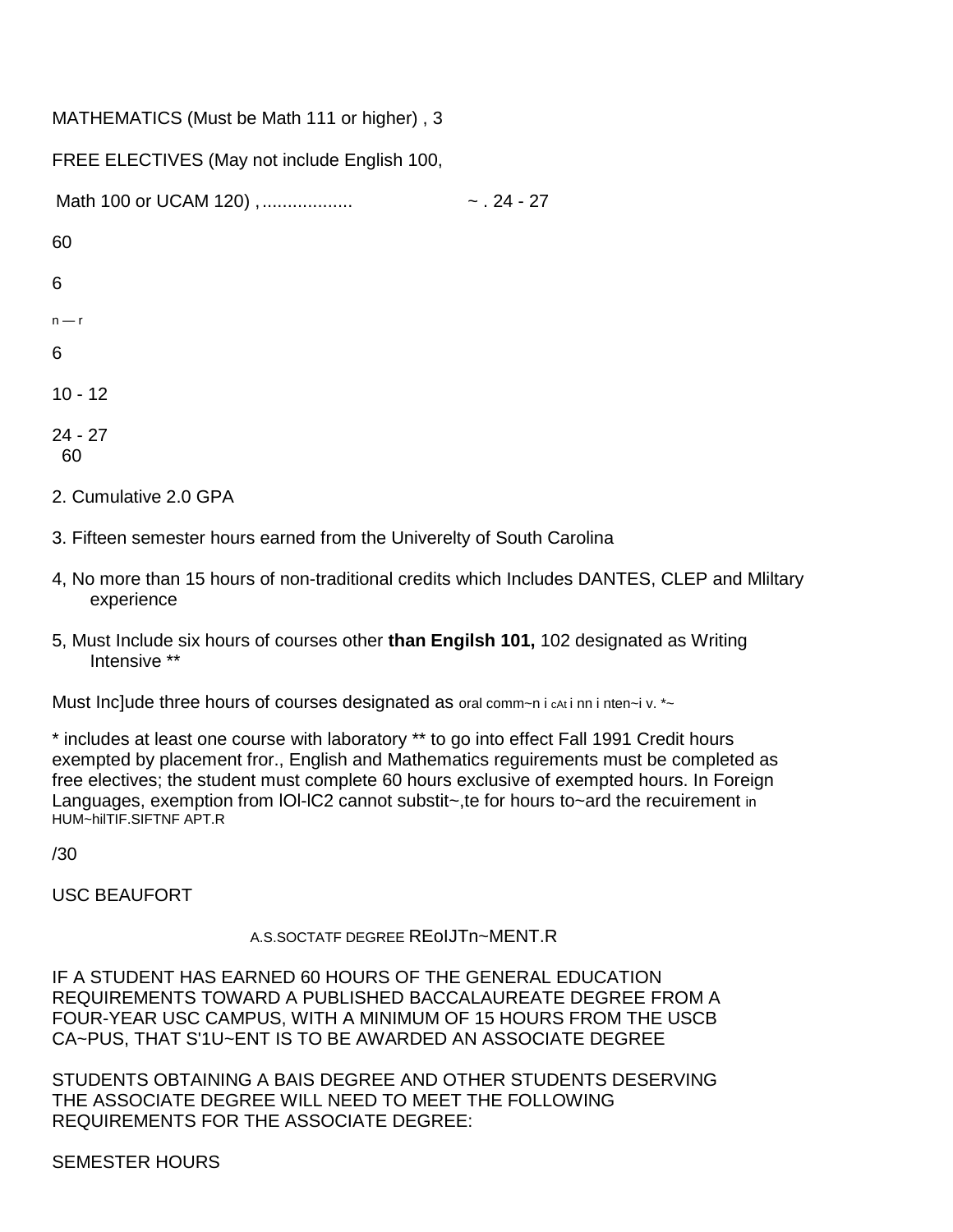A.A. A.S.

English 101-102. . . . . . . . . . . . . . . .6

Mathematics 111-122 or higher sequence; other higher level mathematics; computer science; BADM 225-226, 291-292; PHIL 110. . . . . . . 6

Anthropology; economics; government & international studies; psychology; sociology;

geography.  $\ldots$  . . . . . . . . . . . . . . . . 6

Astronomy; biology; chemistry; marine science; physics; geolo~Y. . . . . . . . . . .6

Art; art history; English (200 level & above); foreign language; history (100 & 200 level1; philosophy; music; religion; theatre/speech. 12

Electives. . . . . . . . . . . . . . . . . . 24

TOTAL HOURS 60

/31

6

7R

60

# FACULTY LIBRARY COMMI I I EE **Minutes** March 9, 1990 1:30 - 2:10 p.m.

Present: Dan Barron, Matthew 13ruccoli, lohn Catalano, Ben Gimarc, Jim Keith, Patrick Scott, Arthur Young.

I. Committee Visits to Campus Colleges and Departments

Dan Barron opened the meeting with discussion of the visits with campus colleges and departments. Members mentioned that some departments were not interested in meeting with the Committee.

On the whole, the visits ~vere positive. Many departments did not know they had a library selector Comments and questions were varied. The Committee saw no areas that would need their attention. Members agreed that Thomas Cooper Library could address these comments. Dan Barron will work with Arthur Young on this.

A firm commitment was made to continue visits throughout this semester. Written reports of visits should be fonvarded to Dan Barron.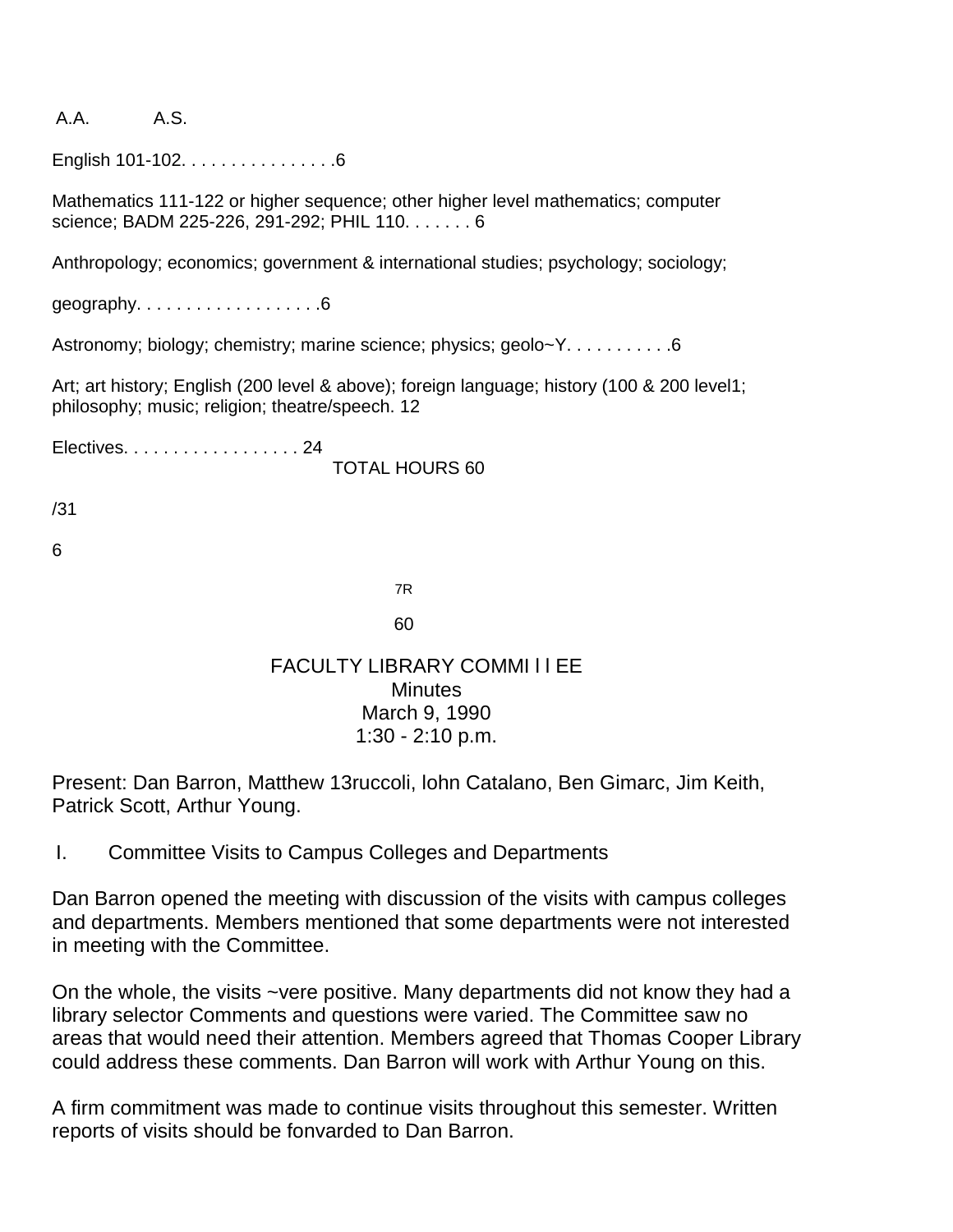lle possibility of articles in *USC* Times explaining the library selector's function and reporting the Committee's visitations was discussed.

A report will be given to the Faculty Senate in April or May II. Thomas Cooper Library Budget Increase

In response to the budget crunch, members ag,reed as a co~Turuttee to be a watchdog for the 5~o increase in budget that has been allocated for the Thomas Cooper Library. Dan Barron will send a memorandum to the Provost regarding *the*  Conunittee's support of the Library's need for *the* budget increase.

## III. Other Business

Dan l~arron will contact members if an April meeting is needed. Tentative meeting will be Friday, April 13th, 1:30 P.M.

/32

## ATTACHMENT 4

#### **UNIVERSITY OF SOUTH CAROLINA**

~OLUMBI~ S.C. 28208

THOMAS COOPER LIBRARY **March 1, 1990** 

- TO: Professor Gunther J. Holst, Chair, Columbia Campus Faculty Senate
- FROM: Academic Planning Committee, Alexander M. Gilchrist, Chair 6' SUBJECT: Welfare Committee Report

In response to the request of the Senate Steering Committee, the Academic Planning Committee has discussed recommendations 2, 4, 5, and 7 from the Welfare Committee Report. Before stating our conclusions, we feel it important to point out that the Academic Planning Committee is an advisory committee to the President, with System-wide representation. Our conclusions are as follows:

*Recomm~ndatior~ 2 Keep thc atpi~tions oJ rAc four-year a~d tur~-year camp~/scs within their supposed limi~atio~s. 77le fo~n--year colleges desire to add ~r~duatc prr~Foms, thc two-year campuses wish to* ~DIV *i~ro th~rc- a'~d four-year colleges, a'~d ~l'ey chaic andet rAc imposed limits. But can the state, can the Ul~ivelsi~, a~onf rhis kh~d of empi~r building?*

The assumption made here is that there are "supposed limitations" set on campuses within the USC System. The position of the University on this is contained in A *State''~ent of Co'''mo,' Purpose* (Office of Institutional Planning, June 1989). Each of the campuses, including the Columbia campus, has a role to play and a mission to fulfillwithin the System. Of particular note is the statement in that document that the senior system campuses "play an expanding role in the University's graduate mission" as community needs demand and faculty quality allows. It is also worth considering here that from the standpoint of the State and the System it is not necessarily always inefficient to decentralize the offering of programs.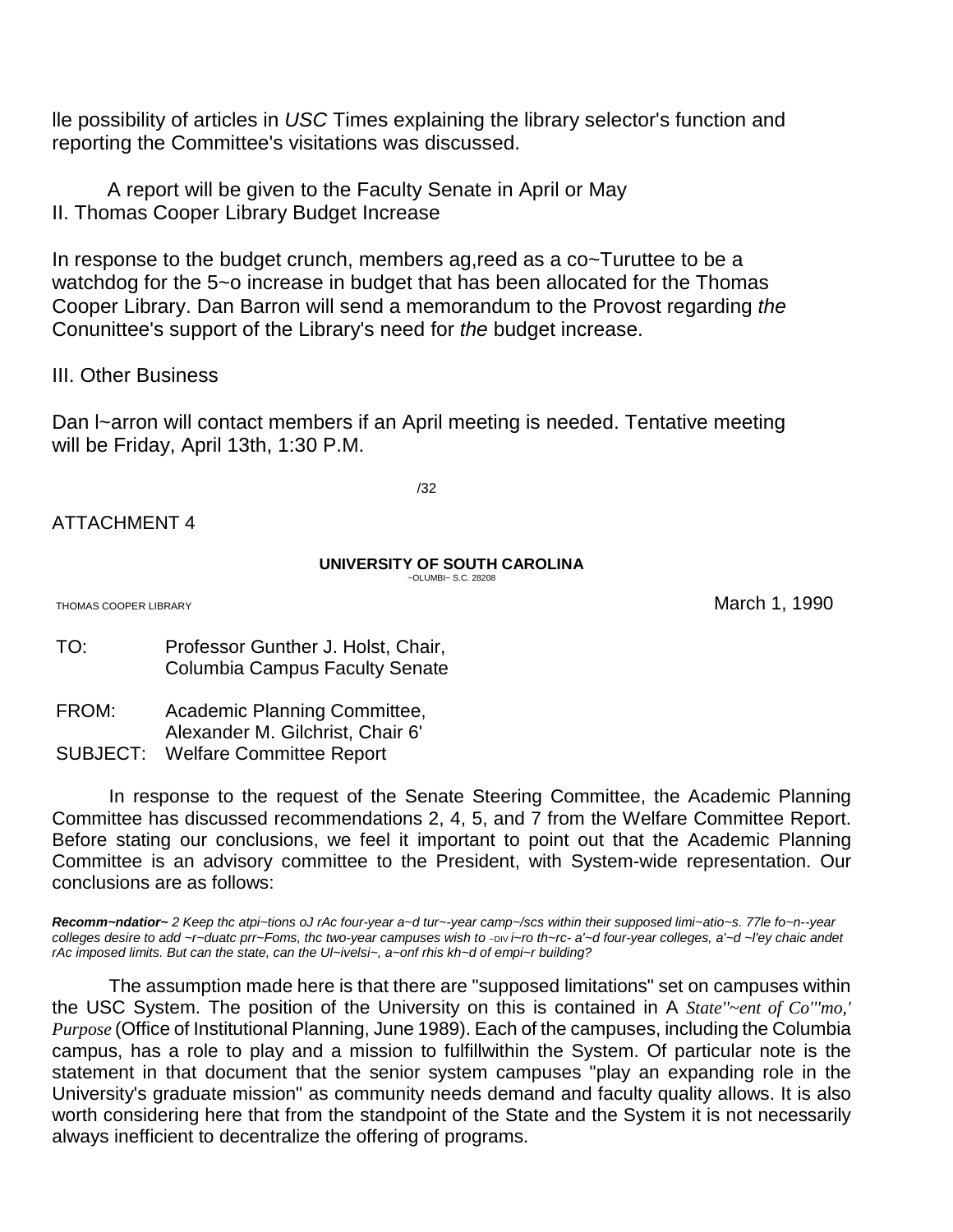This Committee feels, however, that the future growth of the University System as a whole, and the relationships among the nine campuses in particular, need to be carefully re-examined, with an eye toward fostering more comprehensive and integrated planning. It would seem also that this period of self-study would be an ideal time to begin this re-examination.

As far as aspirations are concerned, it seems proper and desirable in an academic community to foster these, rather than to limit them. We do agree, however, that aspirations should be cognizant of fiscal realities and fiscal responsibility.

*R~m~ `. Imposc an immcdiarc three-year monaronum on an new pmgrams that will opcmtc at a deficit. Dcpartrnents and colleges follow thc impcmtivc of c~pansion, and it is naturnl for them to wish to broaden their offerings. `41most invanably, however, no allowance is made for operational costs and a department's orcollegc's pic is sliced into cvcr smaller slices. Rc-cxaminc thc situation in three years. ythc university's financial health has impn~ved, lift thc morQtOrium; jit hasn't, Icavc it in place.*

The Welfare Committee's call for a moratorium on all new programs that ~operate at a deficit~ seems to this Committee unwise. While all proposed programs must, under existing University procedures, identify projected costs, we are not at all sure how one would measure or gauge the likelihood of any future program generating a rdeficit~ (or a ~profit~). If, as often happens, the State agrees to fund the new costs, does that mean that no deficit is conceivable? If fewer students than expected are sened by the program, does that mean there is a deficit? If money is shifted from one **unit to another to cover costs, does** this mean there is a hidden deficit? Such questions illustrate, we believe, the difficulty of measuring or identifying a deficit in this context. A university's investing in a new academic program is not directly analogous to a business firm's investing in a new product Line.

While we certainly agree with the Welfare Committee that costs are an important criterion for evaluating any proposal for a new program, we object to the implication that it should be the sole criterion. A program intended to serve community needs, or foster improvements in faculty, or facilitate faculty research, or enhance student performance might well be justifiable, even if such a program might be by some measure or measures expected to generate a ~deficit.~ The evaluation of academic programs should never be reduced to a matter solely of dollars and cents, and we feel sure that the Welfare Committee would not wish to appear to endorse such a view.

It is recommended, however, that any committees that consider the establishing of new programs or institutes consider specifically the costs associated with these, as well as where these funds will be found.

*Rc~ 5. Tcst aR progrnms instituted during thc past ten years which claimed that they would produce rrvenuc and mabc up for thc costs of facully and materials as to wActher they have made good on their promises. Abandon those which have failed to do so.*

It is this Committee's view that the procedures currently in operation should be adequate for the evaluation of existing academic programs, including those instituted in the previous decade. These procedures include (1) periodic reviews by the Commission on Higher Education; (2) the ongoing SACS self-study; and (3) the ongoing strategic planning process. This Committee has not attempted to make any assessment as to whether or not the results of previous reviews have been applied aggressively in the University's budgeting or planning processes. It is our recommendation that the current Institutional Self-Study Committee pay particular attention to the effectiveness and application of these reviews in

The UniversitY of South Carolina USC Aiken: USC Salkehatchie, Allendale: USC Beaulort; USC Columbia; Coas~al rernlin- r-allea. CnavvAv USC Lancas'ar: USC Sr~artanburo: USC Sumter: USC Union: and the Military Campus.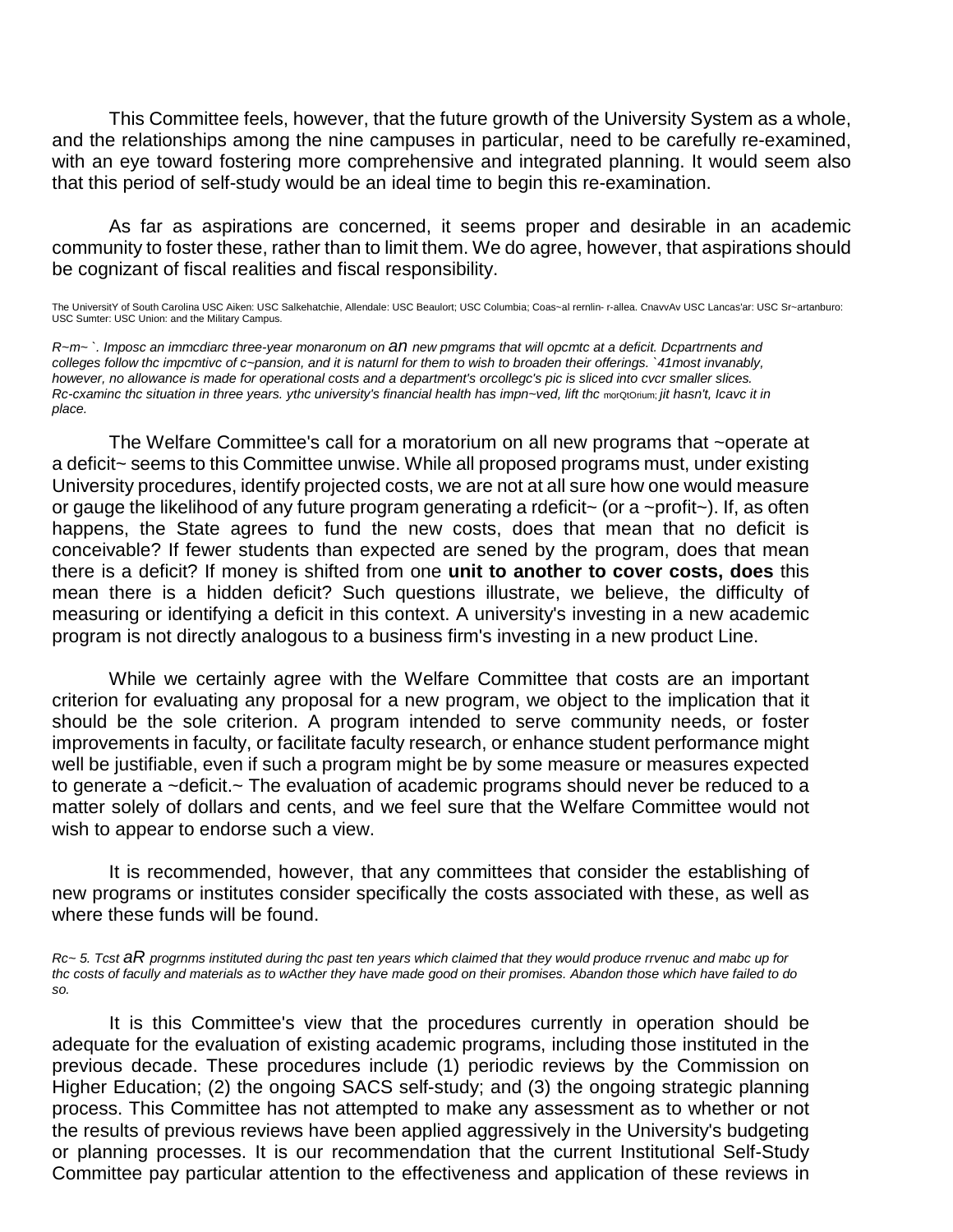considering the phasing out of non-productive academic programs. We also urge that the Curriculum and Courses Committee and the Graduate Council be spec~fically empowered to study these evaluations and recommend appropriate action. With the information currently being supplied by the Offce of the Provost, these committees should be able to deal effectively with this issue. ~

As in our response to recommendation 4 above, we also feel it proper to point out that there are other criteria needed to test the worth of a program in addition to the program's ability to produce revenue.

*/34*

*7. Fiff facu/ty vacancies caused by resignation, rctimmcnt, or other causes only after*

*depamnent faculty, depanmcntal chair, college dean, and, chicJ7y, prowst have agreed that a replacemcat is absolutciy vitaL This apprvach would scr~c to reduce thc number of faculty in units whose mission has changed or wAcrc thc ficid is marginal. Encowngc unds to build on strength, not on wcal~css.*

The Welfare Committee's suggestion that faculty vacancies be filled only after department faculty, department chair, college dean, and provost have agreed that replacements are ~absolutely vital" is already the standard operating procedure at the University. If they feel, however, that this procedure is often violated, then the seriousness of the situation would suggest that the instances be brought to the attention of the appropriate authority.

The assessment of changes in mission or of the marginality of certain fields should certainly be an important and explicit part of the evaluation procedures listed in our response to recommendation 5 above. If this is not presently the case, then we urge that The Faculty Advisory Committee study this review process and recommend to the Senate action to make it so.

Academic Planning Committee:

Amy C. Adams (Student) Kristie M. Bjorndal (Student) Sandra P. Bowden (Coastal) Charles S. Bryan (Medicine) John Todd Craig (Student) Stephen L. Gardner (Aiken) Alexander M. Gilchrist (Library), Chair James N. Hardin, Jr. (Foreign Languages) Bruce G. Nims (Lancaster) John N. Olsgaard (Provost's Office) Russell R. Pate (Exercise 5~ ~ ~ -. v Daniel R. Sabia, Jr. (GINT) Miriam F. Shelden (Spartanburg) Sarah B. Wise (Appl. Prof. Sciences)

*/35*

i1 ~J ~~ \-~-i~ ,':) ~c,  $APc \sim$  ::-S ~

# STATENIENT OF PURPOSEt--7~- ~'~ t~~ ~-

# THE UNIVERSITY OF SOUTH CAROLINA S\-STENI

ll~e Universiq of South C'~lina is a major comprehensive public insdtudon consisting of nine disdnct campuses. Since its founding in 180t on what is now the Homeshoe of the Colwabia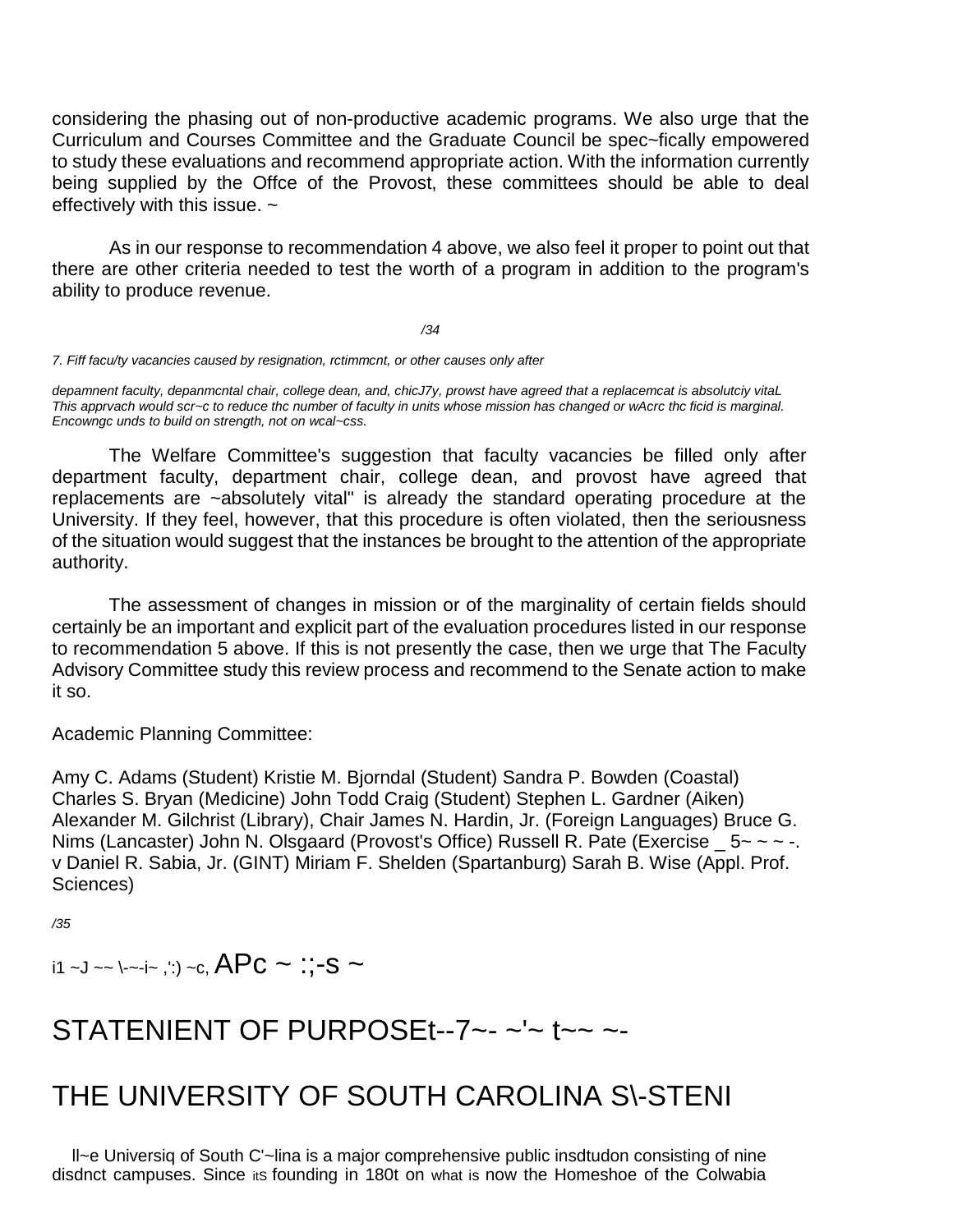campus. the institudon has grown into a Univcrsiq system of nadonally recognized qualiry. Ihrough its networ1c of campuses and a rich mircure of programs. including research and public sen~ice. the University serves the entire state and provides leadesship in its economic development Recogruzing the greet potendal that increased global hteracrion holds for the unpmvement of ovesall qualiq of life. the Univemiq of South Carolina is an eme~ng **partner in the devdopment of prog~ of nadonal and intemadonal significance.**

Because of the advancement in ins~uctional technology and the development of mulUple **delivery systems. each campus is capable of drawing upon the resources of the endre Unive~ty and using them to** serve numen~us locadons and cc~nstituencies. As a result, the c~rnpuses have b~ecome Umversiq L=rn**hg Centm: centers of intellecmal and cultural vitality, each with a unique missio'L offenng a divetse selection of educadonal ps~g~ms of hi gh q~aality accessible th~ughout the state.**

The Unive~ty System seelcs to anticipate the changing needs of a g~u~ing South Can~lina and to prepare infonned and pr~ductive citizens, able to adapt to an increasingly comple:c envis~nment.

The fimdarnental purpose of the University of South Carolina is to foster e:xcellence in undergraduate and graduate education. n~search. and service programs, accessible to citizens of the state through

THE Uttl)ERGRADUATE PROGRAMS AT *ALL NINE CAMPUSES*

USC BeautorL USC Lancaster. US C Salkehatchie, USC Sumter and USC Union. as University Campuses. grant associate degrees and offer limited upper division course~vork. credit~able toward baccalaureate degrees within the University System.

USC Aiken. USC Coastal Can~lina College. and USC Spartanburg, as senior inshtutions. grant baccalaureate degrees and a limited tn~mber of associate degrees.

USC Columbia. the flagship campus, offers a comprchensive array of baccalaureate degree programs covenng most fields of academic study, including a variety of professional ane,K.

 $/~6$ 

THE SYmM~IDE GRADUATE SCTIOOL

Faculty from all nine campuses participate in the Graduate School which is administered at USC Columbia, a major graduate research instimrion and the only campus in the system which g~nts masters and doctoral level degrees.

At the senior system campuses graduate level courseworlc is offered in various forms. These campusa coninue to play an expanding ~le in the University's graduate mission through local faculty **strengths** and ttuT,ugh advances in instructional tech**nology, largely in response to hxsmsed community needs for particular graduate and professional** pro

Univessiq compuses complement their basic missions with Graduate Rcgional Studies courses made available either from within their own facslldes or f~m the senior system campuses.

TIIE UNIVERSrrY'S RESEARCH, SCHOLARSlIIP AND PUBLIC SERVICE ~TL\TIVES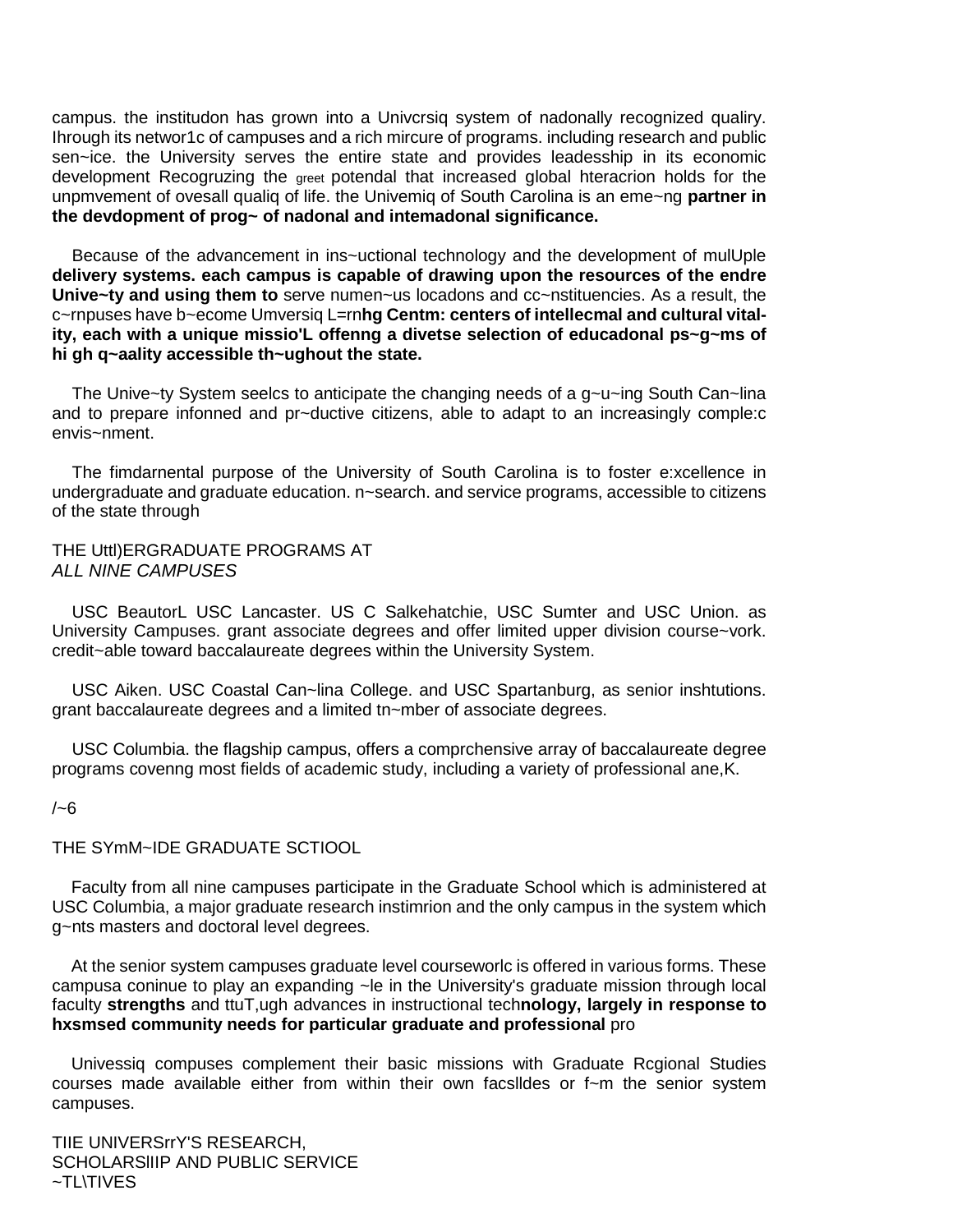#### ~ **part of its ovemll mission to discover, disseminate and apply knowledge, the University supports and develops significant research programs and scholatship.**

The University's reseawh and scholarshup efforts, faculq expertise, and general msources am increasingly important to the economic gTowth of the sute and the resolurion of an array of social, political, and economic issues.

Each campus is commirred to enriching the qualirv of life of its community through the pefforming and fine lrtS, extensive community senice mnd continu

Ing educ~ion prog~ms.

THE UNIVERSITY'S DIVERSE POPULATION

~e University creates a multi-etluZic and multicultural institutional environment by attracting administrators. faculty, and smdents f~m diverse racial **and** cultural backgrounds and mpresenting different ~gions of the state, nation and world.

The University is actively involved with intemational programs and encourages the development of student and faculty scholarship and rese~ch on topics of intemational relevance.

l~e Univcrsity of South Camlina is a strong and rital system with a distinctive combination of programs and services provided through a diversified networic of campuses with unique missions.

*~cm (~/~b`~* l~c411~Se" *~q~n~i, ~ - ~\~ ~ ~ /~'0~*

G. Academic Planning Committee, Professor Gilchrist, Chair:

Gilchrist referred to the committee report, received as a handout (Attachment IV), and noted it is made in response to a request from Faculty Senate Steering Committee. He made two editorial changes. On page 1, underline "A Statement of Common Purpose" and on page 3 change Russell R. Pate to Exercise Science. He pointed out the report gives the committee's conclusions to recommendations 2,4,5 and 7 of a Faculty Welfare Committee report received by Senate in October 1989. The Academic Planning Committee report is presented to the Senate as information.

Professor Becker (HIST), the past chair of Faculty Welfare Committee, made the following satement concerning the Academic Planning Committee report.

"Those of you who do not have the report from Academic Planning Committee (APC) will of course be able to read it in next minutes. The new testament urges "Let your yea be yea and your nay nay." If the APC response is a bit of both yea yea and nay nay that probably owes to the need to satisfy more than one master reflected in the committee's composition. It consists of students, faculty members from the Columbia campus, and representatives from the two and four year campuses. When I appeared before the APC the representative from a two year campus immediately corrected my terminology. These are not two year campuses he said but university campuses and that means that their function extends far beyond that of a regular two year campus limited to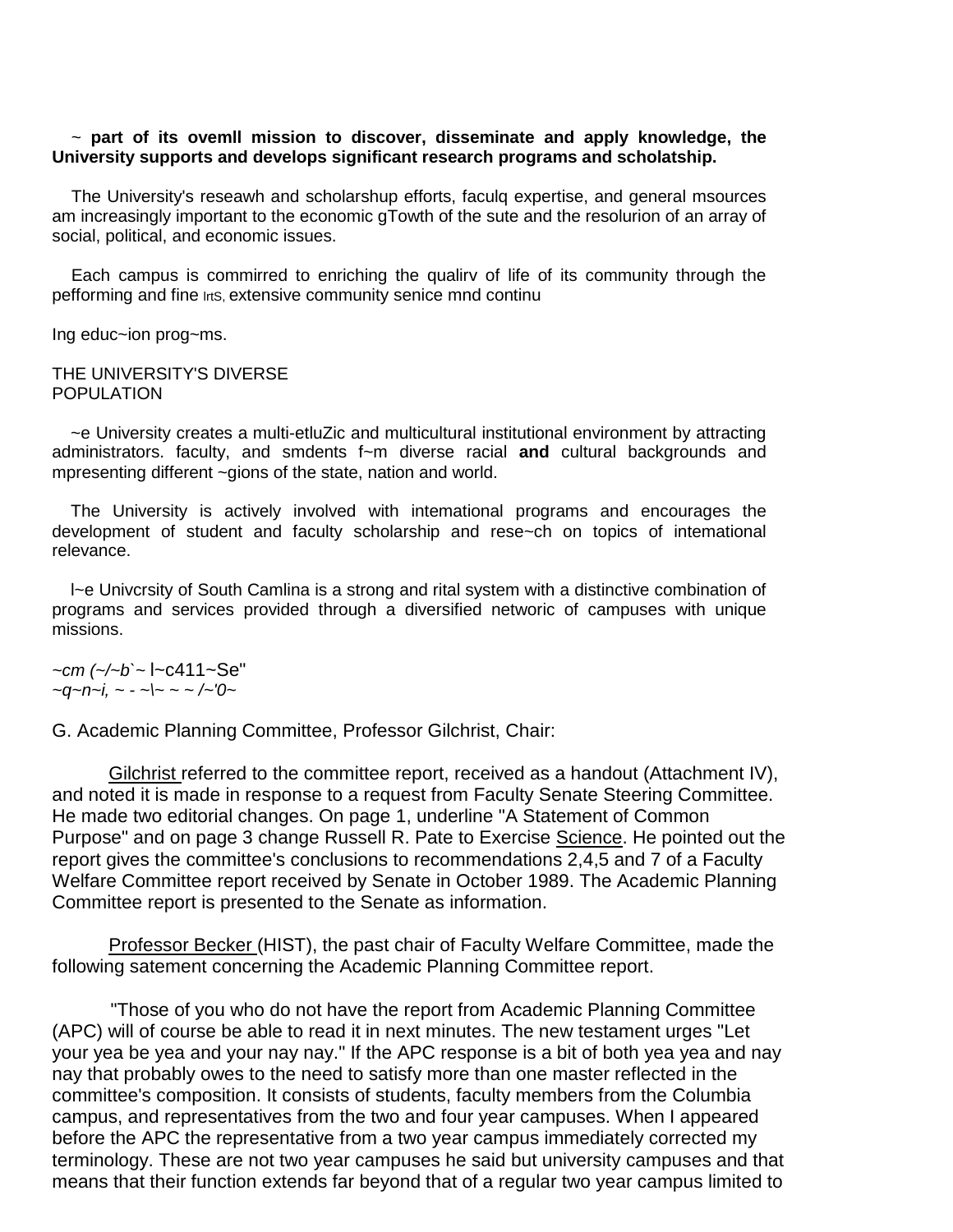awarding an associate degree. Thoroughly chastened I then heard from a four year campus representative who bristled at the audacity of the Columbia Faculty Welfare Comittee (FWC) to tell the regional campuses that they could not offer graduate degrees. He referred to the plan by the four year campuses to start M.Ed. programs. The same intention was also voiced in a letter to the chair of the APC from the Spartanburg faculty. Because of the fundamental questions approached here, I think it may be instructive for all faculty members to read Professor Bruce's letter and my response which I will enter into evidence, so to speak, and I will give them to the secretary to be included. My letter reiterates the main points of the FWC and I don't wish to bore you with the repetition. Only bwo major conclusions bear repeating as they are central to the views of FWC. First the university has over extended in its commitments. It cannot adequately equip itself to meet its present obligations to faculty, operations, and maintenance. Second, if the financial situation is to improve it can be done only internally to the

*/37*

rethinking of priorities and policy of austerity. The plans of the various campuses explain the cryptic reference to decentralization of programs and aspirations mentioned by the APC on the first page of its report. The FWC was and is not concerned about what the other campuses wish to do ultimately. It was and is concerned with costs and how to keep them under control. For example, if a substantial portion of a program is decentralized but also costs more money then there should be decentralization only if the expenses of the central unit are corresondingly lowered. With respect to weighing new or expanding programs only as a matter of dollars and cents, of course that should not be the only criteria. But it is a part because this aspect has been ignoed in the past that we now face a fiscal crunch. It is not going to harm the university if it were to apply mostly fiscal considerations until this situation is under control aaain.

Gilchrist noted the term aspiration came from the Faculty Welfare Committee report. He questioned the concern that the make-up of Academic Planning Committee was an indication that it served more than one master. The committee serves as an advisory group on academic matters relating to the University of South Carolina. In thise case, they considered the Faculty Welfare Committee's recommendations and responded, he felt, in a measured and practical way.

Holst said that he would deliberate with Faculty Steering Committee as to the next step. He then brought the agenda back to its previously suspended report.

 $/-R$ 

**UNIVERSITY OF SOUTH CAROLINA COLUlIBIA, S.C. 29208**

DEPARTMENT oFH'sToRY March 6. I990

Dr. William C. Bruce Faculty Secretary University of South Carolina at Spartanburg Spartanburg, SC 29303

Dear Dr. Bruce: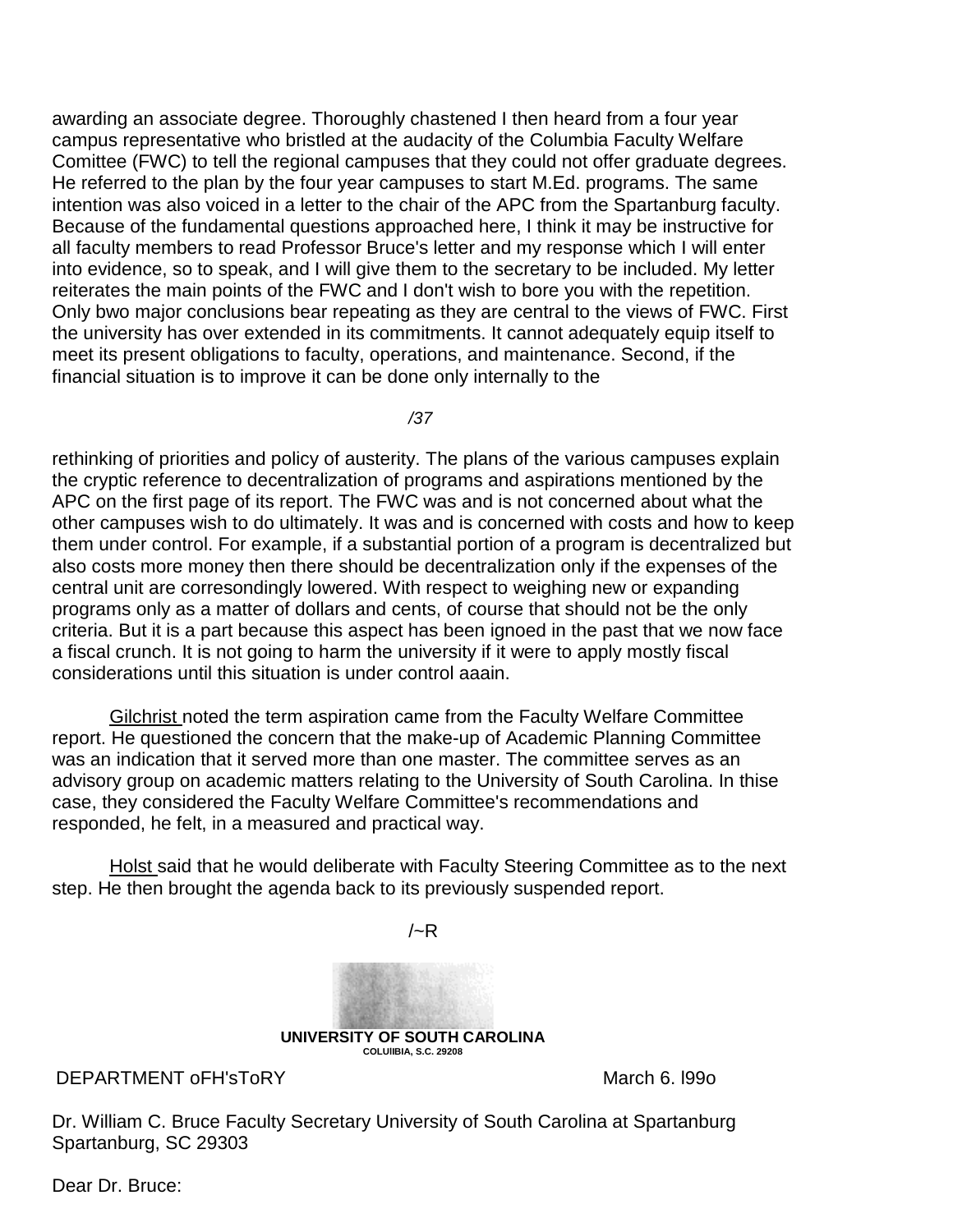Thank you for sending me a copy of your letter of February 21, 1990 to Mr. Alexander Gilchrist, Chair of the USC System Academic Planning Committee. It is a courtesy which was not extended to me by the writers of the letters from the Aiken and the Coastal Carolina campuses. As you identify your position susbstantially with theirs, I take it for granted that their message is fundamentally the same.

I notice with regret that you clearly misunderstood the message of the USC Columbia Faculty Welfare Committee. Let me summarize the major ingredients of the report:

## FACTS

- 1. There has not been for the past fifteen years, and there is not now, enough money to pay faculty salaries at an adequate level.
- 2. The level of overall compensation places us at the bottom of the southeast. Benefits could, of course, be raised unilaterally by the university through an increase in salaries, but see Point 1.
- 3. There is not enough money for operating budgets commensurate with academic requirements.
- 4. There is not enough money for maintenance of buildings and grounds. Only,two or three buildings on the Columbia campus are in perfect repair, all others suffer from what is euphemistically called "deferred maintenance" and tend to look twice their age.

The Un∼vers∼ty of South Carolina USC A'ken, USC Salkehatchee, Allendale; USC Beaufon; USC Columbia; Coastal Carol∽na College. Conway: USC Lancaster.<br>USC S,oartanburg. USC Sumter. USC Uneon. and the Mil∼arv Camn∼s

Dr. William C. Bruce Page Two March 6. 1990

5. There are only two sources of revenue. One of **these is tuition,** already the highest in the **southeast** and difficult to raise further. The other one is state appropriations, which have been inadequate to pay for everything the university has wanted to do and are not likely to increase in the future.

#### CONCLUSIONS

- 1. The university is overextended in its commitments. It cannot adequately acquit itself of its present obligations to faculty, operations, and m~ i n1~n~nm~
- 2. If the financial situation is to improve, it can be done only internally, through a rethinking of priorities and a policy of austeritY .

In order to accomplish the last point, the Faculty Welfare Committee introduced a number of recommendations, all of which were intended to take a sharp look at the university's operations and expenditures, from high to low, covering all activities, and affecting all campuses alike.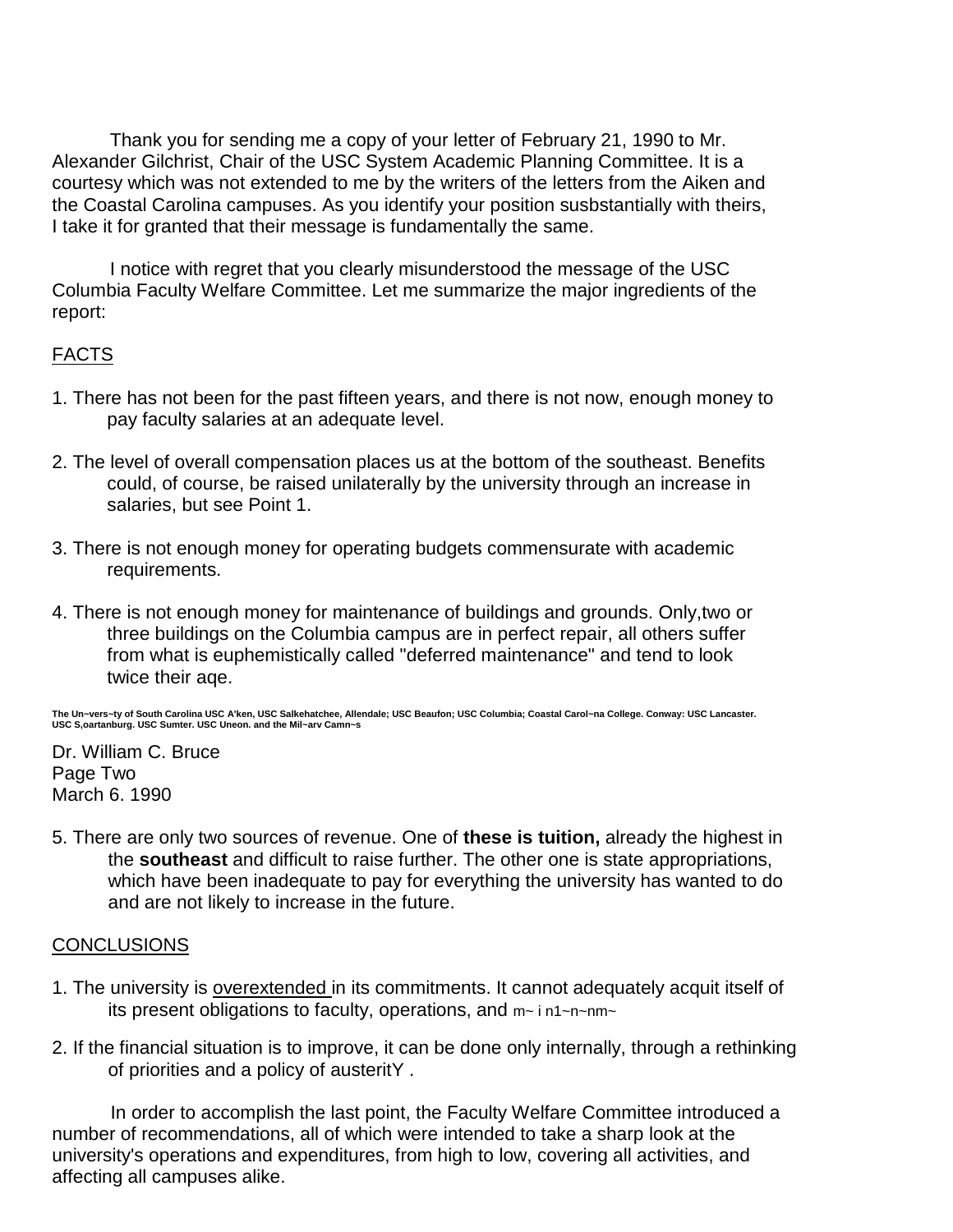I wish to point out that so far no one--repeat, no one--has disagreed with the facts and the conclusions presented by the Faculty Welfare Committee. Divided minds enter only when we come to what can be done about the fiscal situation. Especially when it comes to potential sacrifices, the response so far has been rather self-centered and self-serving. Sacrifices ? By all means, as long as someone else makes them.

If, in a situation where the budget currently is unable to meet all obligations satisfactorily, the university adds programs or expands programs without additional funding, either through tuition or special appropriations from the legislature, it can only be done at the expense of existing programs. Except for a few people, either individual professors or administrators, the majority of the faculty, through con~tinued inadequate salaries, and operational budgets will have to bear the additional burden.

/40

Dr. William C. Bruce Page Three March 6. 1990

The four- and two-year campuses would be entitled to outrage if the recommendations affected only them, if sacrifices or rethinking were expected only from them. That is clearly not the case.

You might even be justified with your resentments if the Columbia faculty intended to dictate your future course of action. That also is not the case. Regardless of what your ambitions may be, the USC Columbia Faculty Welfare Committee proceeded from the assumption that all campuses are part of a system which jointly suffers from financial difficulties and that the shortcomings diagnosed on the Columbia campus equally afflict the two- and four-year campuses.

Perhaps the USC Columbia Faculty Welfare Committee was wrong. If we take your response at face value, then apparently there is no shortage of money on your campus to pay for operations, maintain buildings and grounds, and raise your faculty salaries. The last time I looked, however, faculty salaries on the other campuses were even lower than on the Columbia campus.

I trust that as the Faculty Secretary on the Spartanburg Campus you will disseminate this letter to the members of your faculty.

Sincerely yours,  $\backslash$  :~ Peter Becker Past Chair Faculty Welfare Committee

cc: Mr. Alexander Gilchrist Dr. Gunther Holst Dr. Ron Ingle Dr. Blanche Premo-Hopkins Dr. John Duffy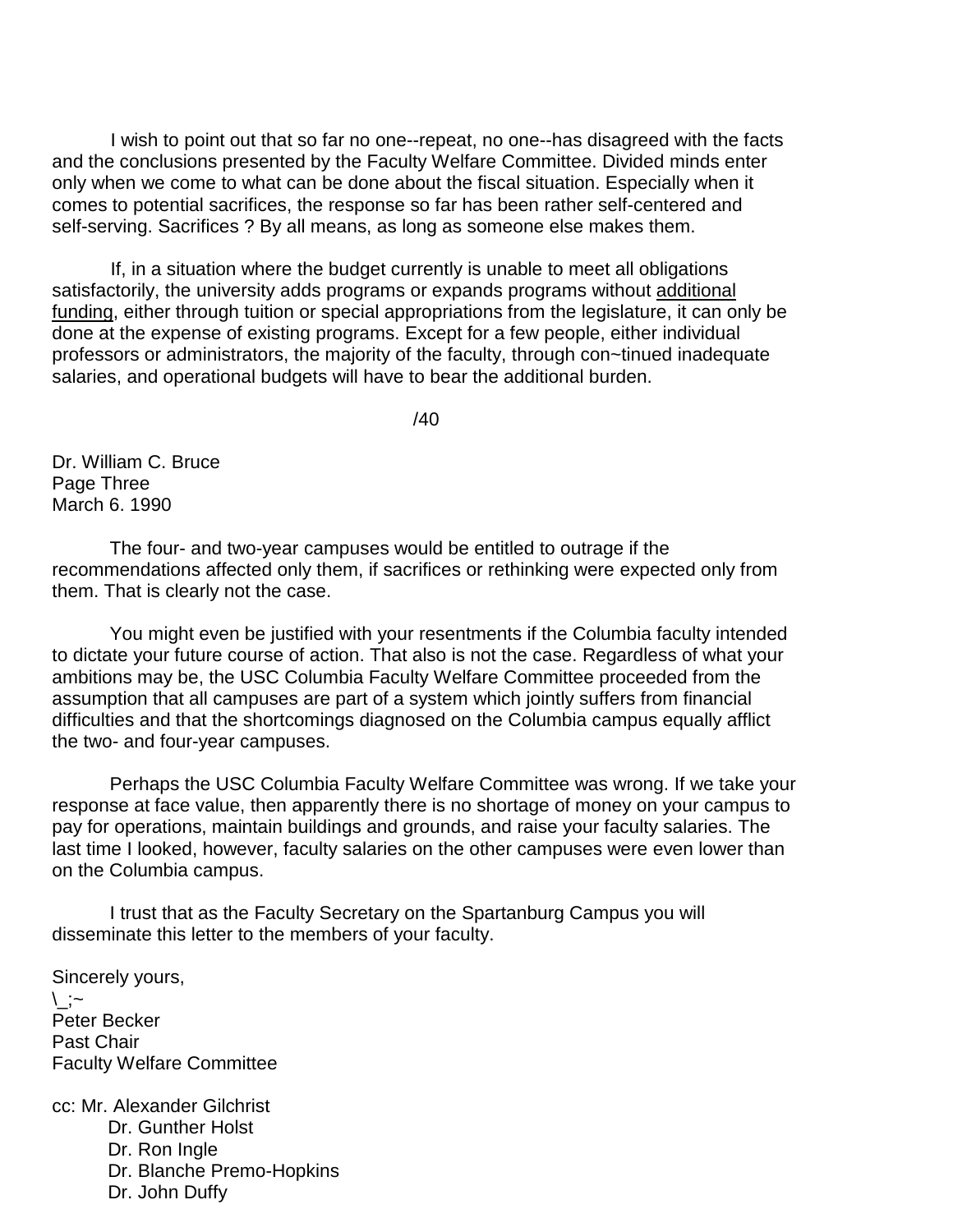## Dr. Art Smith

### 741

## MEMORANDUM OF AGREEMElIT

Ada B. Thomas Scholarship Fund

THIS MEMORANDUM OF AGREEMENT, made this  $3/$  day of January, 1990, by and between Friends of Ada B. Thomas, hereinafter referred to as the "Donor" and The University of South Carolina Educational Foundation, hereinafter referred to as the "Foundation", an eleemosynary corporation established in Columbia, South Carolina for the exclusive benefit of the University of South Carolina.

#### WITNESSETH:

The Donor has contributed \$500 and has agreed to contribute \$5,000 or more to establish a permanently endowed Scholarship Fund in The University of South Carolina Educational Foundation in honor of Ada B. Thomas, upon her retirement from the University. The Foundation agrees the gift will be used for that purpose, and subject to the conditions stated:

1. Said funds shall be held and administered by the Foundation and will be known as the Ada B. Thomas Scholarship Fund.

2. The Foundation or its appointee(s) shall have full authority and discretion to invest said funds either separately or pooled with other funds held in its fiduciary capacity.

3. The annual income only from the fund shall be used to award scholarship(s) in number and amount as income will allow.

#### /42

4. The scholarship(s) will be awarded by a system-wide faculty committee of no less than five members with representation from each University Campus. The scholarship(s) will be awarded to student(s) transferring from one of the five University Campuses to the Columbia Campus of USC. The student(s) may enroll in any discipline and the scholarship(s) will be awarded by the committee based on merit and need. The Committee may adopt procedures to carry out these criteria. 5. The Donor or other persons may from time to time add to this fund additional monies, securities, or other assets which, if acceptable to and accepted by the Foundation, shall become subject to all the covenants, terms and conditions of the Agreement.

IN WITNESS I~HEREOF the Donor has caused these presents to be duly authorized, and the Foundation has hereunto set its hand and seal this '~/ daY of January 1990.

DONOR: FRIENDS OF ADA B. THOMAS

iam Cor

THE UNIVERSITY OF SOUTH CAROLI F~ITCATIONAL FOUNDATION

Chris Vlahoplus Executive Director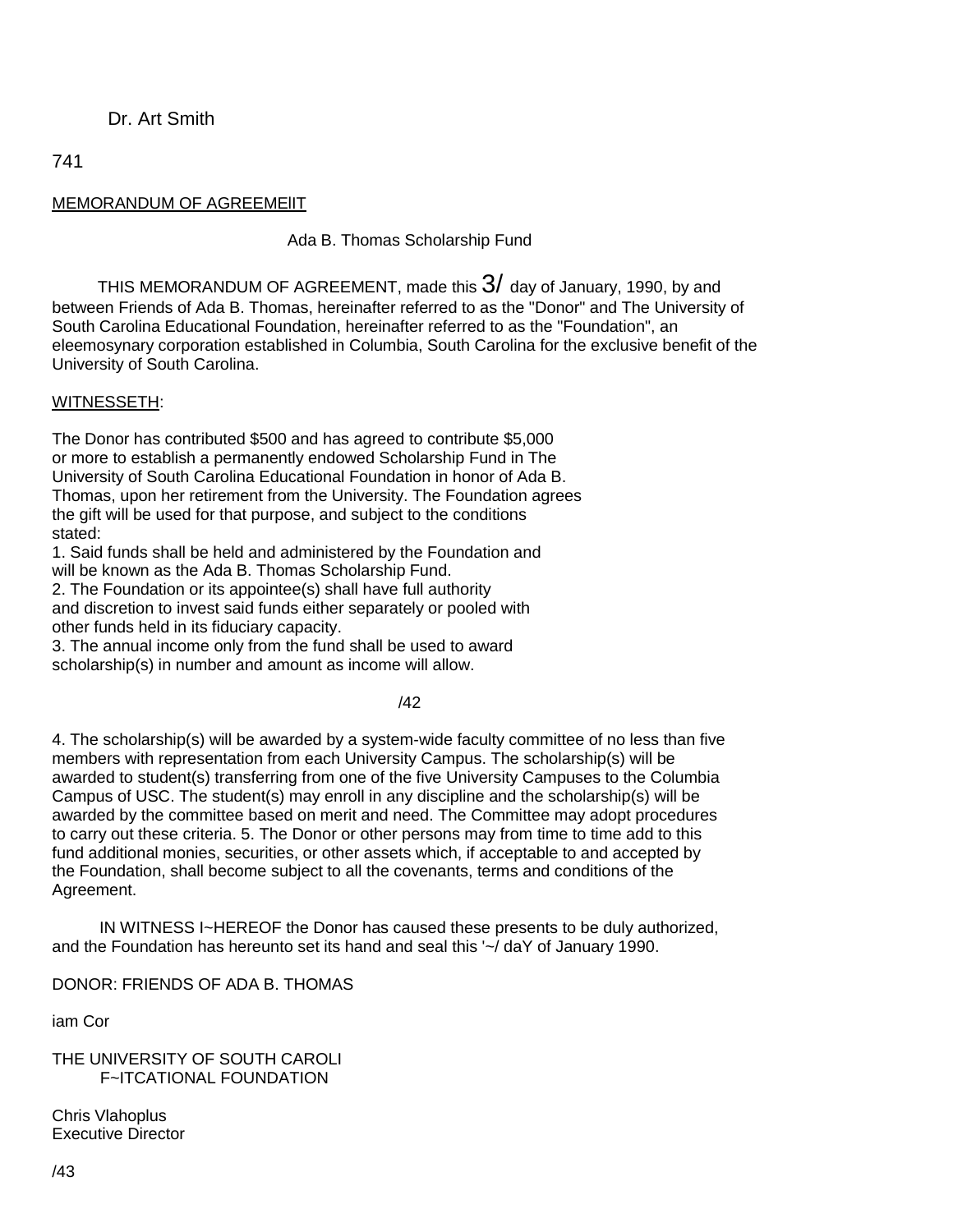**Witness** 

## REPORT OF THE CHANCELLOR FOR UNIVERSITY CAMPUSES AND CONTINUING EDUCATION

#### TO THE UNIVERSITY CAMPUSES FACULTY SENATE APRIL 12, 1990 IT.~—RTTAITT7~

## Status of ApproPriations Bill

The budget bill for the state is now being considered by the Senate. The Senate has determined that it will work from the Budget and Control Board figures rather than from the House figures. As you know, when it left the House it had an appropriation for higher education which was approximately 86% of the Formula. The Senate is starting with 91% of Formula. It is too early at this point to predict the final outcome on the budget. However, it is apparent that we will be considerably short of Formula and we will have to deal with the budget accordingly. I am circulating with these comments the "FY91 Budget Discussion Document" which sets some guidelines for budget planning in the next year.

## Status of Off-Campus Program Proposals

Our CHE Off-Campus Program Proposals will be considered by the Academic Affairs Committee of CHE next Thursday, April 19. Since I will be out-of-town on a Southern Association visit, John Gardner will be with the Provost for this discussion. Our deans have been in touch with various members of the Academic Affairs Committee and at this point we do not anticipate any difficulties.

#### Status of UpPer-Division BADM Course Offerings

You should be aware that the Provost's Office is still discussing the question of the status of upper-division Business Administration courses on our campuses with the College of Business.

#### Hiring Freeze

We are currently in a hiring freeze which affects all but instructional positions. We anticipate that this will continue through the rest of the fiscal year.

## USC-Beaufort Dean Search Status

You are probably aware that we made an offer for the deanship at Beaufort to Dr. Larry Jones. For personal reasons Dr. Jones was

unable to accept this offer. Thus, we have reopened the search on a national basis and at the same time we are encouraging people within the System to submit applications for the position.

#### USC-Sumter Four-Year Status

Sumter is planning to request that the President send a letter of intent on four-year status to the Commission on Higher Education.

## **Tuition**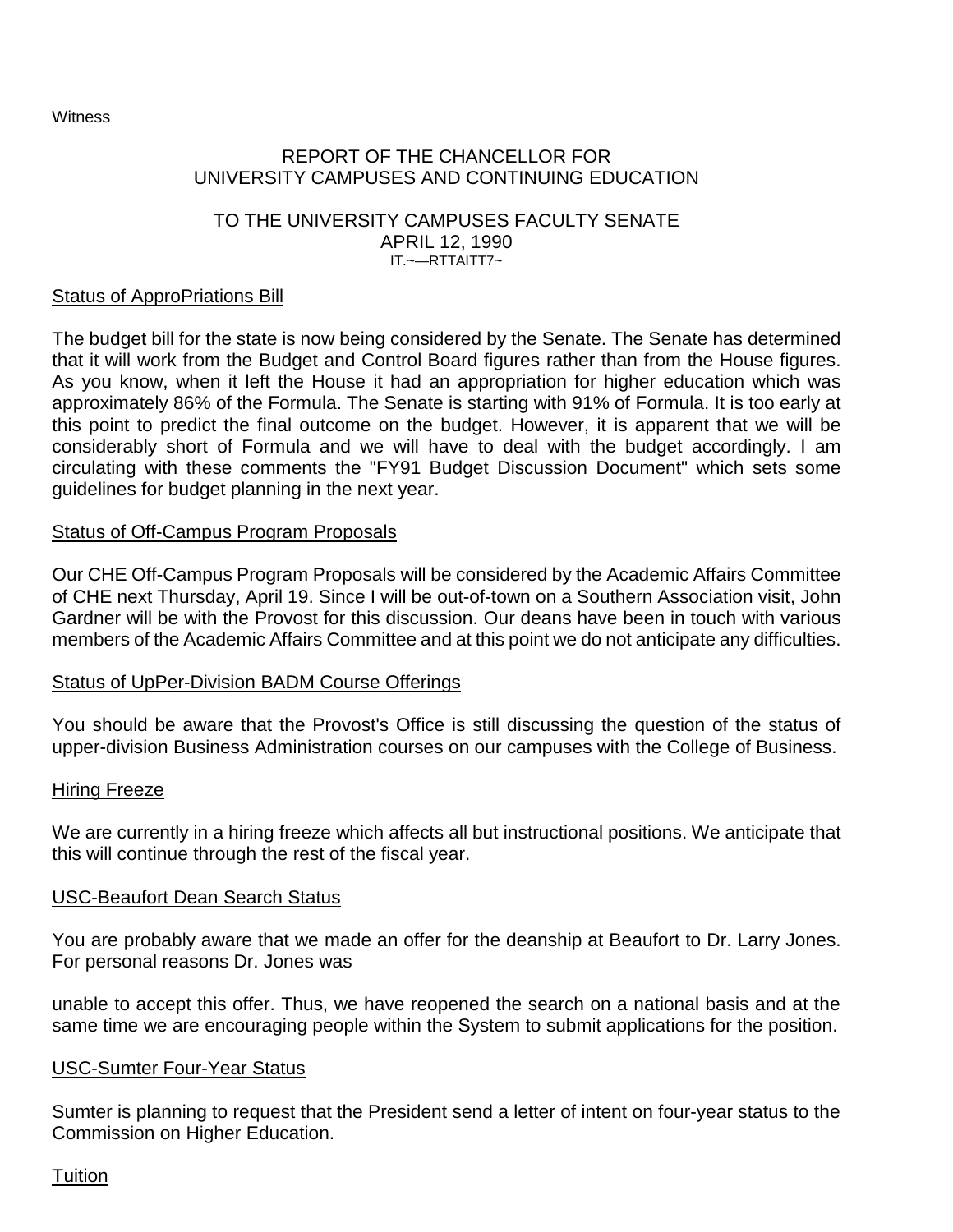Questions have arisen as to what tuition will be next year. Essentially, at this point \$655,000 has been put into the University Campuses budgets for the purpose of tuition reduction. This will not reduce our fees to equality with TEC. That is impossible because of higher salaries for faculty, lower loads, and we charge certain fees that TEC does not such as tuition fee, renovation reserve fee, and student fees. We do not have a figure on the amount that tuition will be lowered at this point.

## Promotional Increments for FY90-91

Faculty raises are still an open item pending the passage of the state appropriations bill. We have agreed to go along with the Provost's proposal for incremental raises for faculty who have been promoted to assistant, associate, and full professor. A copy of the incremental raise recommendations is attached to these comments.

FVq 1 nITna.Fq' n T.C:t?TT.~.~T~N nO~TTMFN~

# GUIDING PRINCIPLES TO BE USED IN BUDGET ADJUSTMENT

- 1. Cuts should not be made in areas that would have greater negative revenue impact than costs savings.
- 2. Cuts should be managed in such a manner that least effects current or future revenue receipts.
- 3. Resources should be applied and directed in a manner that increases productivity in the areas that generate the greatest revenue return for the dollar spent.
- 4. Essential program services must be protected to the extent possible.
- 5. Emphasis will be placed on addressing appropriate funding levels for existing programs prior to consideration of implementing new programs or activities. There are by necessity circumstances and opportunities that warrant or dictate the establishment of new programs in times of budget difficulty.
- 6. After having made specific program cuts, across the board budget reductions though undesirable are often necessary. In lieu of targeting specific line item expenditure which is somewhat arbitrary and does not tend to spread across the board cuts evenly, the forms of reductions should be applied evenly with the total base budgets of the units being used as the basis against which the reductions are assessed.
- 7. Every effort should be made to minimize the student fee increase proposed to the board. Fee increases proposed to the board must carefully weigh the institutions responsibility and commitment to providing a quality education to the student against the economic realities of the students financial capacity.

10 YEAR COMPARISION OF FORMUl~ RECOMMENDATION AND ACTUAL APPROPRIATION VSC COLUMBIA

\_\_\_\_\_\_\_\_\_\_\_\_\_\_\_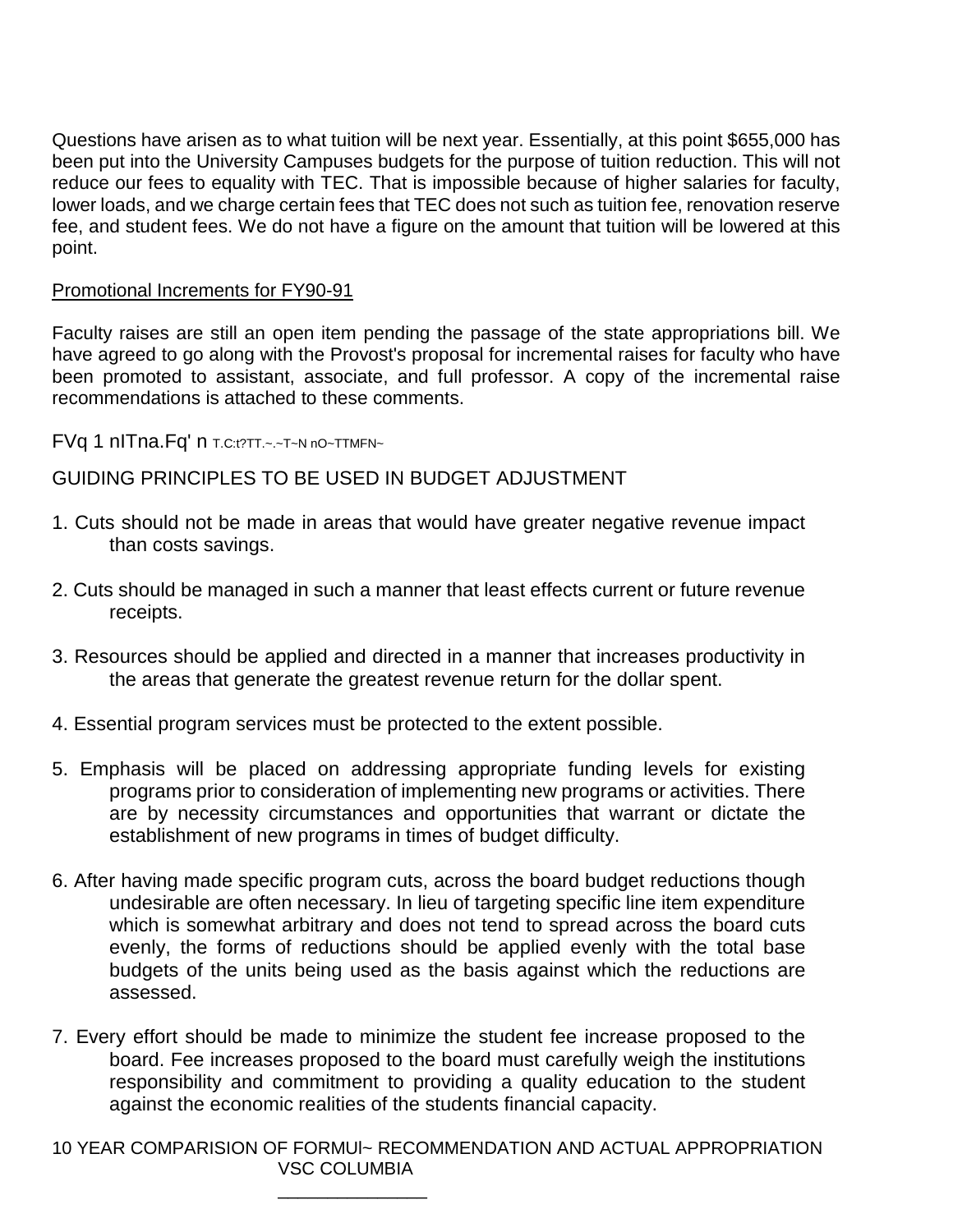|              | <b>CIIE</b>     | STATE ~ OF                   |       | <b>ANNUAL</b>    | <b>CUMULATIVE</b>     |
|--------------|-----------------|------------------------------|-------|------------------|-----------------------|
| <b>YEAR</b>  | <b>FORI1ULA</b> | <b>APPROPRIATION FORMULA</b> |       | <b>SHORTFALL</b> | <b>SHORTFALL</b>      |
|              |                 |                              |       |                  |                       |
| 19f11-82     | 78,383,305      | 71,799,107                   | 91.6% | 6,584,198        | 6,584,198             |
| 1982-83      | 8S, 169, 859    | 71,960,076                   | 80.7% |                  | 17,209,783 23,793,980 |
| 1983-84      | 84,647,914      | 78,637,912                   | 92.9t |                  | 6,010,002 29,803,982  |
| I9D4--85     | 88,424,639      | 88,159,365                   | 99.7% |                  | 265,274 30,069,256    |
| 1985-86      | 99,397,108      | 98,005,548                   | 98.6t |                  | 1,391,560 31,460,816  |
| 1986--87     | 109,861,299     | 101,731,563                  | 92.6% |                  | 8.129.736 39,590,552  |
| 1987-88      | 120,091,916     | 105,921,070                  | 88.2% | 14,170,846       | 53,761,398            |
| 1988--89     | 123,713,806     | 115,301,267                  | 93.2% | 8,412,539        | 62,173,937            |
| 1989-90      | 129,658,423     | 117,989,165                  | 91.0% | 11,669,258       | 73,843,195            |
| $199() - 91$ | 137,716,357     | 117,236,650                  | 85.1% | 20:479.707       | 94,322,902            |
|              |                 |                              |       |                  |                       |
|              |                 |                              |       |                  |                       |

AVERAGE FO~IULA % AIlD ANNUAL SHORTFALL 91.4% 9,432,290

======== ============

Instructor to Assistant Professor Assistant Professor to Associate Professor Associate Professor to Professor

APril 1990

Old New

\$1,800 \$2,100 \$2,500

\$2,200 \$2,750 \$3,750

## REPORT OF THE VICE CHANCELLOR FOR UNIVERSITY CAMPUSES AND CONTINUING EDUCATION

TO THE UNIVERSITY CAMPUSES FACULTY SENATE APRIL 13, 90 11.~—RFAITFORT

#### Adult Learner Conference

This May 28-30 we will be holding our 5th Annual National Conference on the Adult Learner. This is an outstanding national conference addressing the unique needs of what characteristic profile of the University Campuses student. If you have an interest in attending, please coordinate plans and registration with Mary Kay Hall in my office and with John May.

#### FacultY Manual

This is to provide a succinct statement of the role of this office in the review of the Faculty Manual currently under consideration by the University Campuses Faculty Senate. After the Senate takes its final action on a draft of the Faculty Manual, said action being duly recorded in the minutes of this Friday, the Office of the Chancellor will undertake a formal administrative review. This review will involve the Deans of the University Campuses, Office of the System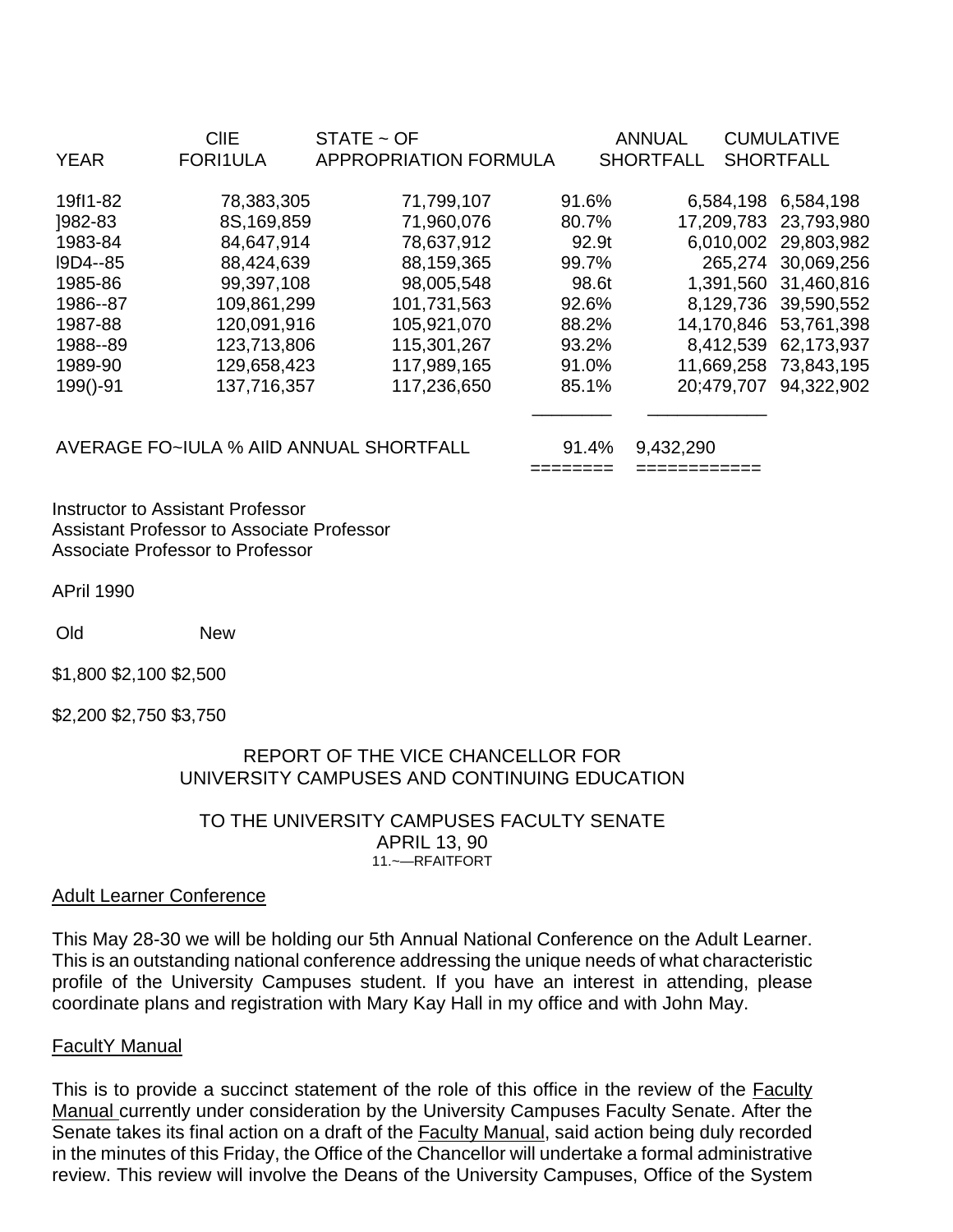Vice President for Personnel, and by the Legal Counsel. We plan to hold a meeting of the Deans of the University to discuss this document. We will ask Professor Dockery to join this meeting for his input and clarification. Any changes we make to the document that you have voted to approve, of course, we will inform you of. This is to commend Jerry Dockery and his committee for the extremely cooperative way they have worked with this office in the review process. Mary Derrick and David Hunter will be assisting me in this process of review and, of course, the Chancellor will also be involved.

## Affirmative Action Officer Search

The search has been suspended for the duration of the hiring f *ree7.e*

## Integrated Skills Reinforcement ProJect at USC-Sumter

Some of you may recall that at the Salkehatchie meeting of the Senate last year, Professor JoAnne Anderson of LaGuardia Community College visited with our faculty and talked about the Integrated Skills Reinforcement Project which she has successfully implemented at that institution and a number of other colleges as well. I am pleased to report that this concept has been replicated by the dedicated and conscientious faculty at USC-Sumter. If the faculty from any of the other campuses would be interested in pursuing this project on their own campus, please discuss with David Hunter

and/or myself. For a first-hand report of the impact of this project at Sumter, please discuss with Senator Logue and/or Dean Tom Lisk.

## Marketina Survev for USC-Beaufort at Hilton Head

Through the auspices of this office we contracted with Professor William Bearden of the USC College of Business Administration to conduct a marketing survey of Hilton Head residents' perceived needs for higher education in that area. If any of the faculty would like to read a copy of this document, you need to contact me. Basically, what was determined that there was a strong potential needs for higher education on the island; that awareness of existing opportunities does need to be increased; that the awareness of the USC programs is significantly greater than that of those offered by the Technical College of the Low Country.

## Dialoque on Teaching

On March 23, this office and the Office of the Provost sponsored a System faculty "Dialogue on Teaching" which was attended by a number of faculty from the University Campuses and I appreciate very much their input. We plan to repeat a similar forum during the new faculty orientation workshop this coming August. This is one of a number of initiatives this office is undertaking jointly with the Office of the Provost to strengthen the recognition and reward system for undergraduate teaching.

## Richard Mims

Many of you, especially those of you who have worked with out BAIS program on the Campuses, have come to know Richard Mims, the Director of the BAIS program in the College of Applied Professional Sciences. I wanted you to know that Richard had a heart attack approximately three weeks ago but that he is making good progress in recovery.